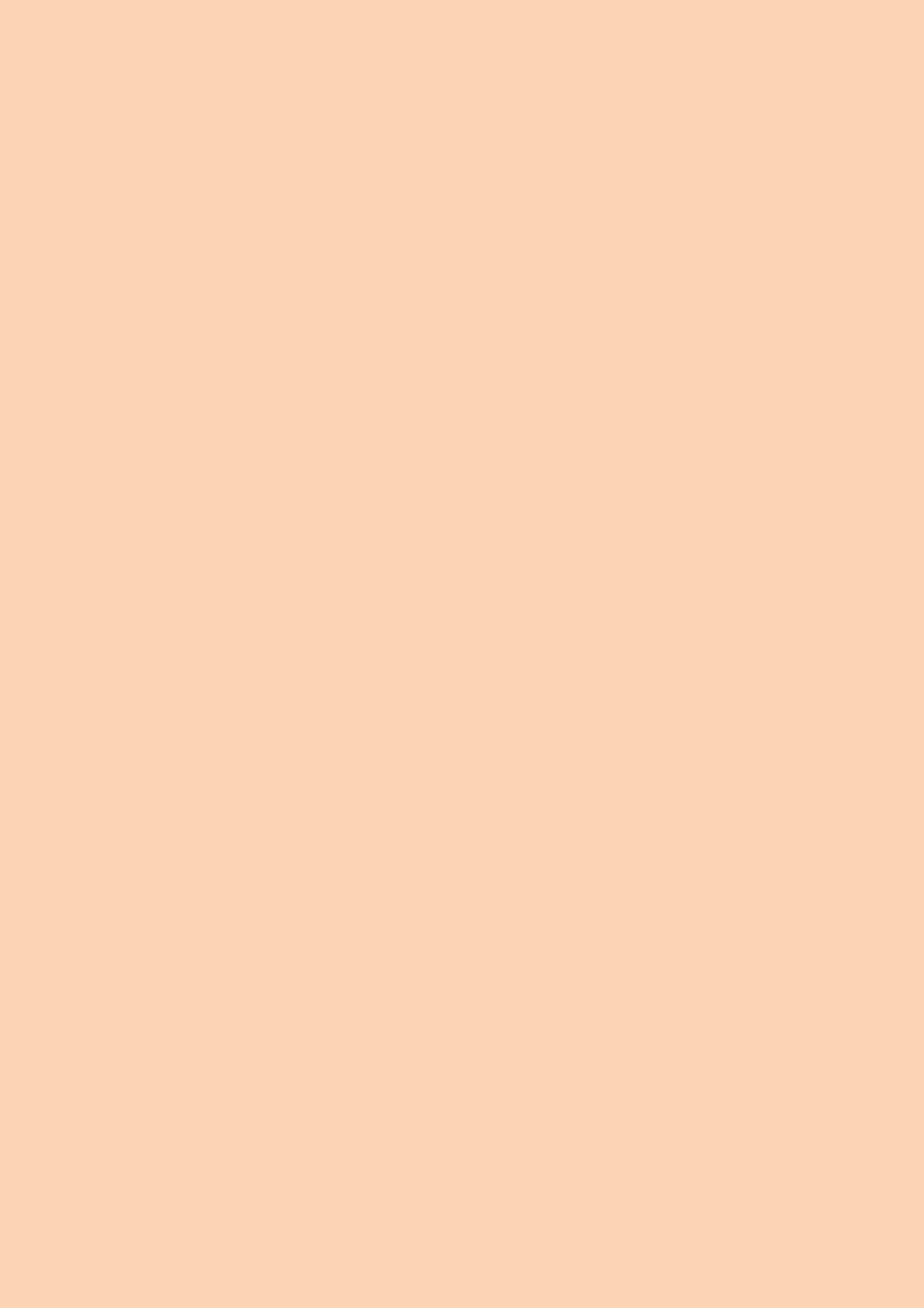# **Chapter-II: Performance Audit**

# **Public Health and Family Welfare Department**

### **Implementation of Food Safety and Standards Act, 2006**

#### **2.1 Introduction**

Food Safety and Standards (FSS) Act, 2006 regulates the manufacture, storage, distribution, sale and import of food to ensure availability of safe and wholesome food for human consumption. The onus of food safety is on the Food Business Operators<sup>14</sup> (FBOs) for compliance of safety based on trackability and traceability<sup>15</sup>. This is a move away from prosecution to self-regulation and graded punishment on risk-based inspection and sciencebased standards.

#### *2.1.1 Organisational Set-up*

 $\overline{a}$ 

Public Health and Family Welfare Department (PH&FWD) of Government of Madhya Pradesh (GoMP) is the nodal Department for implementation of FSS Act, 2006 at the State level. Commissioner, Food Safety (CFS), Designated Officers (DO), Food Safety Officers (FSO) and other food authorities function under the administrative control of the Principal Secretary, PH&FWD to ensure food safety under the overall guidance and control of Food Safety and Standards Authority of India (FSSAI). While FSS is a central Act, its enforcement rests with the State Government including Central licenses and State issued licenses $^{16}$ .

CFS is the head of the Department for implementing the Act. However, the State Government has not appointed a full time CFS. While prior to January 2020, the Commissioner, Health was holding the additional charge of CFS, since January 2020, Controller, Food & Drugs Administration has been holding the charge of CFS in addition to his regular duties. Same is the case at the district level, where the Chief Medical and Health Officer (CM&HO) has been appointed as the ex-officio Deputy Director, Food and Drugs (DDF&D), Administration in an additional charge for implementing the Act. Besides the CM&HOs, the other administrative officers *i.e.* Sub Divisional Officers (SDO), Deputy Collectors and Joint Collectors in different districts were appointed on different occasions as DOs to handle issue of licenses to FBOs while headquarters FSOs in the districts who work under the DOs issue registration certificates. Only the FSOs are full time while all

<sup>&</sup>lt;sup>14</sup> Food business operator in relation to food business means a person by whom the business is carried on or owned and is responsible for ensuring the compliance of this Act, rules and regulations made thereunder.

<sup>&</sup>lt;sup>15</sup> Section 28 of the Act specifies the responsibility of FBOs to withdraw from the market in case the food does not conform to the standard. This specifies the ability to follow the movement of a food article through specified stages of production, processing and distribution.

<sup>&</sup>lt;sup>16</sup> Designated Officers appointed by FSSAI, function as Central licensing authorities to issue Central licenses. State licenses are issued by State licensing authorities. Food Business Operators under category schedule 1 of FSS (Licensing and Registration of Food Business) Regulations, 2011 and operating in more than 2 states have to get Central license. The annual turnover of FBO required for Central license is more than  $\overline{3}30$  crore and for State license, it is between ₹12 lakh to ₹30 crore.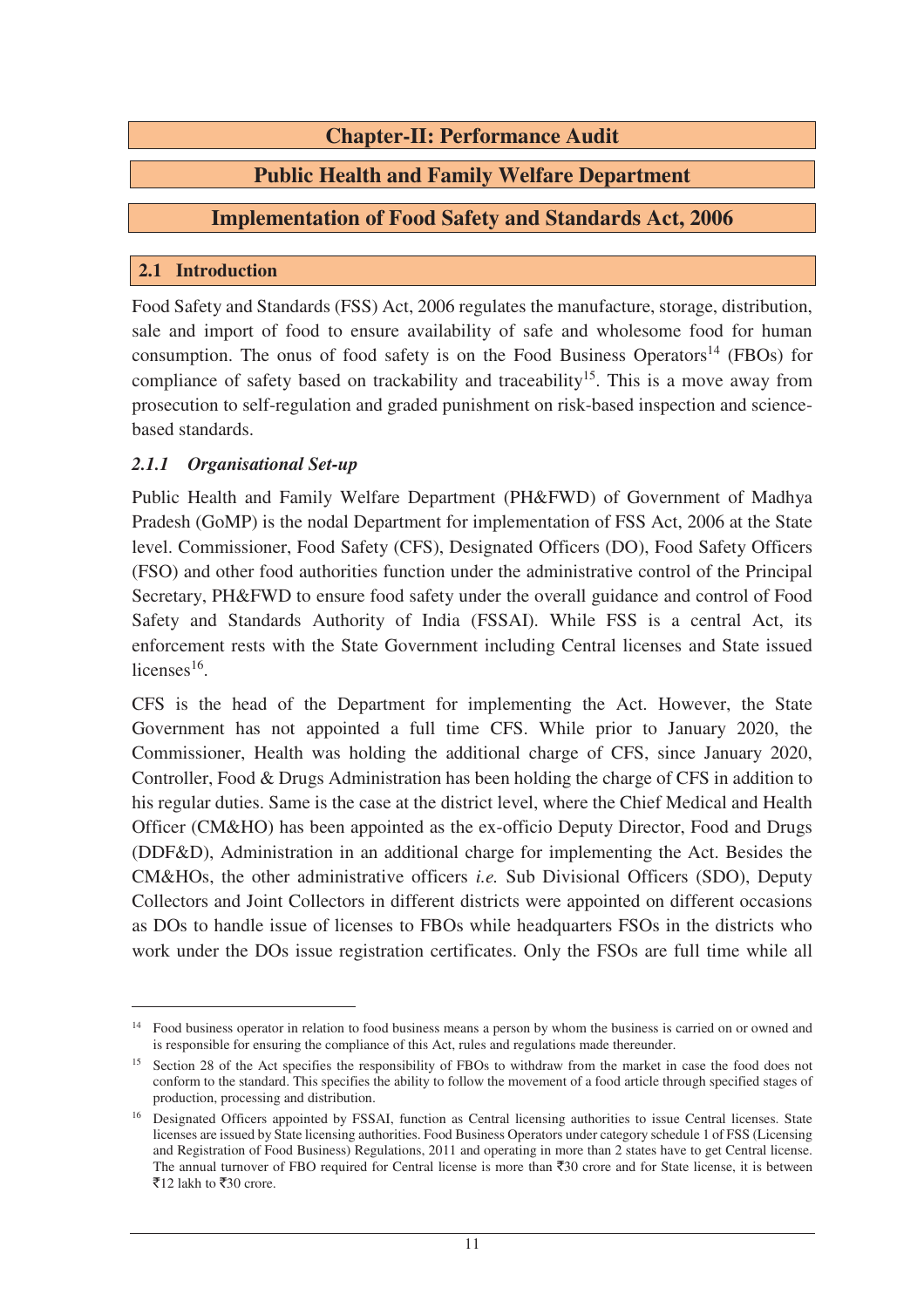other supervisory authorities are looking after food administration as an additional responsibility.

Additional District Magistrate (ADM) of each district acts as an Adjudicating Officer (AO) for adjudication of offences in addition to his regular work and in the absence of ADM, District Magistrate (DM) discharges this duty. District and Sessions Judge (D&J) acts as the Presiding Officer of Food Safety Appellate Tribunal (FSAT) for appeals against orders of AOs in addition to their original duty. Chief Judicial Magistrate (CJM) decides offences punishable with imprisonment against food safety violations.

State level and District level Steering Committees are required to conduct regular reviews for ensuring food safety.

There is only one Food Laboratory at Bhopal for examining samples received from 52 districts in the State under the supervision of two Food Analysts. The set-up of food safety administration is given in the organogram in *Appendix 2.1***.** 

# *2.1.2 Allotment and Expenditure on Food Safety Administration*

During 2014-19, GoMP spent  $\bar{\xi}$  53.34 crore against budget allotment of  $\bar{\xi}$ 88.04 crore for food safety administration in the State as depicted in **Chart 2.1.** 





Meagre budgetary allocation indicates lack of priority accorded by the Government to the crucial aspect of ensuring food safety and compliance with relevant standards. The Department could not utilise even this meagre allotment due to delays in processing procurement proposals and absence of adequate staff in key positions. The Department did not utilize  $\bar{\mathfrak{e}} 1.04$  crore on office equipment,  $\bar{\mathfrak{e}} 8.42$  crore on State Food Lab machines,  $\bar{c}$ 0.39 crore on maintenance of machine and equipment and  $\bar{c}$ 0.50 crore for procurement of samples and other materials for lab.

**Source: Data furnished by CFS**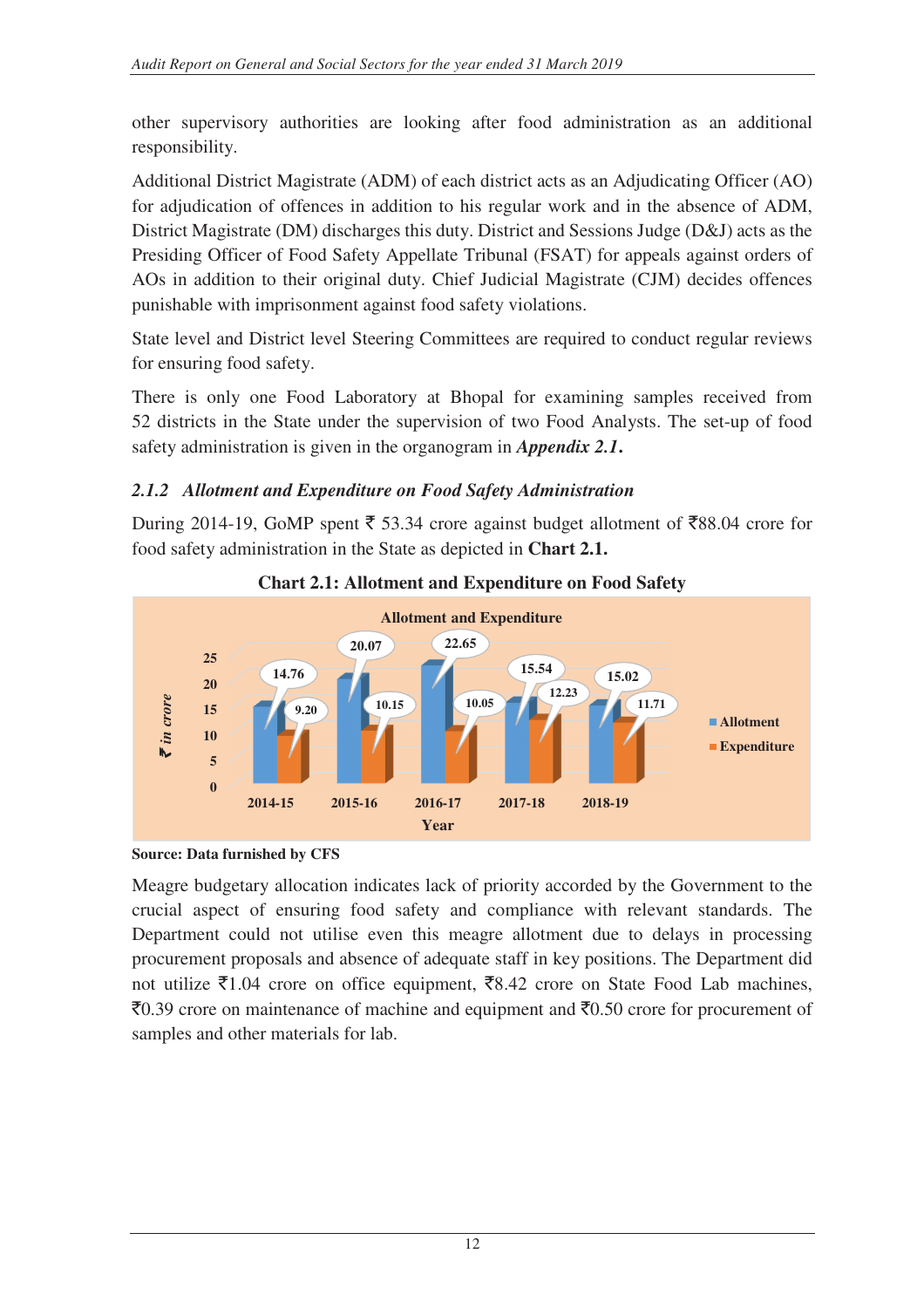#### **2.2 Audit Framework**

#### **2.2.1 Audit objectives**

Performance audit of implementation of FSSA was conducted with the objective of assessing whether:

- (a) The existing legal framework was robust for regulating food safety in the State;
- (b) The existing administrative mechanism (manpower, equipment, oversight, penalties *etc*.) was effective in ensuring food safety; and
- (c) The deterrent measures and penalties were adequate and able to ensure food safety.

#### **2.2.2 Audit criteria**

Audit findings were benchmarked against the criteria sourced from Food Safety and Standards Act, 2006, Food Safety and Standards Rules, 2011, FSS (Licensing and Registration of Food Business) Regulations, 2011, FSS (Laboratory and Sample Analysis) Regulations, 2011, FSS (Recognition and Notification of Laboratories) Regulations, 2018, Guidance Document for setting up of a Regulatory Food Analysis Laboratory issued by FSSAI, directives of Central Advisory Committee of FSSAI, Food Licensing and Registration System (FLRS) developed by FSSAI, and Minutes of Meetings of State Level Steering Committee (SLSC), Notifications, Orders/ Instructions issued by FSSAI and State Government from time to time.

#### **2.2.3 Audit Scope and Methodology**

Audit was carried out during December 2019 to March 2020 and involved a review of the performance of the PH&FW Department with regard to implementation of the Act during the five-year period 2014-19. Audit methodology involved examination of the relevant records in the office of the Principal Secretary (PH&FWD), Commissioner of Food Safety and State Food Laboratory at State level.

Audit also examined the related records in eight out of 52 district offices-three of these districts (Indore, Bhopal and Ujjain) were selected based on the highest number of licensee/registered FBOs and milk production; three were selected based on number of vendors at places of religious significance (Hoshangabad, Satna and Khargone) and two (Gwalior and Morena) were selected based on risk perception arising from media reports and production and use of milk and milk products. Relevant records were examined in various offices in these districts *viz*. offices of Deputy Director, Food and Drugs Administration, Additional District Magistrate (ADM), Chief Medical & Health Officer, Civil Surgeon-Cum-Chief Hospital Superintendent (C&S), District Excise Officer (Commercial Tax Department), District Programme Officer (DPO), Women & Child Development Department (W&CDD), District Project Co-ordinator (DPC), School Education Department and District Supply Officer (DSO), Food Civil Supplies and Consumer Protection Department.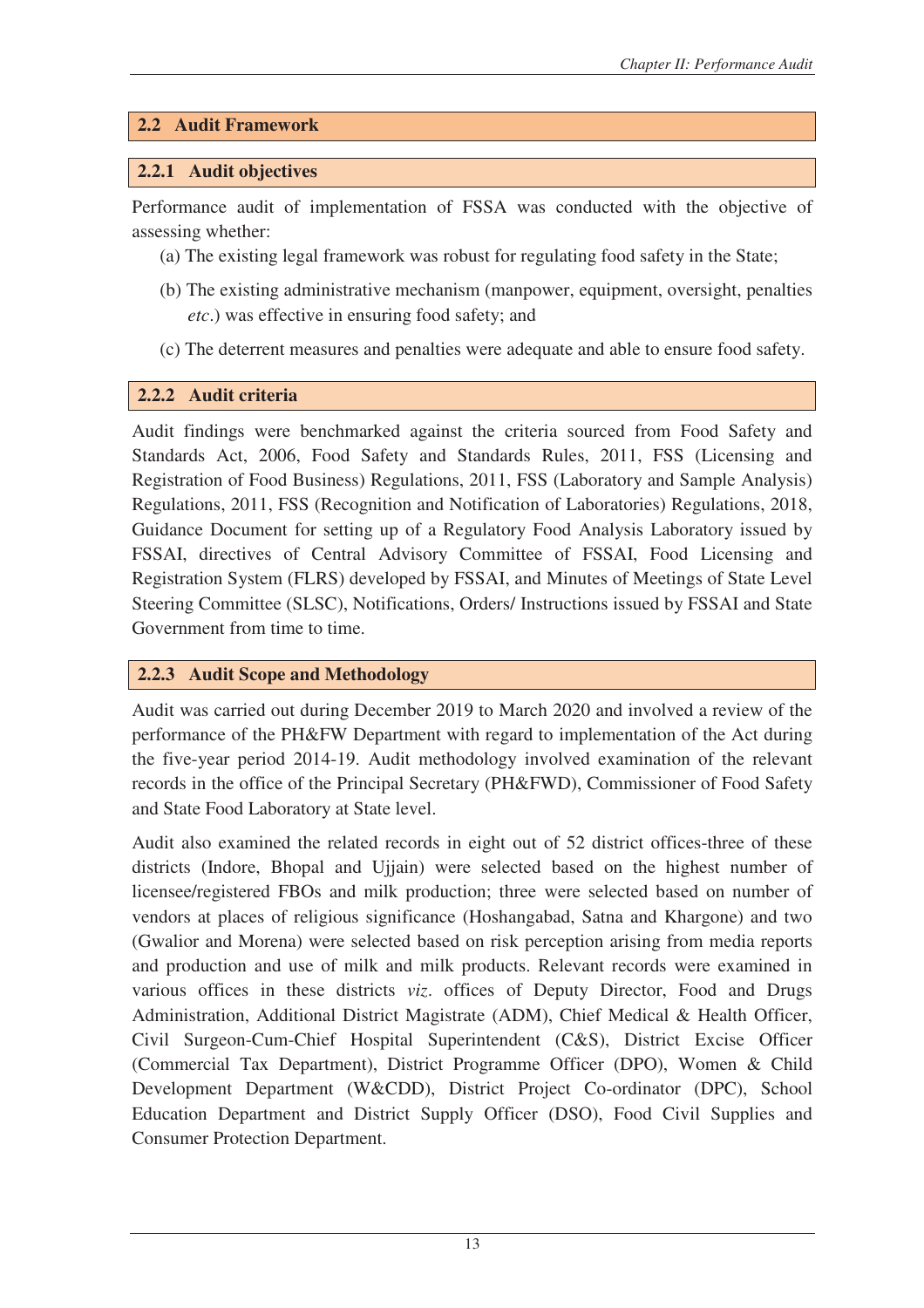Audit team undertook a joint physical verification (along with the departmental authorities) of 101<sup>17</sup> (selected on simple random sampling basis without replacement) out of 688 *(Appendix 2.2)* licensees/ registered FBOs of milk/milk based food articles in the selected districts.

An Entry Conference was held in February 2020 with the Principal Secretary wherein the audit objectives, scope, criteria and audit methodology were discussed. Exit Conference was held in June 2020 with Principal Secretary, PH&FWD. The views expressed by the Department during the Exit Conference and its written replies have been suitably incorporated in the report.

# **Audit findings**

#### **Existing Legal Framework**

*Audit Objective I: Whether the existing legal framework was robust for regulating food safety in the State.* 

#### **2.3 Enforcement Structure**

Principal Secretary (PS), PH&FWD and CFS are responsible for efficient implementation of food safety norms and compliance with the Food Safety and Standards Act, 2006, the Food Safety and Standards Rules, 2011 and various Regulations on Food notified (and amended) since 2011.

Several notifications/orders have been issued by the State Government for effective implementation of the FSSA.

# *2.3.1 Efficacy of State/District Level Steering Committee (SLSC/DLSC)*

State Level Steering Committee (SLSC) was constituted (June 2013) with five members for effective implementation of Act under the Chairmanship of PS (PH&FWD). The District Level Steering Committee (DLSC) was constituted (January 2014) with ten members under the chairmanship of District Collector. While FSSAI directed (November 2018) to reconstitute the SLSC with 18 members and DLSC with 16 members, State Government did not reconstitute SLSC and DLSCs.

During the five-year period 2014-19, the SLSC met four times as against the requirement of 18 meetings; it did not submit the minutes of these four meetings to the FSSAI. DLSCs also did not convene quarterly meetings and Action Taken Notes (ATNs) were not sent to the CFS in violation of August 2018 directives of CFS.

Audit noticed that among the sampled districts, District Level Committee was reconstituted in Hoshangabad (September 2019). Indore and Ujjain reported the names of nominated members to CFS and the DDF&D of the remaining five districts stated that action was under process and meetings would be held.

 $\overline{a}$ 17 Out of the 101 FBOs, two shops were found closed and one downed the shutter, hence 98 verified.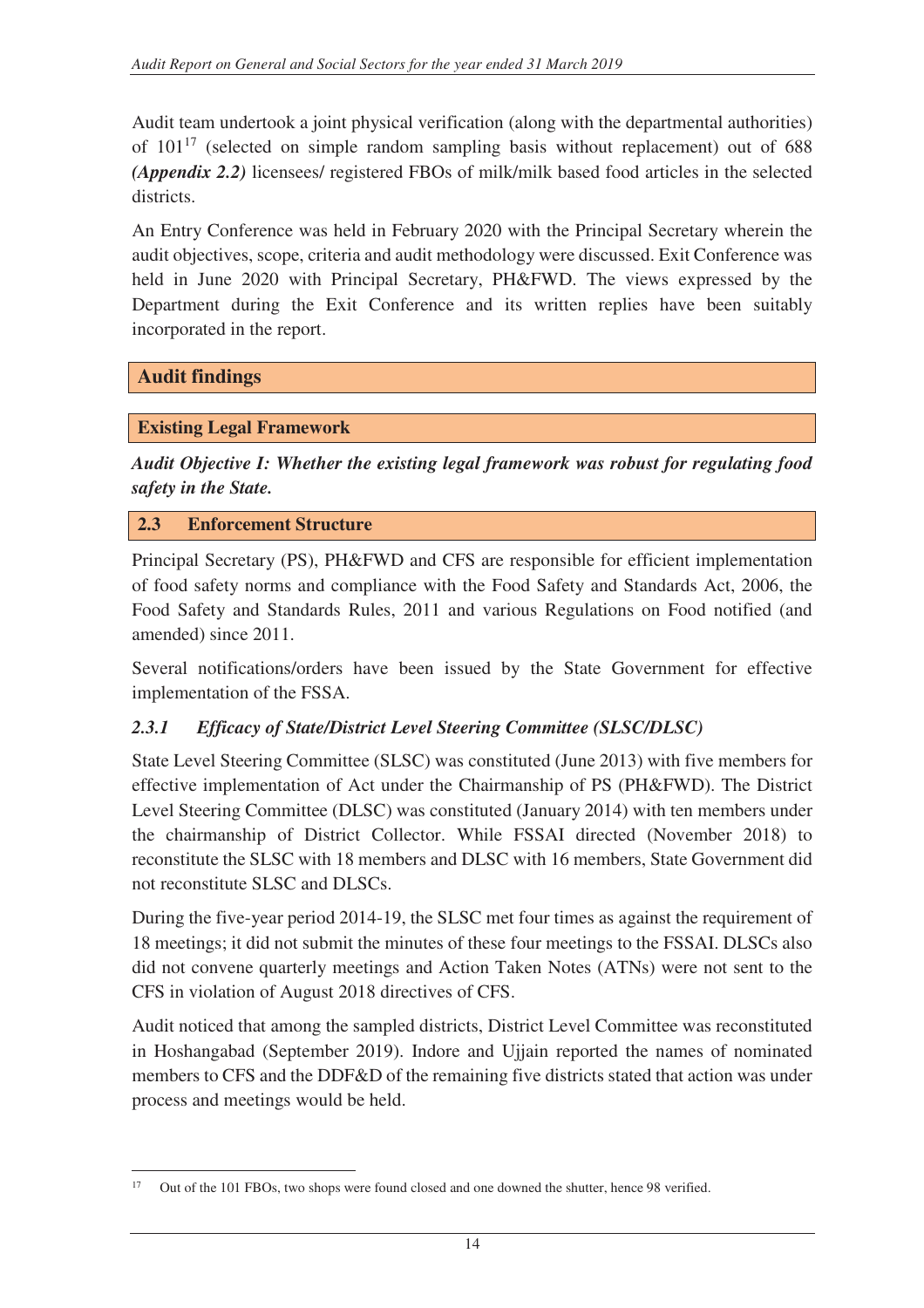Commissioner, Food Safety stated (February 2020) that the reconstitution of State/ district level committees was under process and that, the minutes of State level meetings were sent to SLSC. With regard to audit requisition for producing the ATNs received from districts, CFS stated that directions were issued to districts to hold meetings and send the ATNs to headquarters. The reply is not acceptable as the Department needs to monitor the action taken in compliance with the decisions at district level by obtaining the action taken reports from the districts.

Principal Secretary, PH&FWD stated (July 2020) that action to issue notification for reconstitution of state/ district level committees was under process.

Audit scrutiny revealed that, where the decisions of the SLSC meetings were minuted, the Department did not comply with these, as detailed below:

- i. Against July 2015 directives of the SLSC, the CFS did not compile information on nonconforming<sup>18</sup> food samples, maintain records of prosecution cases finalised by the court at district level or set targets for FSOs/DOs to increase issue of licenses/ registrations.
- ii. The Steering Committee recommended in the third meeting (December 2016) for provision of hired four wheeler vehicles for the FSOs at district level. However, the Department did not implement the recommendation even after the lapse of more than three years since the decision until Audit raised the issue. The Department obtained administrative sanction (January 2020) to provide 53 four-wheeler vehicles on monthly rate basis for State and district level. However, the vehicles were yet to be hired as on February 2020.

PS, PH&FWD stated (July 2020) that orders have been issued (June 2020) by CFS to all the DOs in the State defining the formats to maintain records of samples and prosecution at district level. It was further stated that the proposal for hiring of vehicles would be sent to the Finance Department.

The above findings indicate that the SLSC and DLSCs as institutional mechanisms did not function as intended under the Act/Rules for ensuring foods safety and there is substantial scope for improvement in the functioning of SLSC/DLSC.

# *2.3.2 Non- establishment of separate tribunals and courts for food safety*

Though the Hon'ble High Court of MP consented to constitution of separate Food Safety Appellate Tribunals as required under the Act, State Government did not set up these, stating that only 60 appeal cases came up before the MP High Court during August 2011 to March 2013. State Government instead appointed (October 2013) District and Sessions judges as presiding officers of the Appellate Tribunals in the districts, in addition to their regular duties. Audit noticed that during 2014-19, appeal cases increased by 416 *per cent* (from 43 to 179) in seven out of the eight test-checked districts except Satna. There was a pendency of 106 (59 *per cent*) out of 179 appeal cases in these seven districts. The CFS did not maintain district-wise information on appeal cases.

 $\overline{a}$ 

Samples that do not fulfil the parameters of food.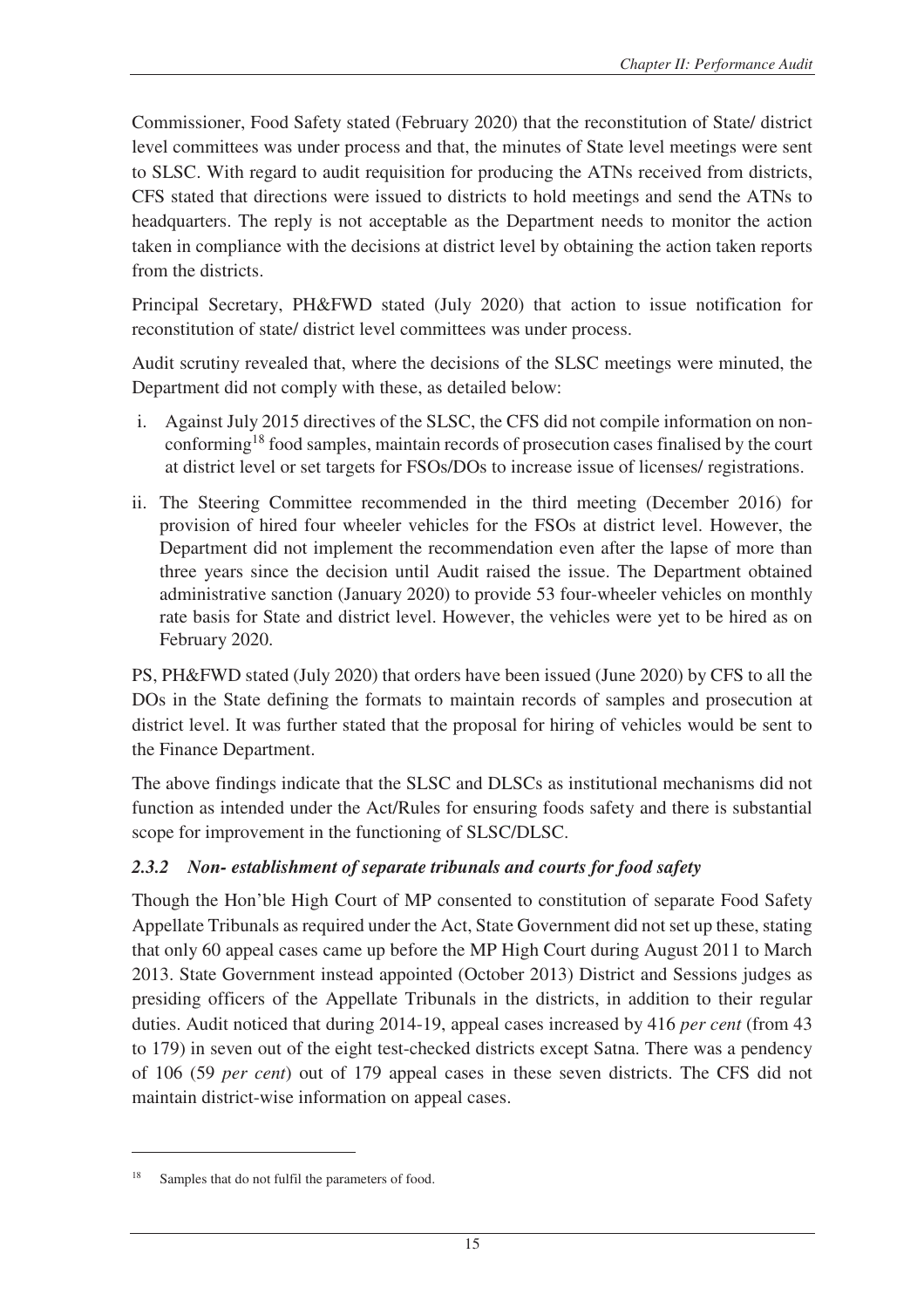State Government did not establish separate special courts or ordinary courts for trial of offences relating to grievous injury or death and imprisonment as required under the Act. Though criminal cases were being submitted in the CJM courts for prosecution, yet no legal notification authorising the CJM to act as special or ordinary court had been issued by the Department under the Act leading to non-tenable legal authority of the CJM. Audit noticed that there were 217 serious cases during 2014 to 2019 in five out of the eight sampled districts (three districts did not furnish information).

Principal Secretary, PH&FWD stated (July 2020) that action was being taken to send proposal to the Law Department fixing two days in each month in the Appellate Tribunal for quick disposal of appeal cases and that, proposal to Law Department for establishment of special courts for consideration of unsafe<sup>19</sup> sample cases was under process.

#### *2.3.3 Power to compound offences*

CFS directed (February 2018) all the DOs to act on compounding offences<sup>20</sup> of petty vendors/ manufacturers. However, in the absence of specific rules or defined procedures for compounding cases, the DOs could not take effective action against petty vendors. DDF&Ds of the districts stated (February 2020) that this provision was not implemented, as instructions relating to procedure for compounding offence was not issued by CFS.

Principal Secretary, PH&FWD stated (July 2020) that action for preparing procedures to be adopted for disposal of cases under Section 69 was under process.

#### *2.3.4 Prosecution cycle*

As per FSS Rules 2011, the DO has to send a copy of analysis report received from Food Analyst to FBO and the later has to file appeal within 30 days of receipt of result for sending to referral lab. The DO examines both the cases where referral lab has confirmed the findings of the Food Analyst and appeal is not preferred by FBO to file an application for adjudication of offence. A maximum time limit of one year has been prescribed under Section 77 of FSS Act for initiating prosecution from the date of receipt of result. It can be extended up to a maximum of three years by the order of the District Collector. The proceedings from the stage of drawing sample to filing prosecution is shown in the following flow chart:

 $\overline{a}$ <sup>19</sup> An article of food whose nature, substance or quality is so affected as to render it injurious to health as prescribed under Section 3(zz) of FSS Act.

<sup>&</sup>lt;sup>20</sup> The DO is empowered to accept from petty manufactures who manufacture and sell any article of food, retailers, hawkers, itinerant vendors and temporary stall holders, payment of a sum of money by way of composition of the offence which such person is suspected to have committed.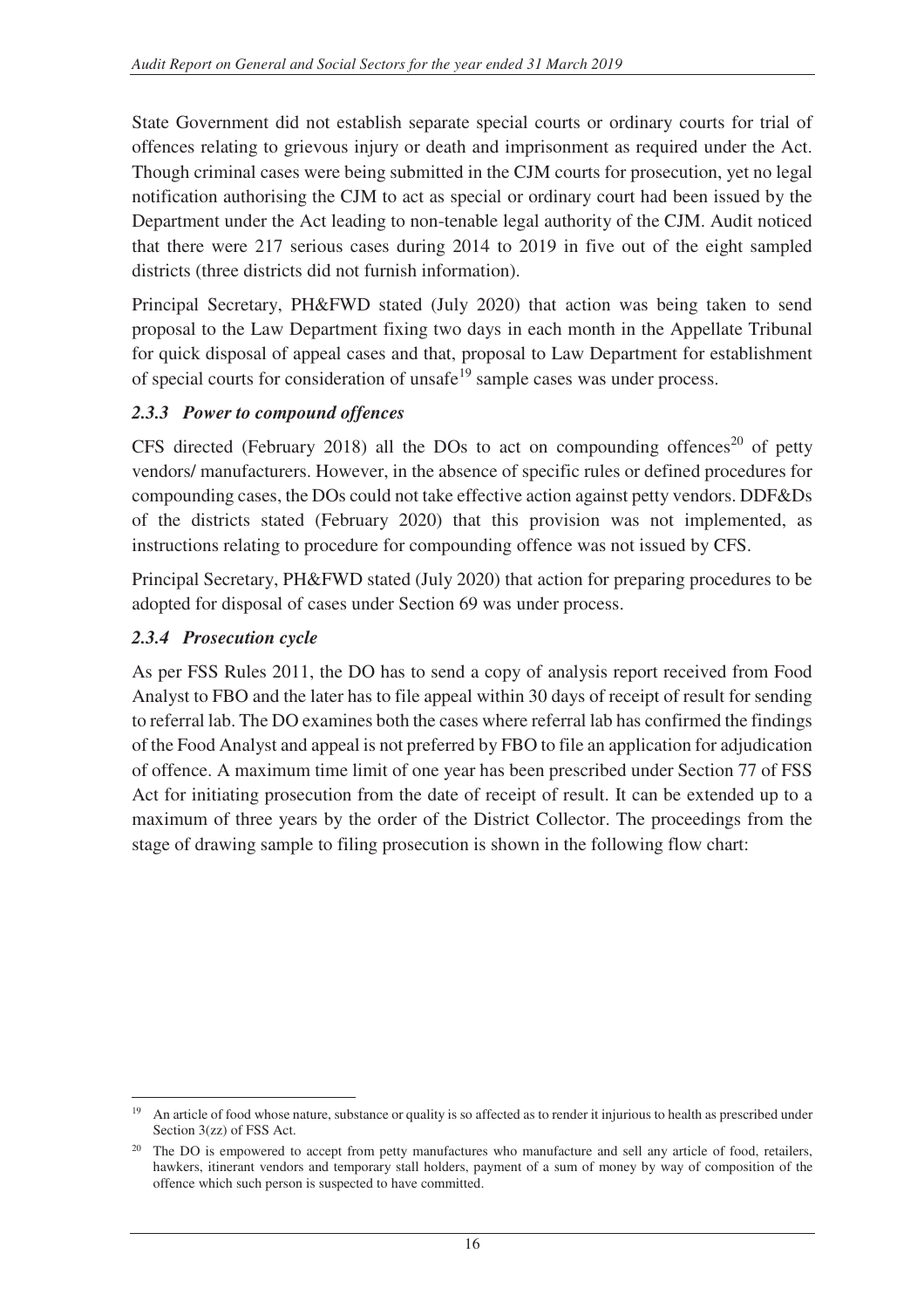

No time limit was prescribed under the Act/Rules for sending the analysis report to FBO. Nor did the Department fix any time limit for sending the report. Consequently, there were delays at various stages in the prosecution cycle, as detailed below in **Table 2.1**.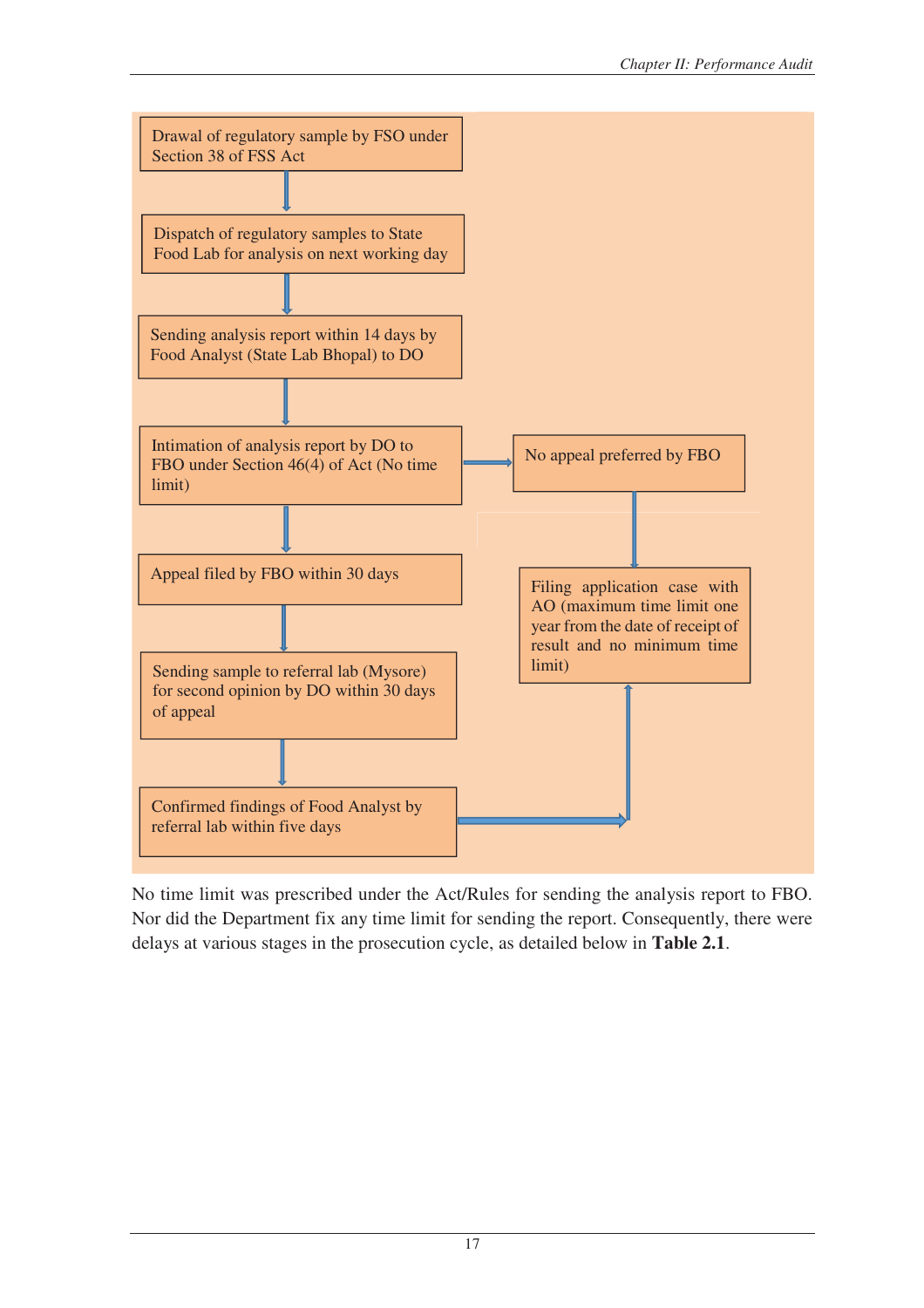| SI.<br>No.  | <b>Types of non-compliance</b>                                                                                                                                                                                                                                                                     | Year                   | <b>No. of Analysis</b><br>reports of | <b>Delayed</b><br>period | No. of<br>districts |
|-------------|----------------------------------------------------------------------------------------------------------------------------------------------------------------------------------------------------------------------------------------------------------------------------------------------------|------------------------|--------------------------------------|--------------------------|---------------------|
| 4           | in launching<br>Delays<br>prosecution due to results of<br>samples not being intimated<br>timely and received with<br>delay from State food lab in<br>the districts after the date of<br>analysis $21$                                                                                             | 2014-19                | samples<br>789                       | 05 to 360<br>days        | $7^{22}$            |
| $2^{\circ}$ | Sample<br>analysis<br>report<br>received with delay from<br>the referral lab                                                                                                                                                                                                                       | 2014-16 and<br>2017-19 | 56 out of 240                        | 09 to 87<br>days         | $6^{23}$            |
| 3           | DO <sub>s</sub> delayed dispatch of<br>analysis report to FBOs<br>$\mathbf{r}$ , and the set of the set of the set of the set of the set of the set of the set of the set of the set of the set of the set of the set of the set of the set of the set of the set of the set of the set of the set | 2014-19                | 131 out of 158                       | 02 to 286<br>days        | $5^{24}$            |

**Table 2.1: Details of non-compliance with prosecution cycle** 

**Source: Departmental records** 

The reasonable time limit for initiating prosecution is neither provided under the Act/ Rules nor has the Department issued any directions in this regard. Besides, the Act/Rules also did not specify the manner/procedures to be adopted before filing prosecution cases.

Audit noticed that the DOs did not file the application for prosecution after expiry of the time period of thirty days prescribed for appeal, due to the failure of DOs and FSOs in ensuring receipt of analysis reports by FBOs. Entries of acknowledgement were not available in the records. In cases where the FBOs did not file appeal, the DOs did not prosecute FBOs on expiry of time limit of appeal. This led to delay in initiating prosecution against such FBOs. Thus, delayed initiation of prosecution had a cascading impact on finalisation of prosecution.

Audit noticed that during 2014-19, 814 out of 1,800 cases in the seven out of the eight sampled districts<sup>25</sup> were filed in the court with delays of four to 35 months, of which, 65 cases were filed after one year. However, permission obtained from the District Collector in this regard was not produced to audit.

Out of 814 cases, the DOs filed 294 milk/milk product prosecution cases with delays ranging between four to 23 months.

Principal Secretary, PH&FWD stated (July 2020) that time limit for sending intimation under Section 46(4) to food business operators had been fixed in March 2020 wherein CFS directed (March 2020) DOs to send the analysis report to FBOs within 14 days from the date of receipt in local office as directed by SLSC in its meeting (February 2020). Further, in respect of filing prosecution, CFS instructed (June 2020) DOs to file prosecution in the court

 $\overline{a}$ <sup>21</sup> Result received within 14 days not taken.

<sup>&</sup>lt;sup>22</sup> Bhopal (210), Gwalior (63), Hoshangabad (440), Indore (27), Khargone (11), Morena (04) and Ujjain (34).

<sup>23</sup> Bhopal (4, 10), Gwalior (8, 105), Indore (10, 61), Khargone (7, 10), Morena (24, 33) and Ujjain (3, 21).

<sup>&</sup>lt;sup>24</sup> Bhopal (46, 14 to 191 days), Gwalior (02, 06 to 12 days), Khargone (02, 12 to 16 days), Morena (12, 02 to 13 days) and Ujjain (69, 03 to 286 days).

<sup>25</sup> Bhopal (245, 153), Gwalior (362, 78), Hoshangabad (174, 08), Indore (663, 341), Khargone (00, 17), Morena (148, 60) and Ujjain (208, 157).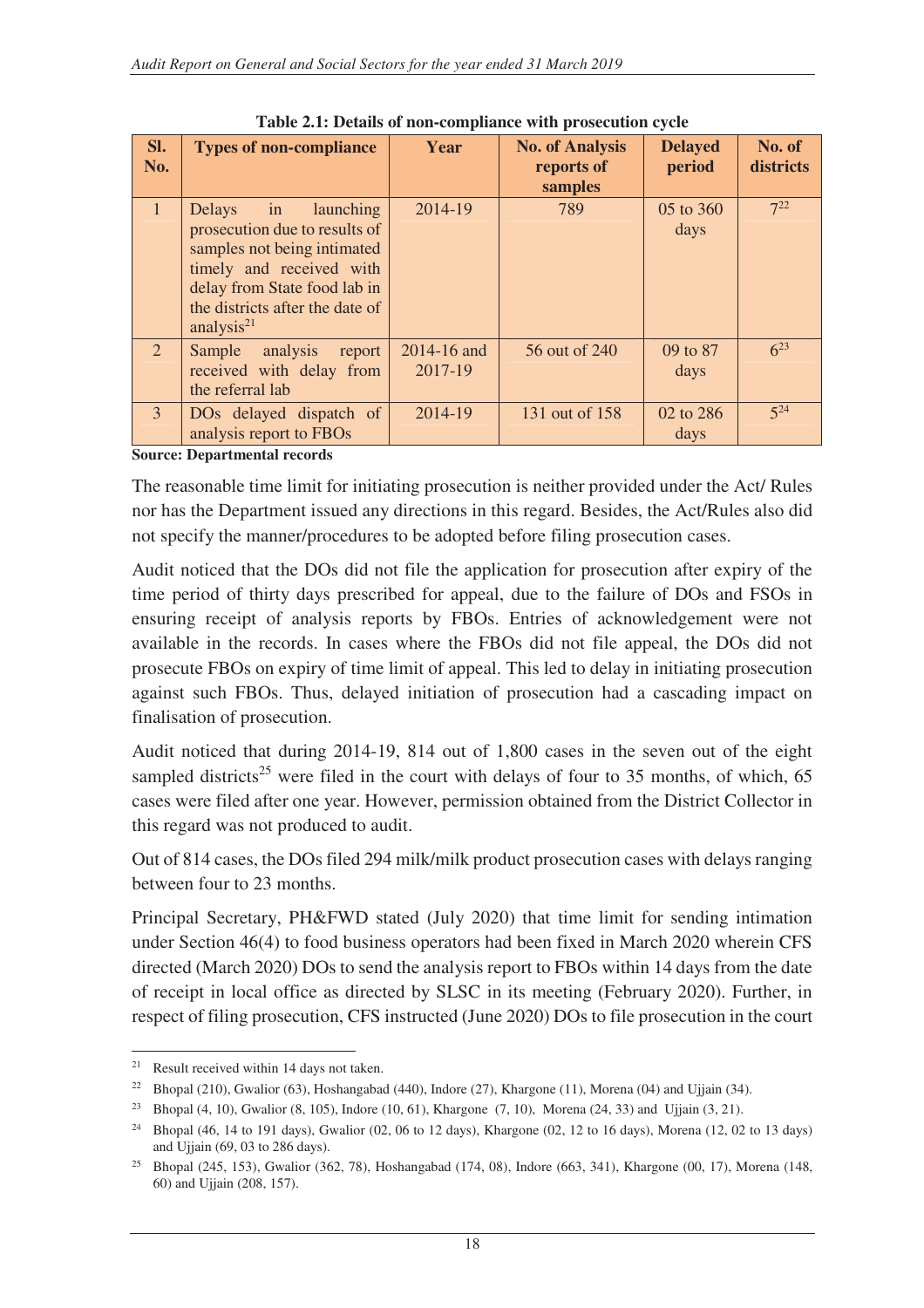within three months, extendable in referral cases for an additional month in case of single seller/proprietor and additional two months in case of more than one firms.

Inordinate delay in fixing time limit for sending reports and minimum time limit for initiating prosecution led to delayed action on the part of district authorities in expediting prosecution procedures. The FBOs continued their business without fear of consequences of violations of FSS Act. The delay in prosecution with regard to milk/ milk product cases sold loose without packaging would have been avoided as multiple agencies were not involved.

#### *2.3.5 Non-constitution of earmarked funds for reward to informers*

Sections 94 and 95 of the Act provide for constitution of a fund to reward informers who assist the food safety authorities to detect various offences.

The Department did not constitute an earmarked fund in this regard, despite nine years of operation of the Act (since 2011).

Principal Secretary, PH&FWD confirmed the facts and stated (July 2020) that action was being taken to make budget head, budget provisions, prepare rules and procedures in compliance to the provisions of the Act.

# *2.3.6 Non-disposal of redundant samples*

As per FSS Rules 2011, the Designated Officer was to ensure timely disposal of redundant samples<sup>26</sup>, in the manner notified for seized materials by the CFS. However, CFS did not notify the manner of disposal of seized material. In the absence of prescribed procedure, the disposal of redundant samples was made in the manner, the district authorities deemed appropriate. Audit found that 689 redundant samples of the years 2014-19 were destroyed in five<sup>27</sup> out of eight districts. Disposal of the redundant samples without prescribed procedure may lead to polluting the environment.

Principal Secretary, PH&FWD stated (July 2020) that orders had been issued for disposal of redundant samples in which no legal action was pending. The reply is not acceptable because CFS directed (July 2020) the DOs to dispose off food samples within the prescribed time limit fixed for different cases and disposal of seized materials as per provision of FSS Regulations 2011. He, however, did not notify the manner/ procedure to be adopted for disposal as required under the Act.

#### *2.3.7 Food Borne Diseases*

Audit noticed that FSSAI did not notify registered medical practitioners in the State for reporting food poisoning cases as required under the Act.

The CFS did not have information relating to food poisoning cases that occurred during 2014-19. However, audit collected information on food poisoning cases from C&S, CM&HO, DPC and District Education Officer (DEO), School Education Department in the eight sampled districts. In five<sup>28</sup> districts, audit noticed that 3,169 patients of food poisoning

 $\overline{a}$ <sup>26</sup> The samples not needed for further use.

<sup>&</sup>lt;sup>27</sup> Bhopal (338), Gwalior (33), Indore (55), Khargone (223) and Ujjain (40).

Gwalior (460), Hoshangabad (119), Indore (1,908), Khargone (108) and Ujjain (574).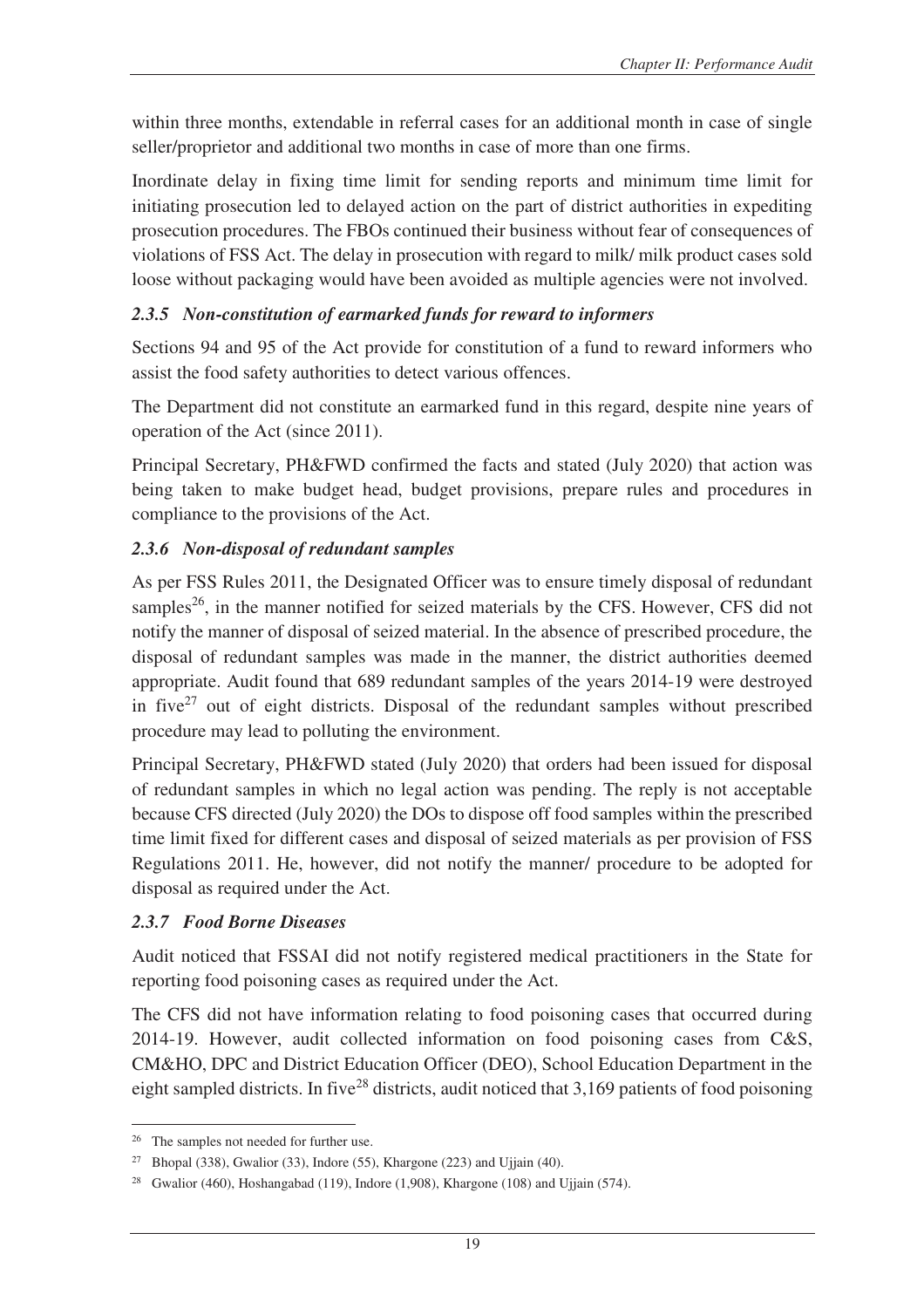were treated during 2014-19 in various hospitals. There were no such cases in the remaining three districts. Out of 3,169 cases, 110 food poisoning cases occurred on 21 August 2014 in one<sup>29</sup> school in Hoshangabad district in 2014-15 while consuming mid-day-meal.

In the absence of specific directions, food poisoning cases were not being reported and the FSOs did not respond to incidents of food poisoning to assist the DO to initiate corrective action against the FBOs who provided food.

Principal Secretary, PH&FWD stated (July 2020) that proposal was being sent to FSSAI, for issuing notification authorising the doctors as required under the Act.

# **2.4 Enforcement of Act by Food Safety authorities**

*Audit Objective II: Whether the existing administrative mechanism (manpower, equipment, oversight, penalties etc.) was effective in ensuring food safety.* 

The Designated Officers and Food Safety Officers are mainly responsible for enforcing regulatory activities like licensing, sampling, inspection *etc*. under the Act/Rules. As of February 2020, there were 51 part time DOs and 165 full time FSOs in the State against the requirement of 55 DOs and 380 FSOs respectively.

#### *2.4.1 Food Safety Structure*

The Central Advisory Committee (CAC) of FSSAI suggested that the States follow the food safety structure approved by it in August 2014. This structure involved creation of a post of FSO at every block in rural areas and one FSO for every 1,000 FBOs in urban areas. The CAC suggested creation of nine posts in eight different cadres (one post each of Assistant Commissioner, DO, Senior FSO, FSO, Steno, Senior Clerk, Junior Clerk and two posts of peon) at divisional level**.**

The Department had not made available to audit the criteria adopted for creating posts both at the State as well as at district level. Audit scrutiny revealed that separate structure at State level, Division level and District level as recommended by the Committee was not formed. Against the requirement of 771 posts, the Department sanctioned only 424 posts (55 *per cent*) excluding 46 sanctioned posts for Laboratory. Even against these sanctioned posts, the men-in-position as on February 2020 was only 165 while 259 posts remained vacant (61 *per cent*). Details are shown in *Appendix 2.3***.**

However, as per the existing manpower position under the food safety set-up, the men-inposition as on February 2020 was 174 (37 *per cent*) against the sanctioned strength of 470 as shown in *Appendix 2.4.* Shortage of FSOs affected the drawal of samples and impacted the coverage of FBOs.

Further, the FSOs did not perform the following duties as prescribed in FSS Rules 2011:

• Inspection of suspected vehicles carrying unsafe food or food which does not comply with the provisions of the Act/ Rules in  $six^{30}$  districts.

 $\overline{a}$ <sup>29</sup> Primary School/ middle School Sukkarwada, Babai (110 students).

Hoshangabad, Indore, Khargone, Morena, Satna and Ujjain.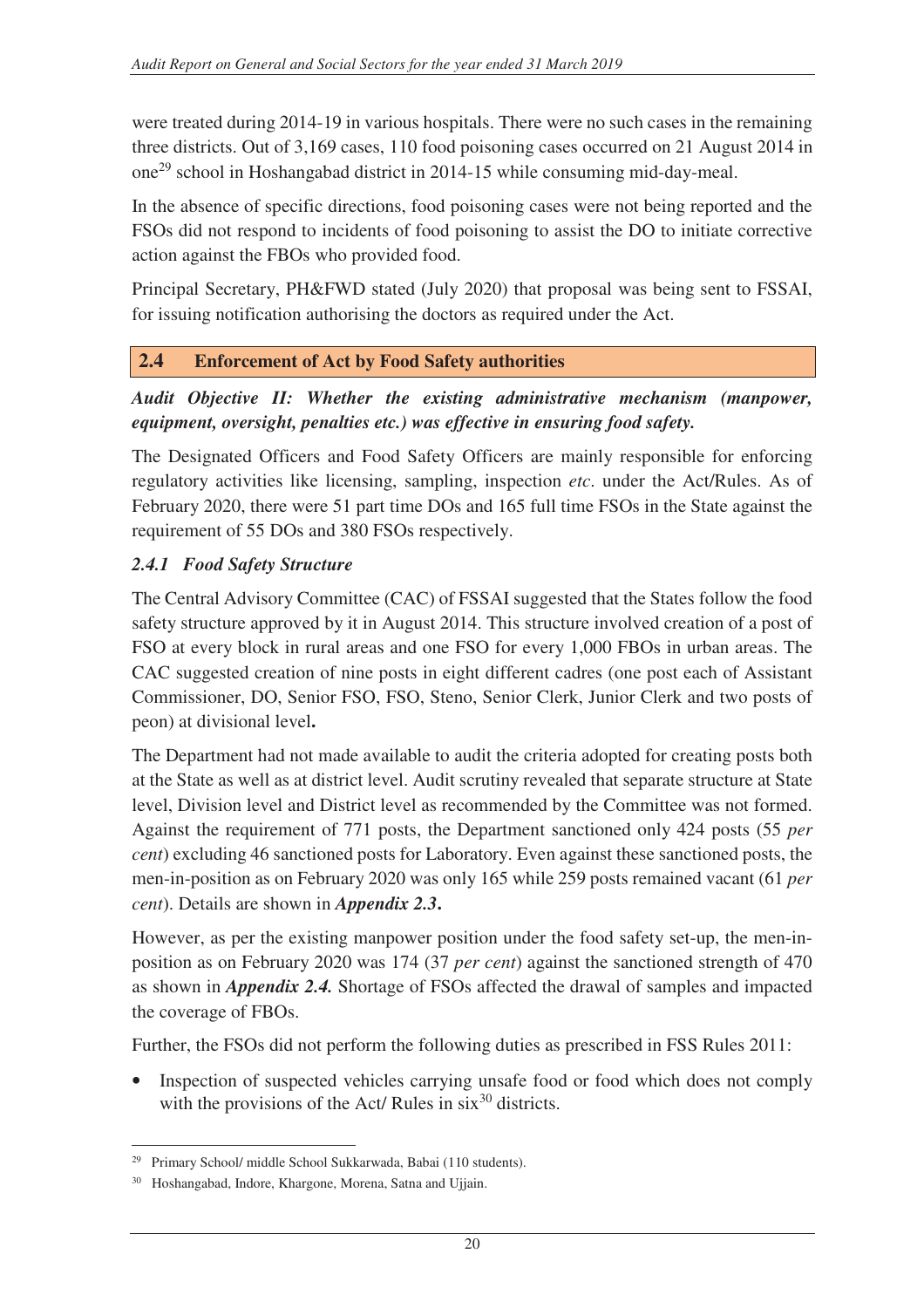- Conducting food safety surveillance to identify and address the safety hazards and to attend food poisoning incidents.
- Facilitate preparation of food safety plans for *Panchayats* and Municipalities.

The CFS stated (February 2020) that demand for more than 700 posts under different cadres was made before the Finance Department; however, only 152 posts were sanctioned in October 2018 and that, these posts would be filled up after finalisation of recruitment procedure, which was under process. The CFS further stated that due to absence of block mapping in FLRS and any mechanism to assess the number of block-wise FBOs, the posts of FSOs were created taking into account the geographical area, business activities and administrative work.

During the Exit Conference, the PS, PH&FWD stated (June 2020) that the proposal for creation of posts was sent to Government and action would be taken for appointment against the sanctioned posts after framing service recruitment rules.

# *2.4.2 Appointment of Designated Officers*

FSS Rules, 2011 stipulate appointment of a full time Designated Officer (DO) for timely disposal of redundant samples, suspension, cancellation or revocation of the license of the FBOs in case of any threat or grave injury to the public; issue of license, sanction or launch prosecution in cases of contraventions punishable with fine/ imprisonment and maintain records of all inspections made by Food Safety Officers.

Audit noticed that the Department created (October 2018) 41 posts of DOs and 10 posts of Senior DOs but did not fill up the posts due to the absence of service rules.

There are 51 part time DOs in the State. The Department nominated SDOs/Deputy Collectors/Joint Collectors/CM&HOs as Designated Officers on various occasions, in addition to their regular duties. The tenure of all DOs expired in August 2019 as per the directives (February 2017) of FSSAI. Although the Department was aware of expiry of tenure of DOs, it did not take timely action for seeking extension of tenure of DOs from FSSAI. The Controller (Food & Drugs) sought permission (August 2019) for extension of tenure of DOs for six months from FSSAI and directed (September 2019) DOs to continue their duties until further orders. Permission for extension of tenure of DOs was yet to be obtained from FSSAI as of October 2020. Thus, the powers exercised and duties performed by the DOs were without authorisation from September 2019 onwards, which was irregular.

During the exit conference, PS, PH&FWD stated (June 2020) that the matter would be brought to the notice of the Finance Department for filling up the posts. The Department (PS) confirmed the facts and stated (July 2020) that preparation of new departmental service recruitment rules for appointment of DOs is under process and efforts would be made for appointment of full time DOs at the earliest.

The Department failed to formulate rules and recruitment procedures for appointment of DOs, even after nine years of the enactment of the Act in 2011. Absence of DOs affected the sample processing and licensing activities.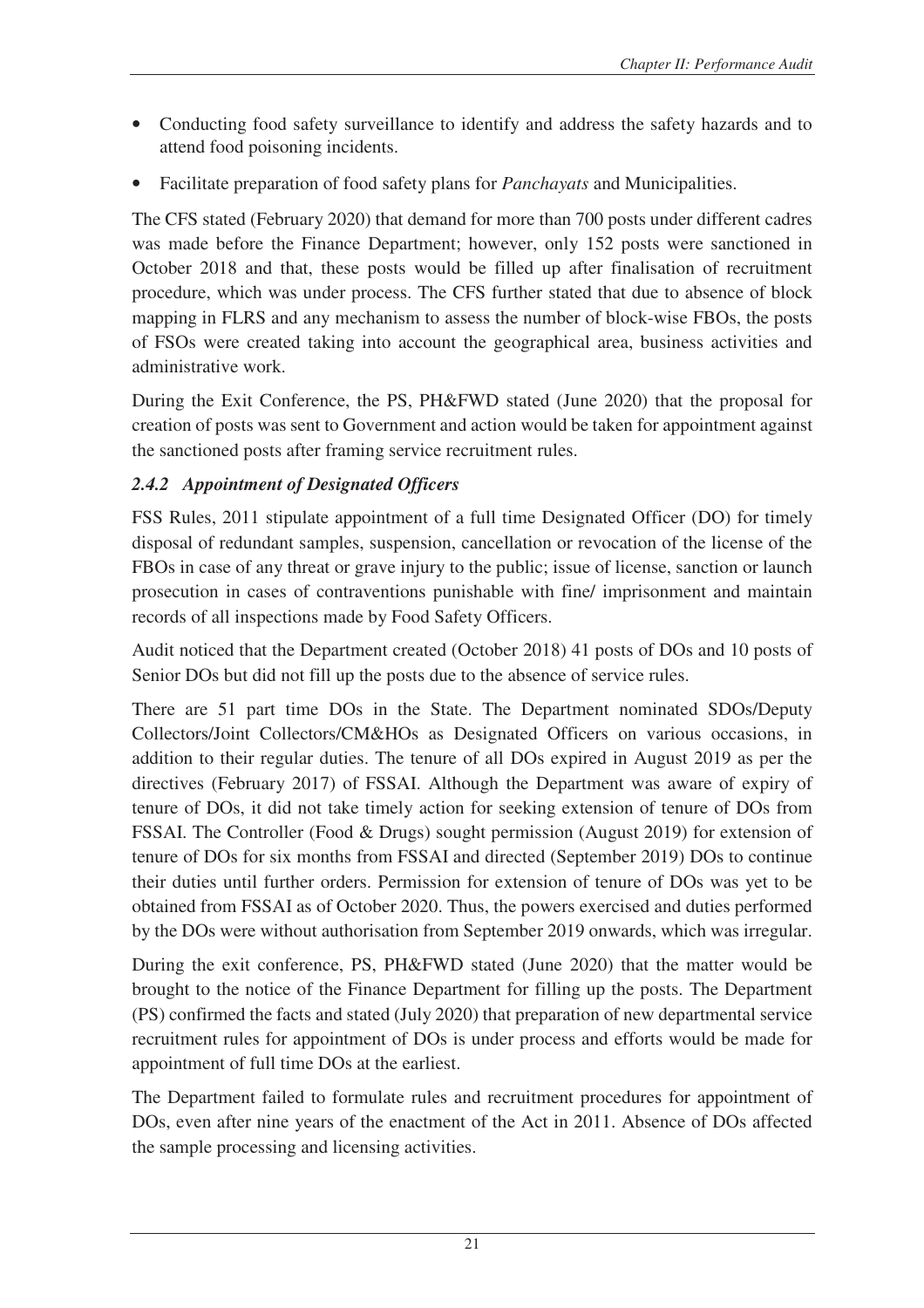# *2.4.3 License and Registration*

# *2.4.3.1 Survey of industrial units*

The FSS Act, 2006 stipulates that the CFS shall survey the industrial units engaged in the manufacturing or processing of food in the State to verify their compliance with the standards notified by the Food Authority for various articles of food.

Audit noticed that the CFS did not conduct a survey of the industrial units nor issued instructions to the districts to do so during the five-year period 2014-19. The DDF&D of test-checked districts also confirmed (February 2020) that survey of industrial units was not conducted due to absence of any instructions from CFS. Failure to assess the industrial units engaged in manufacturing/ repacking *etc*. led to the likelihood of these units not being covered under the ambit of the Act and where covered, the possibility of non-compliance with the standards specified in the Act.

In the Exit Conference, the PS, PH&FWD stated (June 2020) that instructions had been issued by CFS to districts to take necessary action for their coverage. It was also stated that database of Urban Local Bodies/ Municipal Corporation relating to FBOs who were registered in other Acts under these bodies would be collected for their coverage, and additionally, database of Income tax and Commercial tax departments will also be considered.

# *2.4.3.2 Maintenance of database of FBOs*

The FSS Rules, 2011 require the FSO to maintain a database of all the food business within his jurisdiction. Audit scrutiny revealed that the DOs did not define the geographical jurisdiction for each FSO leading to non-maintenance of a database of the FBOs. Separate jurisdiction for each FSO was allotted only in district Satna, out of the eight sampled districts. The SLSC in its fifth meeting (06.02.2020) decided that allotment of area should be done by CFS in respect of FSOs every six months. Thus, the decision of area allotment was taken after eight years of implementation of Act. In the absence of a database, the Department could not ensure whether all the FBOs had license/ registration.

Principal Secretary, PH&FWD stated (July 2020) that action for allotment of area to FSOs for six months would be taken from headquarters (Bhopal) level. CFS had issued (March and June 2020) directions to DOs to submit a copy of area allotment orders made by them for FSOs and list of tehsils and wards in urban areas in the district.

# *2.4.3.3 Organisation of special campaigns for identification of FBOs*

In order to increase the number of licensees/ registered FBOs in the State, the Department issued (February 2019) instructions for forming divisional level special teams consisting of five FSOs to organise special campaigns. The campaign was to be conducted every day in the second and fourth week of the month by coordinating with the districts under the division. The in-charge of team would report the progress of the campaign to CFS by the fifth of every month. Similarly, the CAC directed (March 2019) in its  $25<sup>th</sup>$  meeting to launch a special campaign to identify the FBOs who continued their business after expiry of their license and those who had taken new license without renewing the old one.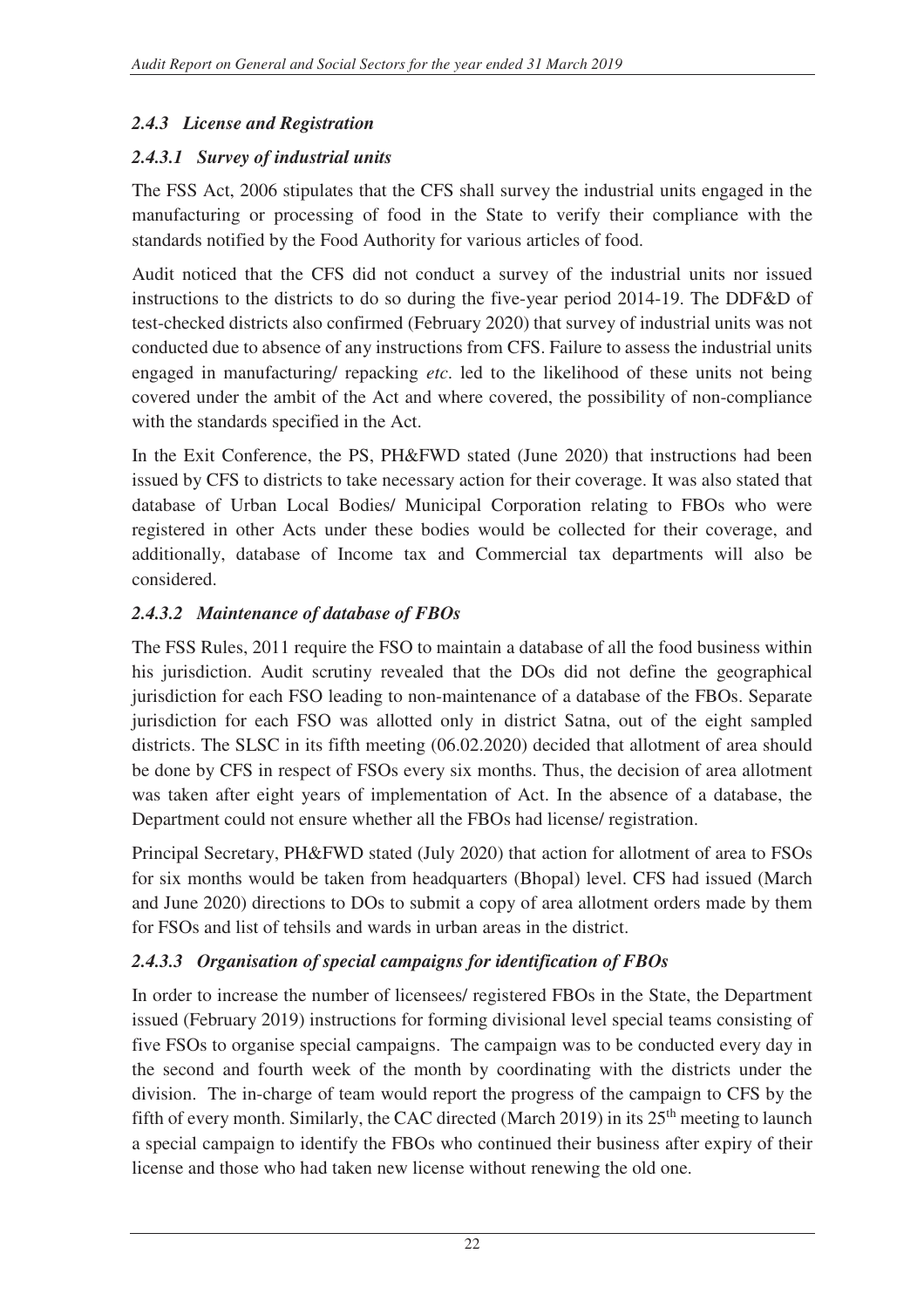Audit noticed that the required monthly progress reports were not sent to CFS and he did not monitor the progress of the campaign prescribed for the districts. In the test-checked districts, the DOs had not maintained the records of the campaigns organised. In the absence of records, audit could not ascertain whether the campaigns were organised as per guidelines and the extent of coverage of the FBOs.

Principal Secretary, PH&FWD stated (July 2020) that orders had been issued to DOs to organise special camps to increase the number of license/registration and action would be taken to appoint an officer from the headquarters to ensure compliance in this regard.

#### *2.4.3.4 Issue of license/ registration*

Section 31 of the Act prohibits operation of food business without license. As per FSS (Licensing and Registration of Food Business) Regulations, 2011, in case registration certificate is not granted or denied within seven days or decision is not taken within 30 days of application, the petty manufacturers may start business. Similarly, an applicant for a license may start business if the license is not issued within 60 days.

# *(i) Assessment of food business operators and their license/registration*

Audit scrutiny revealed that there was no mechanism at State/ district level to monitor/obtain information on the number of FBOs/petty manufacturers operating without license/ registration.

During the Exit Conference, the PS, PH&FWD stated (June 2020) that the matter would be reviewed and necessary action would be taken. Further, PS, PH&FWD stated (July 2020) that FSSAI had developed new software which now has the provision for information on number of FBOs district-wise/ state-wise.

# *(ii) Pending cases of license/registration*

Analysis of online data of FLRS revealed an increasing trend of pendency of applications for license/registration during 2016 to 2019. Audit noticed that 2,672 applications for license and 10,027 applications for registration were pending as on 30 March 2019 in the State. In the test-checked districts, it was found that 526 applications for license (during January 2019 to December 2019) were pending in four<sup>31</sup> districts at FSO level without any reason in the FLRS. Similarly, 334 applications were pending in eight<sup>32</sup> districts for registration (during September 2013 to January 2020) as of date of audit (February 2020).

On verification of FLRS data, audit noticed delayed issue of license in 143 cases ranging between six days to five years after the prescribed time limit of 60 days in  $\sin^{33}$  districts due to delay in submission of documents by FBOs, late inspection by FSOs and late issue of license at DOs level. The details of delay at different levels are shown in **Table 2.2**.

 $\overline{a}$  $31$  Bhopal (303), Gwalior (12), Morena (132) and Satna (79).

<sup>32</sup> Bhopal (101), Gwalior (38), Hoshangabad (04), Indore (31), Khargone (11), Morena (01), Satna (43) and Ujjain (105).

<sup>33</sup> Bhopal (30, two to 11 months), Gwalior (28, five months to five years), Indore (13, two to 20 months) Khargone (55, six days to 15 months), Morena (12, eight days to eight months), Satna (05, three to 14 months). In Ujjain district, verification of license details from FLRS could not be done during audit due to non-availability of ID/ Password as DO was not appointed from 28.12.2019 to 25.02.2020.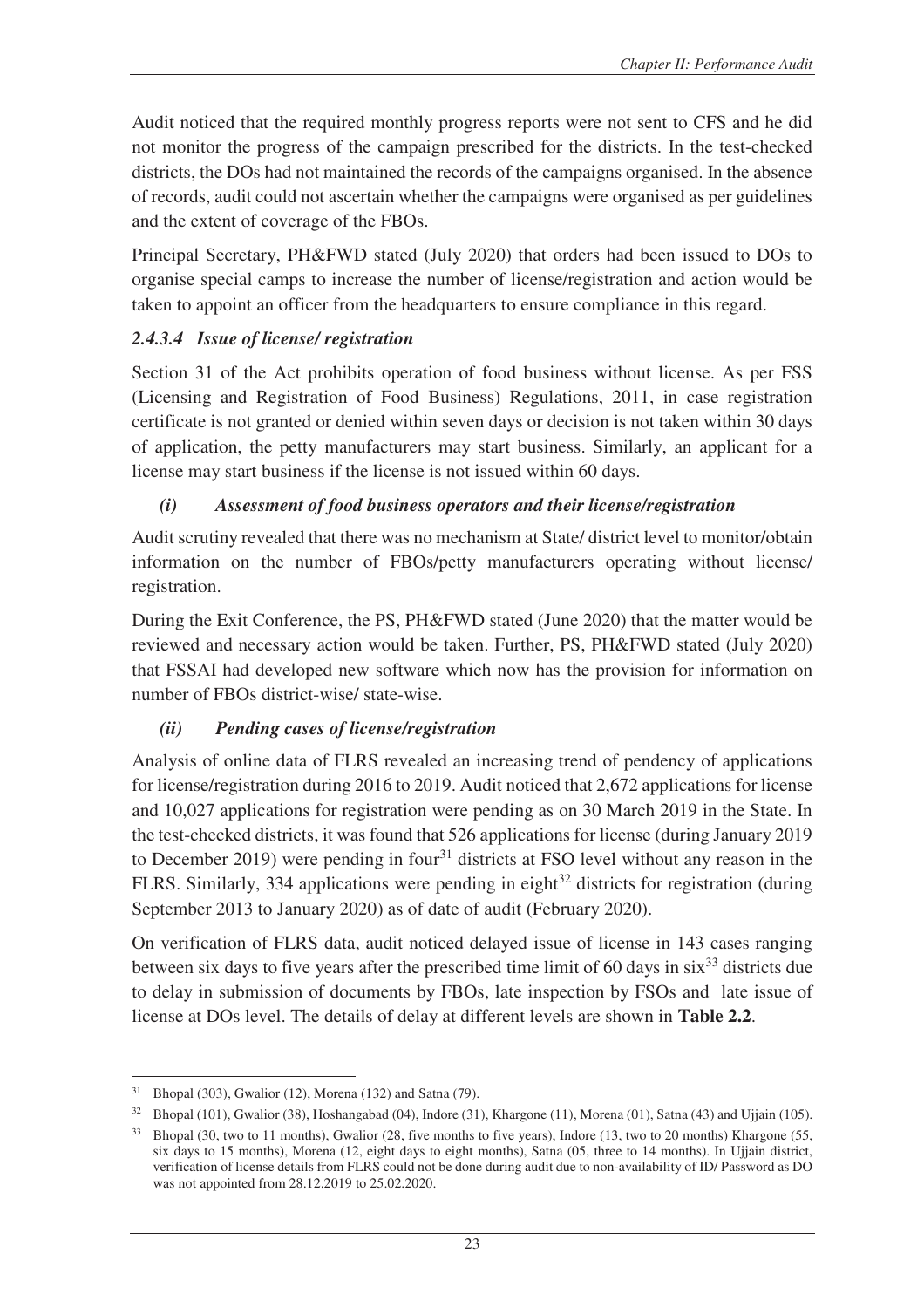| Name of         | No. of                                   |                                         | <b>Reasons for and extent of delay</b> |                                                    |                        |                                     |                                 |  |
|-----------------|------------------------------------------|-----------------------------------------|----------------------------------------|----------------------------------------------------|------------------------|-------------------------------------|---------------------------------|--|
| <b>District</b> | <b>licenses</b><br>issued with<br>delays | <b>Document</b><br>submission<br>by FBO | <b>Period</b>                          | <b>Inspection</b> /<br>Delay in<br>scrutiny by FSO | <b>Period</b>          | <b>Issue of</b><br>license<br>by DO | <b>Period</b>                   |  |
| Bhopal          | 30                                       | $\theta$                                | $\Omega$                               | 18                                                 | $2$ to $7$<br>months   | 30                                  | 3 to 7 months                   |  |
| Gwalior         | 28                                       | $\Omega$                                | $\Omega$                               | 26                                                 | 2 months to<br>4 years | 24                                  | 2 months to 3<br>years 5 months |  |
| Indore          | 13                                       | 11                                      | 7 to 19<br>months                      | $\overline{4}$                                     | 2 to 14<br>months      | $\mathbf{1}$                        | 2 Months                        |  |
| Khargone        | 55                                       | $\Omega$                                | $\Omega$                               | 46                                                 | 1 to 17<br>months      | 14                                  | 1 to 11 months                  |  |
| Morena          | 12                                       | $\Omega$                                | $\Omega$                               | 12                                                 | $2$ to 9<br>months     | $\mathbf{1}$                        | 1 month                         |  |
| Satna           | 5                                        | $\mathbf{1}$                            | 8 months                               | $\overline{4}$                                     | 4 to 12<br>months      | $\overline{2}$                      | 2 to 7 months                   |  |

**Table 2.2: Position of delay in issue of license at different levels**

#### **Source: FLRS data**

The post of DO being held as additional charge, shortage of FSOs and delayed completion of online procedures were the main reasons for pendency of applications of license/ registration certificates.

In the Exit Conference, the PS, PH&FWD assured (June 2020) that pending cases would be reviewed and inspection process would be strengthened. He further stated (July 2020) that instructions were issued (June 2020) by CFS to all the districts to ensure quick clearance of pending cases.

### *(iii) Coverage of Agencies for License/ Registration*

With regard to the coverage of agencies for license and registration in the State, the following instructions were issued by FSSAI and State authorities:

- (a) The FSSAI directed (December 2012) all CFSs to ensure that all persons dealing with business of alcoholic drinks and wines are registered as FBOs.
- (b) The Department issued (January 2014) instructions to Principal Secretaries (PS) and Managing Directors of 16 departments **(***Appendix 2.5***)** to ensure that only registered/ licensed FBOs are permitted to operate in their respective departments.
- (c) The Department issued (May 2018) instructions to District Collectors/ DOs and CM&HOs to ensure that only registered/licensed FBOs/agencies should operate in selling/ distribution of diet in Government/ private hospitals. The SLSC directed in its fourth meeting (June 2018) to take action against the earlier instructions issued by the Department to ensure license/ registration.
- (d) The CFS issued (April 2019) instructions to PS, Food Civil Supplies and Consumer Protection (FCS&CP) and PS, Commercial Tax Department to ensure that only licensed/ registered fair price shops/businesses/shops with the food authorities should be allowed to operate in manufacturing/ distribution/ storage/ import/ transportation and selling of foreign and country liquor.

The number of agencies engaged in various businesses under the Act in the test-checked districts are shown in **Table 2.3**.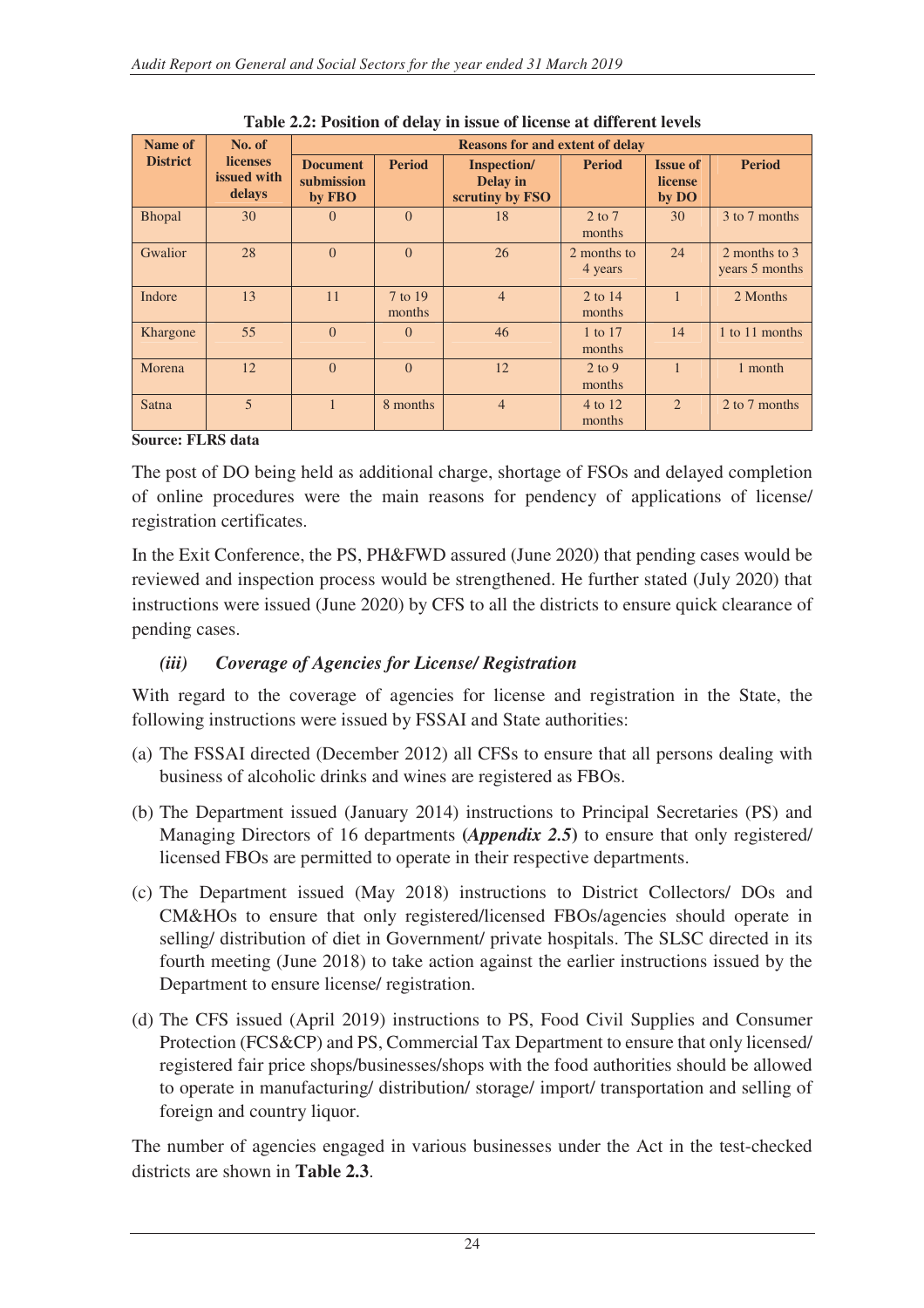| of<br><b>Name</b>           | Commercial     | Women and Child Development                | Food Civil Supplies and           |  |  |
|-----------------------------|----------------|--------------------------------------------|-----------------------------------|--|--|
| <b>Department</b>           | <b>Tax</b>     | Department (W&CDD)                         | <b>Consumer Protection</b>        |  |  |
|                             | Department     |                                            | Department                        |  |  |
| <b>Details</b><br><b>of</b> | Selling        | Self Help Groups (SHG) supplying           | Fair Price Shops engaged in       |  |  |
| <b>business</b>             | country/       | Supplementary<br><b>Nutrition</b><br>under | <b>Public Distribution System</b> |  |  |
| category                    | foreign liquor | <b>Nutrition Programme</b>                 |                                   |  |  |
| <b>Total Nos.</b>           | 794            | 4.447                                      | 4.482                             |  |  |

**Table 2.3: Status of FBOs engaged in business under various Departments** 

**Source: Information furnished by concerned departments** 

Audit observations in this regard are as follows:

- 794 FBOs engaged in selling country/foreign liquor did not have license/registration.
- Similarly, 4,482 fair price shops did not have license/registration.
- District Programme Officer, W&CDD, of five<sup>34</sup> districts reported having license/ registration of 1,276 SHGs out of 4,447 SHGs. Audit verified the status of 248 SHGs from the FLRS data in  $six^{35}$  districts and found that 62 were having license/ registration and 186 (75 *per cent*) were not having license/ registration.
- The CM&HOs of the test-checked districts did not ensure that the diet to patients in private/ Government health institutions was provided by licensed/registered agencies.

The PS/ CFS did not coordinate/monitor/supervise non-compliance in other Departments. The above indicates that the Departments did not comply with the instructions of the food authorities nor reported the compliance to the CFS. The district authorities also did not comply with these instructions. Audit noticed that the CFS also did not follow up with various authorities for compliance except for issuing instructions and waiting for compliance.

Thus, the above agencies were conducting business in violation of the Act apart from loss of revenue to the State Government. Revenue loss could not be assessed as turnover details of the FBOs were not made available to audit. In the case of  $732$  FBOs<sup>36</sup> selling country/foreign liquor in seven of the eight sampled districts, there was a revenue loss of ₹14.60 lakh<sup>37</sup> per annum.

In the Exit Conference, the PS, PH&FWD stated (June 2020) that survey of FBOs could not be undertaken due to manpower constraints. He further stated (July 2020) that a meeting of interdepartmental committee was held (July 2020) under his Chairmanship wherein it was decided to prepare a work plan for getting license/registration for sale/ distribution of food articles and other activities under different schemes from all departments.

 $\overline{a}$ <sup>34</sup> Bhopal (145), Hoshangabad (06), Khargone (01), Satna (23) and Ujjain (1,101).

<sup>35</sup> Bhopal (145, 17), Hoshangabad (06, 02), Khargone (01, 01), Indore (51, 07), Satna (23, 17) and Ujjain (22, 18).

<sup>36</sup> Bhopal(93), Gwalior(112), Indore(173), Khargone(83), Morena(59), Satna(71) and Ujjain(141)

 $37$  730 licensees at the rate of  $\overline{52,000}$  and 2 registered FBOs at the rate of  $\overline{5100}$ . Annual turnover of remaining 62 FBOs was not available due to which they were not considered in calculation.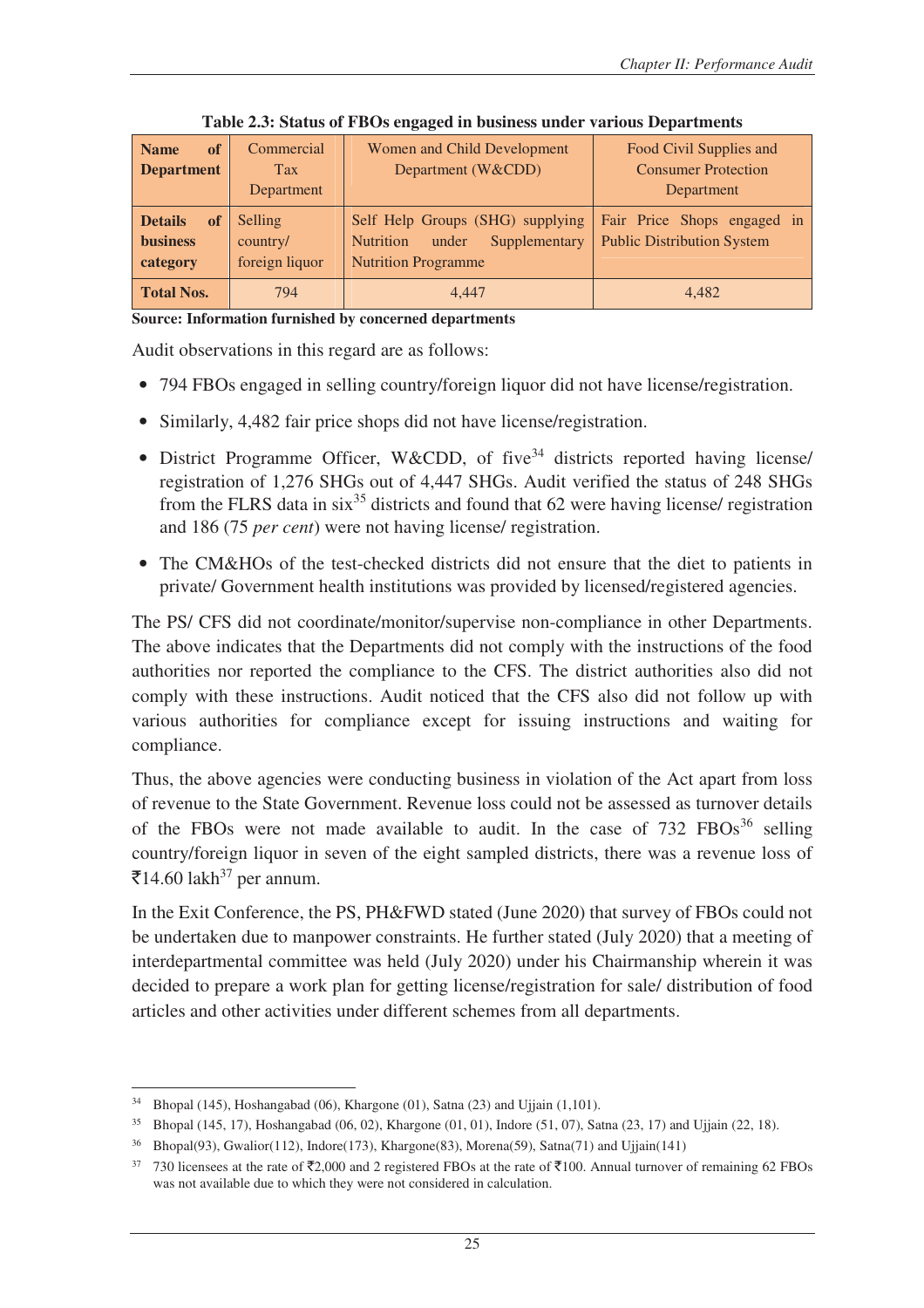# *2.4.3.5 Renewal of License*

The registration or license issued under the Act is valid for one to five years as chosen by the FBOs. The FBOs are required to renew their licenses/registrations 30 days before the date of expiry, failing which, a late fee of  $\overline{5}100/$ - is chargeable for each day of delay in case of license. Upto August 2013, the Department issued licenses/registration manually (offline) and thereafter, it started issuing online licenses through FLRS.

# *(i) Offline licenses*

In seven<sup>38</sup> test-checked districts, Audit found that 5,321 (95 *per cent*) out of 5,610 licenses issued (during October 2011 to October 2013) were due for renewal, of which, only 1,395 licenses were renewed in  $\sin^{39}$  districts while entries of renewal of 315 licenses were not found in Ujjain district. The district authorities did not ensure renewal of the remaining 3,611 licenses in six<sup>40</sup> districts. Morena district did not produce records of offline license/ registration issued.

Out of 5,321 licenses due for renewal, audit selected 339 licenses in order to ascertain the status of renewal. Out of 339, 158 licenses were found renewed, however renewal status in respect of the remaining 181 cases could not be ascertained from the FLRS. Further, the licensing authority did not confirm the status of renewal of FBOs. This indicates that the DOs failed to monitor the renewal of cases.

Principal Secretary, PH&FWD stated that the validity of license/ registration is for five years and therefore all the licenses/ registrations issued manually prior to 2013 had expired and FSSAI would be asked to delete those licenses/registrations. Reply is not acceptable because verification of renewal of offline licenses issued for less than five years was not ensured from FLRS.

# *(ii) Online licenses*

Scrutiny of Annual Report of the State for the year 2018-19 sent to FSSAI, revealed that 11,074 licenses had expired. Details of inspections conducted for expired licenses and the number of cases in which the food business was running with expired license was not available at State level.

Audit of FLRS data (February 2020) in eight test-checked districts indicated the status of active and expired license/ registration certificates as shown in **Table 2.4**.

| SI.<br>No. | <b>Particulars</b>               | <b>Issued as</b><br>per FLRS | <b>Active</b> | <b>Expired</b> | Not displayed in<br><b>FLRS</b> |
|------------|----------------------------------|------------------------------|---------------|----------------|---------------------------------|
|            | License                          | 22,137                       | 10,286        | 11,851         | 470                             |
|            | <b>Registration certificates</b> | 1,12,952                     | 60,686        | 52,266         | 444                             |

**Source: Data as per FLRS** 

 $\overline{a}$ <sup>38</sup> Bhopal (616), Gwalior (918), Hoshanagabad (477), Indore (2,620), Khargone (292), Satna (362) and Ujjain (325).

 $39$  Bhopal (51), Gwalior (19), Hoshangabad (296), Indore (901), Khargone (54) and Satna (74).

<sup>40</sup> Bhopal (533), Gwalior (898), Hoshangabad (79), Indore (1,719), Khargone (224) and Satna (158).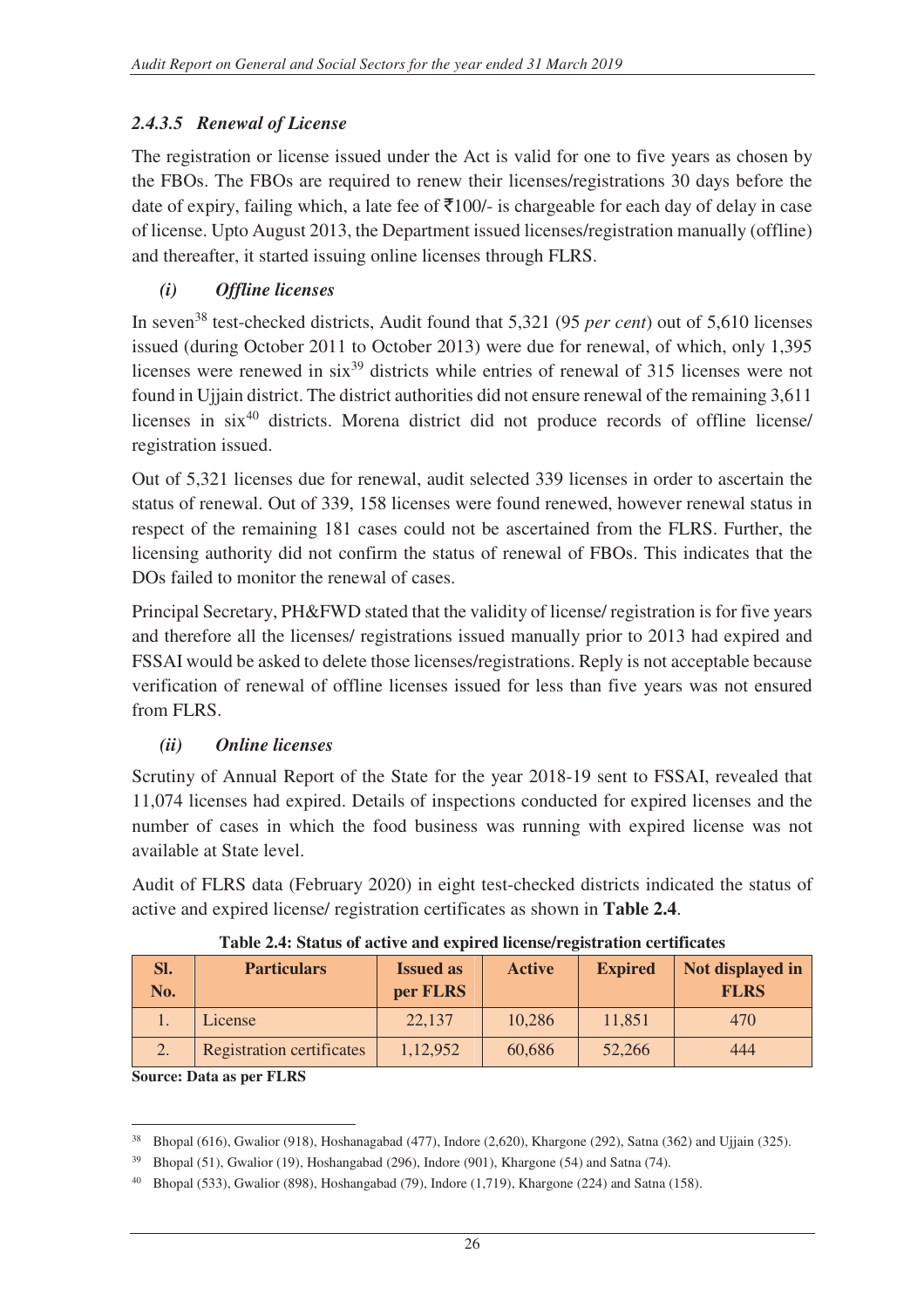Analysis of Management Information System (MIS) in FLRS indicated that the provision for ascertaining expired licenses/registrations was available to the CFS at State level and DO at district level. However, the FSOs did not generate the list of defaulters from the FLRS database to conduct inspections to detect whether FBOs were operating business without license/ registration and initiate penal action. Audit found that in 111 cases in the eight testchecked districts, prosecution was launched against those FBOs who had no license/ registration during 2014-19. These cases were detected during drawal of samples.

The DOs at district and CFS at State level did not supervise to ensure action against the FBOs and the laxity of FSOs. Non-renewal of expired licenses of FBOs and absence of inspections clearly indicate lackadaisical attitude of the officials in the implementation of Food Safety Act. During joint physical verification (February 2020 and March 2020), audit found that in six out of 98 FBOs, the license/registration had expired. Further, 44 out of 98 FBOs did not display their registration/license in the place of business.

The above facts indicate that self-regulation of FBOs alone may not ensure effective implementation of the Act. A mix of departmental intervention is also required for regulation of FBOs.

In the Exit Conference, the PS, PH&FWD stated (June 2020) that efforts would be made to improve the system and monitoring the same through online process in a timely manner. Further, PS, PH&FWD stated (July 2020) that instructions had been issued to districts for appropriate supervision of expired licenses/registrations and a headquarters level officer would supervise to ensure compliance.

# *(iii) Monitoring of application of license in FLRS*

Audit found that the licensing/ registration authority did not monitor the license applications cancelled by the FBOs in the FLRS. A total of 275 applications (November 2013 to January 2020) including 50 renewal cases were cancelled by the FBOs. Audit verified the status of 50 renewal cases from FLRS and found that fresh licenses were issued in 20 cases in place of renewal and status of 30 cases could not be found in FLRS. Three FBOs in Gwalior district were issued fresh license by changing their firm name and not renewing the license. Similarly, 131 applicants who had applied for registration cancelled their applications during September 2013 to December 2019; however, reasons for cancellation was not verified by FSO.

As required under clauses 2.1.1(3) and 2.1.4(2) of the Regulations, the required documents desired by the licensing/ registration authority should be submitted by the FBOs during processing of license in the FLRS. Audit found that 1,803 applications for license and 1,226 applications for registration applied during September 2013 to February 2020, were rejected due to non-submission of documents by the FBOs.

The licensing/registration authority did not monitor the status of license/ registration in the above cases from FLRS to ensure that they had immediately stopped business.

In the Exit Conference, the PS, PH&FWD stated (June 2020) that a regular officer at State level has been put in place for monitoring the cases. Further, PS, PH&FWD also stated (July 2020) that instructions would be issued to monitor these cases and for renewal of licenses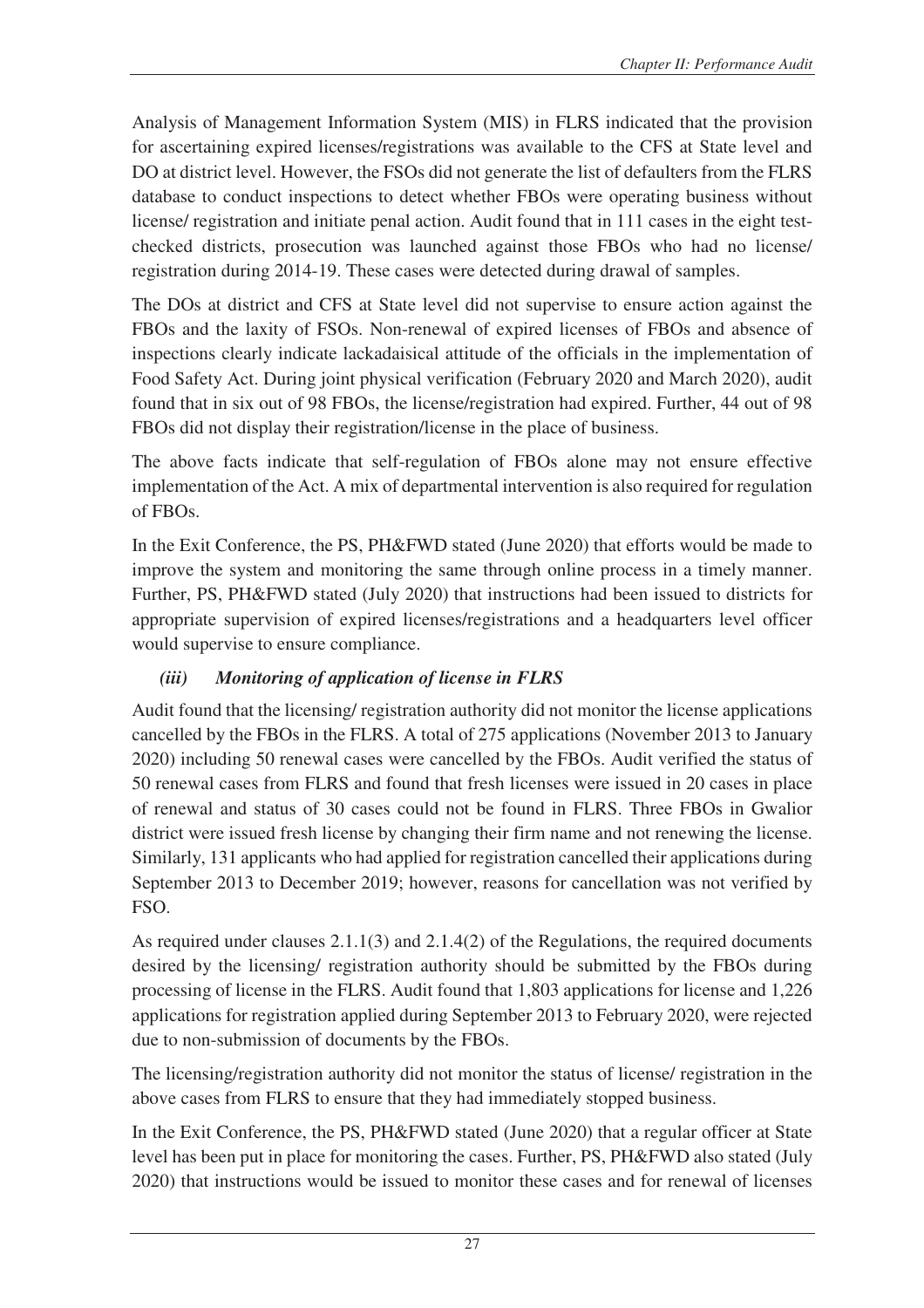as per provision of the Act. However, the Department did not submit documents in support of deputing of regular officer at State level.

#### *2.4.4 Inspection of Food Business Operators*

As per FSS Rules, 2011, the FSO should inspect all licensed FBOs' (having an annual turnover of more than  $\bar{\tau}$ 12 lakh) food establishments<sup>41</sup> as frequently as prescribed and ensure their compliance with conditions of license. The DOs should maintain records of inspection as per the Act. Besides, annual inspection of registered FBOs (having an annual turnover of less than  $\bar{\tau}$ 12 lakh) should be ensured as required under FSS Regulations, 2011.

The status of State level licensee and registered FBOs along with the test-checked districts and joint physical inspection conducted by audit are given in **Table 2.5**.

State Level (as on March 2019) Test-Checked Districts (as of **Feb 2020) Coverage of Milk/ Milk Products FBOs in test-checked districts No. of State Licensee FBOs No. of Registered FBOs No. of Licensee FBOs No. of Registered FBOs Sample drawn from milk/ milk product FBOs in 2018-19 Coverage of FBOs by Audit during Joint Physical Verification**  43,751 4,83,907 10,286 60,686 688 98 (14 per cent)

**Table 2.5: Status of State issued license and registration and audit coverage** 

**Source: FLRS, Departmental records and joint physical verification** 

Audit found that neither the State level authorities nor the DOs in the test-checked districts, fixed targets and periodicity for conducting inspection of licensee FBOs. However, in response to audit observation, CFS issued (June 2020) instructions fixing a monthly target of 30 food establishments to be inspected by each FSO.

Annual inspection of registered FBOs was also not carried out as per FSS Regulations, 2011. Audit found that the DOs also did not maintain records of inspections carried out by FSOs in any of the test-checked districts.

During joint physical verification (February and March 2020) of 98 FBOs, Audit found noncompliance with conditions of license/ registration by FBOs as given below-

- 48 FBOs did not display the food articles on the notice boards.
- 51 FBOs did not maintain purchase and sale records.
- 19 FBOs did not follow hygienic and sanitation practices in their shops.
- The facility of cold chain/deep freezer/refrigerator was not available with four out of 48 licensee FBOs for storage of milk/milk products.
- One FBO in Gwalior district closed the shutter of the shop on seeing the team and did not open the shop.

Due to absence of periodical inspection, the level of compliance of required laws by the FBOs remained unassessed. The Department could not assess the extent of compliance to the food safety laws.

 $\overline{a}$ <sup>41</sup> The places used for manufacturing, handling, packing or selling of an article of food.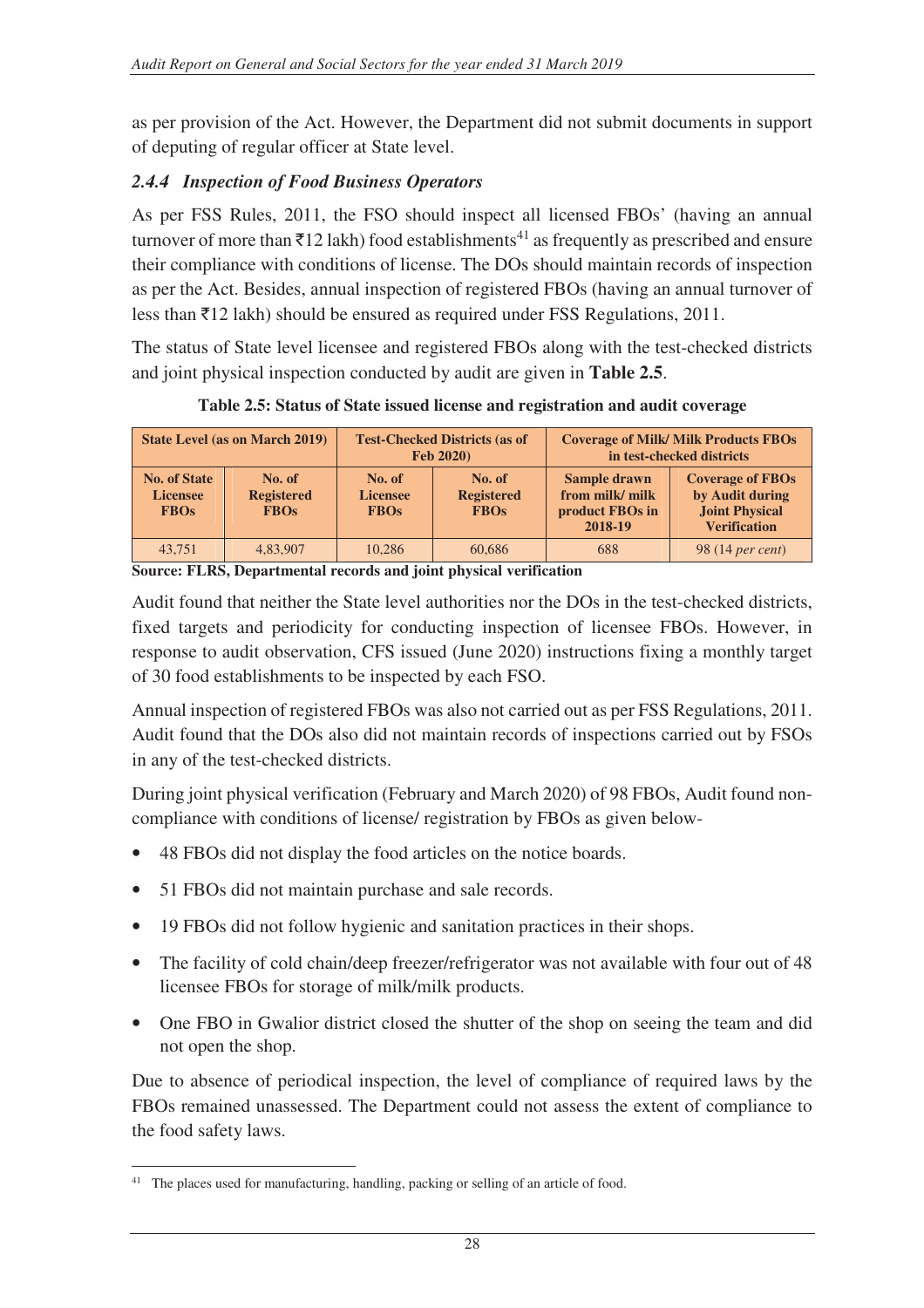Principal Secretary, PH&FWD stated (July 2020) that inspection of each FBO is not possible at present due to shortage of field staff; Department had issued orders to conduct inspection of more FBOs covering all aspects of inspection as per the Act including issue of improvement notices for deficiencies on the part of FBOs.

### *2.4.5 Drawal of Food Samples and their analysis*

Food Testing Laboratories are a vital arm of a responsive food regulatory system, for robust implementation and enforcement. These laboratories with adequate infrastructure, facilities, equipment, *etc*. are benchmarks that support the increasingly stringent quality and safety standards. Formal accreditation, operation of effective internal quality control procedures are key elements in ensuring the quality of results generated by analytical laboratories.

#### **Infrastructure for Food Analysis**

# *2.4.5.1 Laboratory facilities for analysis*

There are three food laboratories in Madhya Pradesh *-* State Food Laboratory (SFL), Bhopal is maintained by the Department, while the laboratories located at Indore and Ujjain are operated by the respective Municipal Corporations. In May 2013, FSSAI proposed to upgrade all the three food labs at Bhopal, Indore and Ujjain during 2013-15 at an estimated cost of `12 crore per laboratory to be shared by GoI (75 *per cent)* and GoMP (25 *per cent)*. Further, GoMP was required to engage laboratory analysts and other technical/support staff to run the upgraded facility. The Department was also required to obtain National Accreditation Board for Testing and Calibration Laboratory (NABL) accreditation for the food labs at Indore and Ujjain which is mandatory under Section 43 of the FSS Act 2006. FSSAI had also requested (May 2013) GoMP to suggest at least five locations for establishment of three level 2 laboratories (having basic testing facility).

Audit observations in this regard are as follows:

- (a) Only the SFL at Bhopal has been upgraded (March 2017 to February 2020) for microbiological testing. The new SFL building (for microbiology lab) at Bhopal has been completed (January 2020) with a delay of eight months. The construction work was not completed within the scheduled time (May 2019) as the CFS had not vacated the construction site at SFL, leading to delayed start of work. However, the Department neither filled up the post of microbiologist nor procured all required equipment as of February 2020. Therefore, as on date (August 2020) even the SFL Bhopal was not fully operational with biological testing facility and only continuing with basic testing.
- (b) The Department did not submit any upgradation proposal for food labs at Indore and Ujjain even after seven years of FSSAI's proposal for upgradation in 2013.
- (c) The Department did not obtain NABL accreditation for the food labs at Indore and Ujjain despite being a mandatory requirement under Section 43 of the FSS Act, 2006. The Indore and Ujjain Municipal Corporations intimated (February 2020) that the food labs were not in operation due to non-availability of FSSAI notified Food Analyst in Indore and non-availability of staff at Ujjain respectively. In May 2019, FSSAI directed GoMP to discontinue the food labs at Indore and Ujjain w.e.f. 14 June 2019 as these labs were without NABL accreditation.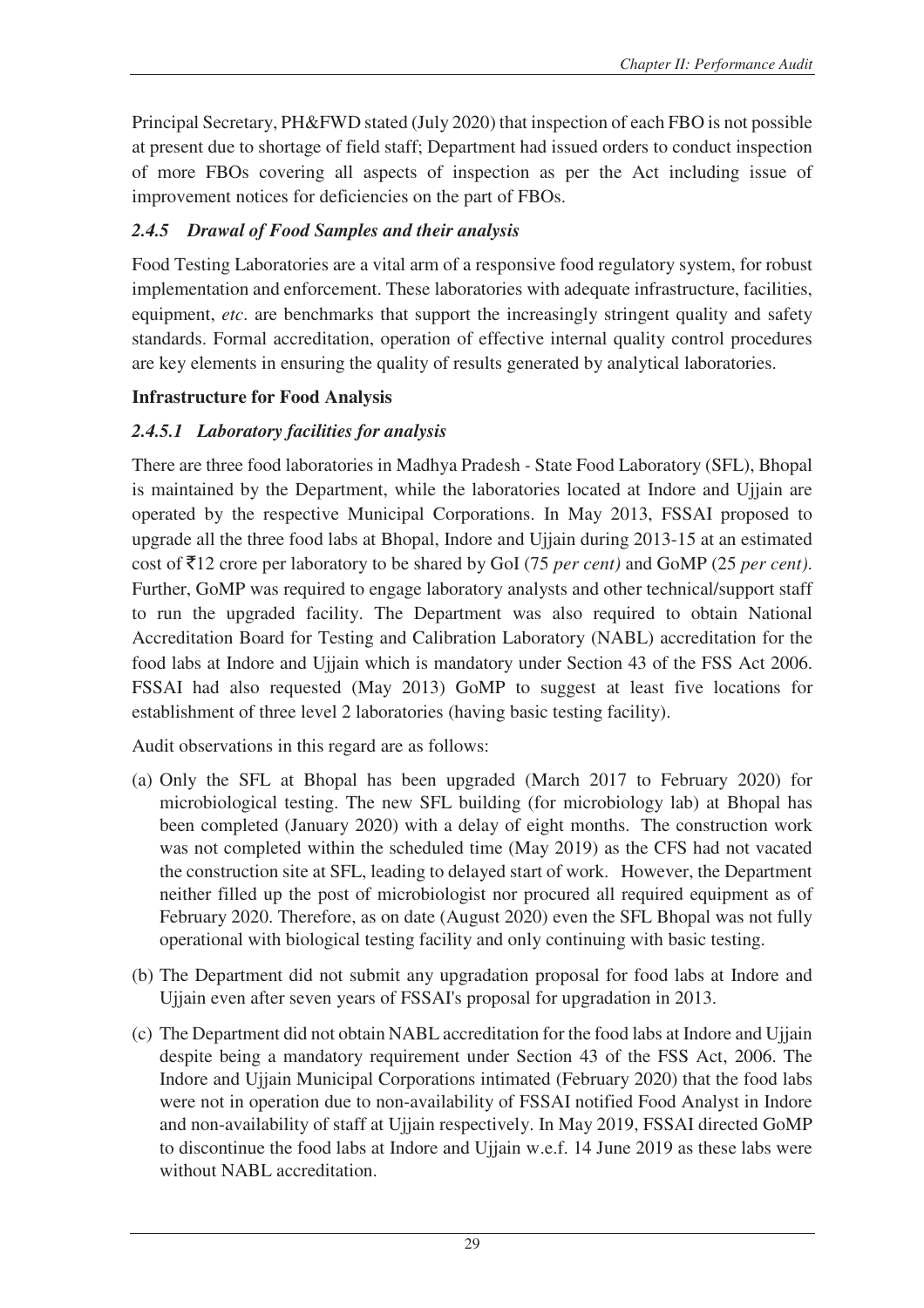(d) The Department had not initiated any action so far to establish three level-2 laboratories in the State.

As the Department did not upgrade or obtain NABL accreditation for labs at Indore and Ujjain and has not completely upgraded the SFL at Bhopal as required**,** the food testing requirement as per FSSAI and the FSS Act, 2006 could not materialise.

The State Government failed to fulfill the requirements of FSSAI as it did not make arrangements for notified Food Analysts in both the labs required for accreditation. As a result, the labs were not considered for upgradation. The rush of sample analysis in the SFL could have been solved if both the labs were accredited by NABL.

Principal Secretary, PH&FWD stated (July 2020) that Food labs in Municipal Corporations of Indore and Ujjain were not incorporated in the work plan as they were non-functional and did not have NABL accreditation. He further stated that construction of building works was delayed due to delay in sanction for allotment at Government level and *Lok Sabha* and Assembly elections; appointment against posts created for microbiology testing would be made after revision in recruitment rules; procurement of equipment for microbiology lab would be made for which FSSAI had provided (March 2020)  $\bar{\tau}$  one crore; installation of three modern equipment procured (January and February 2019) for upgradation and training of their operators was under process.

Further, PS, PH&FWD also stated that Food labs at Indore and Ujjain were not under the control of that Department and no such cases for notification of Food Analysts in these labs were pending at CFS level. Decision for food labs working under municipal corporations would be taken by their controlling officers and more analysis of samples could be done after operation of three new labs at Indore, Jabalpur and Gwalior.

The above facts indicate that the State Government failed to seize the opportunity of operationalizing both the labs. Besides, there was no delay in sanction as Government accorded sanction (August 2018) after two months of receipt (May 2018) of estimates from construction agency, Capital Project Administration Bhopal.

# *2.4.5.2 Functioning of Existing State Food Laboratory*

The guidance document of FSSAI prescribes the requirement of manpower, equipment and other facilities for a regulatory food analysis laboratory. Audit found shortage of manpower, equipment and other facilities in the existing State Food Laboratory as discussed below: -

# *(i) Availability of Staff*

Audit found that the posts created in the SFL were not as per the guidance document. Further, it was also noticed that 22 (71 *per cent*) out of 31 sanctioned posts were lying vacant in the State Food Lab. The post-wise details as of February 2020 are given in **Table 2.6**.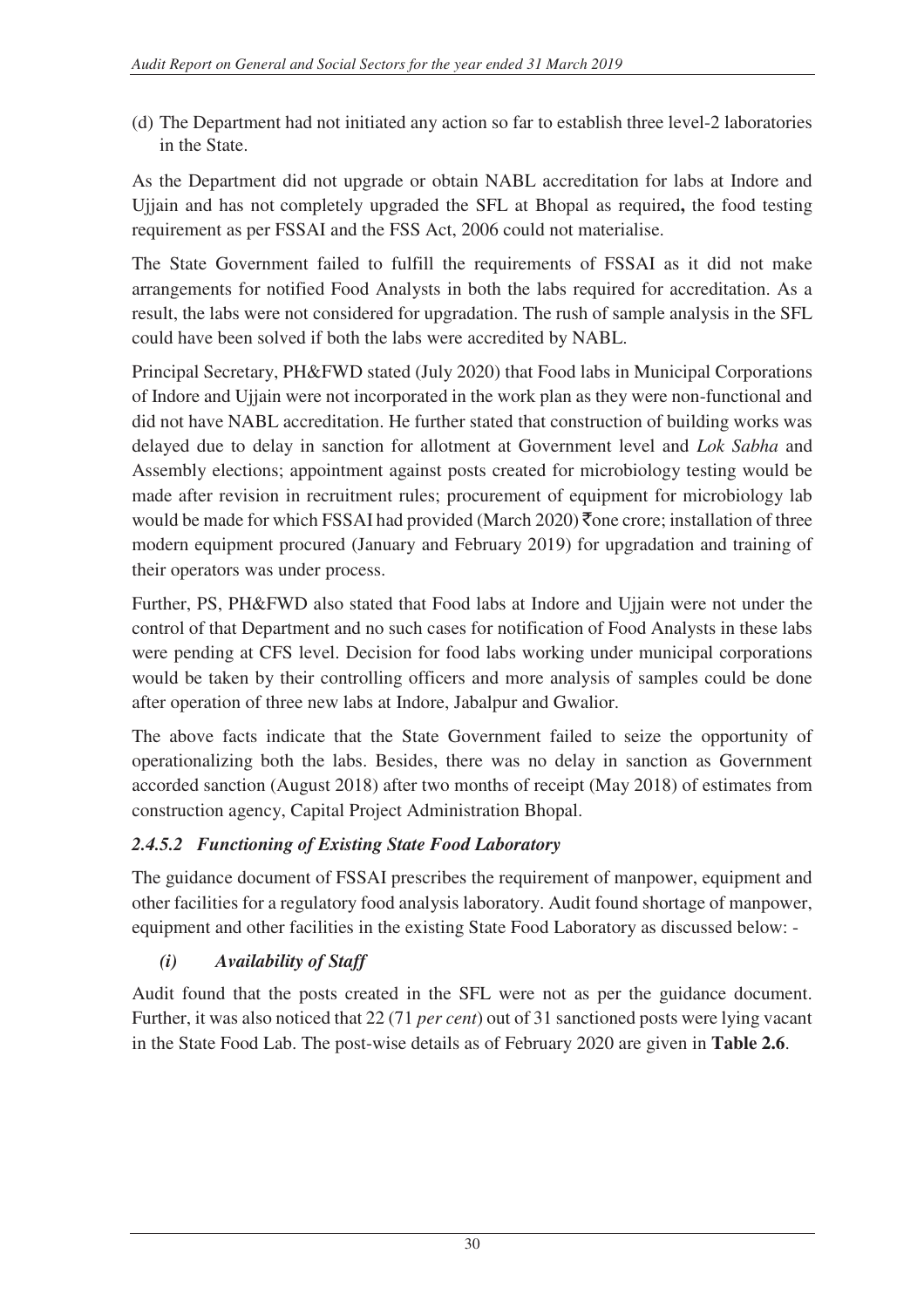| Sl.            | <b>Name of Post</b>             | <b>Sanctioned post</b> | Men-in-               | <b>Vacant Post</b>          |
|----------------|---------------------------------|------------------------|-----------------------|-----------------------------|
| No.            |                                 |                        | position              |                             |
|                | <b>Public Analyst</b>           |                        |                       | $\mathbf{R}$                |
| 2              | <b>Chemical Chemist</b>         |                        |                       |                             |
| 3              | <b>Assistant Public Analyst</b> |                        |                       |                             |
| $\overline{4}$ | Sr. Chemist                     | 3                      |                       | $\mathcal{D}_{\mathcal{A}}$ |
| $\overline{5}$ | <b>Chemist Grade-I</b>          |                        |                       |                             |
| 6              | Asstt. Public Analyst/ Chemist  | 12                     | $\mathcal{D}_{\cdot}$ | 10                          |
|                | Grade-II/ Asstt. Chemist        |                        |                       |                             |
|                | Lab Assistant                   | 9                      |                       |                             |
|                | <b>Total</b>                    | 31                     | g                     | 22                          |

#### **Table 2.6: Manpower position in State food lab.**

**Source: Information furnished by Department** 

The PS, PH&FWD stated (July 2020) that proposal for recruitment against vacant posts of Chemist and revision in service rules for recruitment against newly sanctioned posts in microbiology lab is under process.

# *(ii) Availability of equipment*

Audit noticed that the CFS had sent (September 2016) the gap analysis report conducted for upgradation under the scheme for strengthening of Food Testing System to FSSAI. As per the said report, 22 types of equipment were functional and 12 types of equipment were nonfunctional in the SFL. The requirement of the gap analysis exercise was not fulfilled and the types of non-functional equipment have increased to 18 (as on July 2020).

- Further, other than gap analysis, 32 out of 69 types of equipment were not available as prescribed in the guidance document issued by FSSAI.
- Procurement of 22 types of equipment was not made (as of February 2020) as per demand of SFL of which 10 types of items to be procured were non-functional.
- The life of 10 types of existing equipment were more than 10 years old and the life of other equipment could not be ascertained, as records in this regard were not maintained. Analysis work was affected due to non-functional items of equipment and required food sample analysis was done with the available equipment. Analysis of food additives, cloud points of oil and heavy metals could not be done. The usage of old equipment would affect the analysis and accuracy of result which is reflected from huge variation in referral cases.

Principal Secretary, PH&FWD stated (July 2020) that according to the proposal of FSSAI, the Department had sent list of equipment as per guidance document to FSSAI which could be made available after their approval.

# *(iii) Non-availability of facilities*

Audit found non-availability of required facilities, as detailed below:

- Highly inflammable/ inflammable chemicals were not kept separately.
- There was no facility of freezer/ deep freezer for storage of food samples in the store.
- CCTV surveillance facility was not available.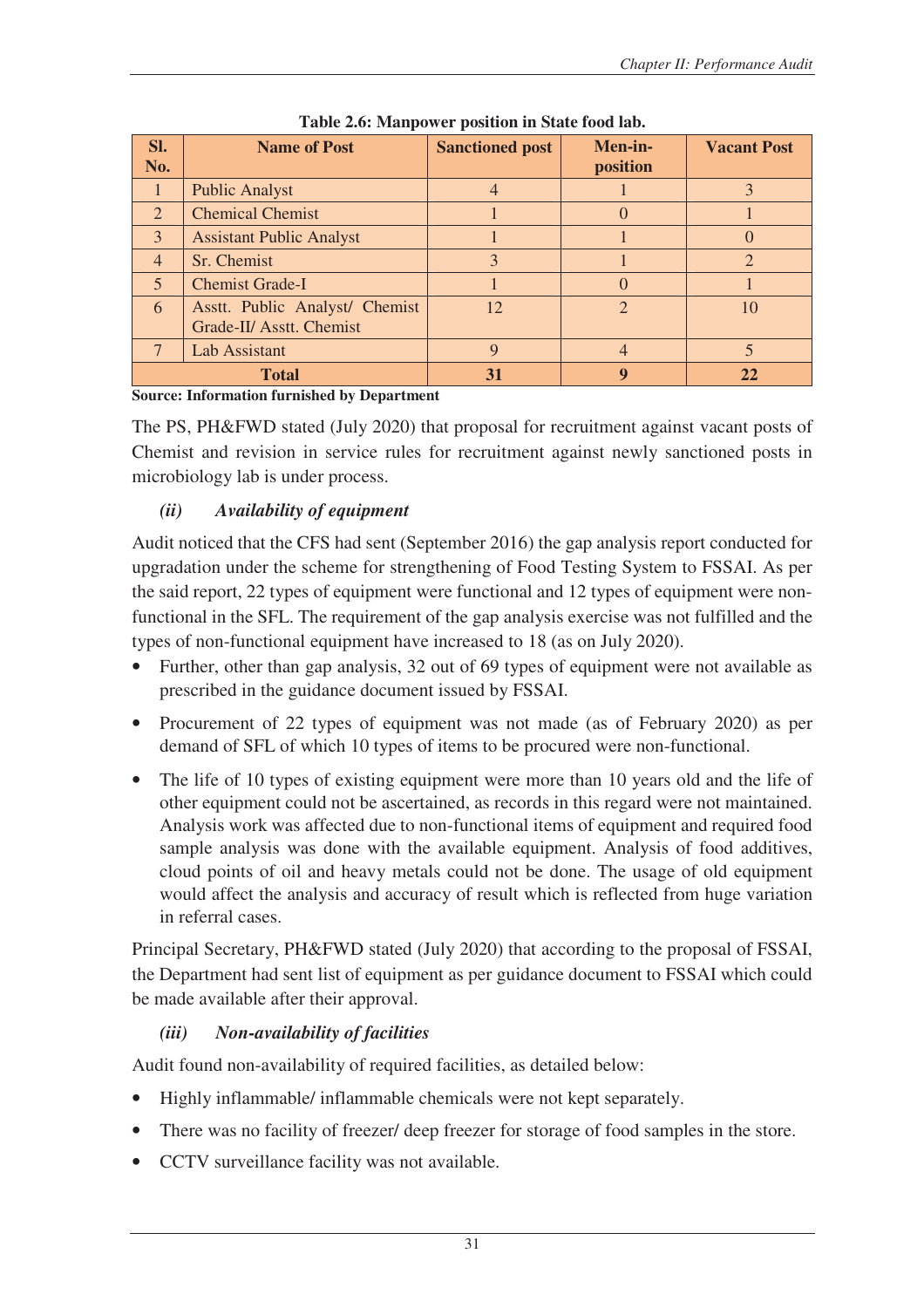Principal Secretary, PH&FWD stated (July 2020) that CCTV surveillance is functional on the ground floor while the work is pending on the first floor; facility for freezer/ deep freezer for storage of samples in sample receipt section on the first floor had been proposed and its procurement was pending.

Absence of required manpower and the use of old equipment affected the analysis and accuracy of results as brought out below:

Audit found in seven<sup>42</sup> test-checked districts that out of 259 samples sent to the referral lab for second opinion during 2014-19, in 82 cases the opinion of the State food lab and referral lab were the same and in 177 cases (68.34 *per cent*) there was a difference of opinion. There was substantial scope for improvement in analysis of food samples by SFL. Therefore, deploying qualified analysts/ technicians and establishing standard operational and working procedures in the State lab was a necessity which was not ensured. Besides, wide variation in results could affect the trust of FBOs on the analysis work of State lab. The variation in opinion of referral lab against the findings of SFL is given in **Table 2.7**.

| No. of          | <b>Findings</b>                  | Findings as per Referral Lab (No. of cases) |                |                        |                   |                |                                                       |                               |  |
|-----------------|----------------------------------|---------------------------------------------|----------------|------------------------|-------------------|----------------|-------------------------------------------------------|-------------------------------|--|
| Food<br>samples | as per SFL                       | Sub-<br><b>Standard</b>                     | <b>Conform</b> | Mis-<br><b>Branded</b> | <b>Adulterant</b> | <b>Unsafe</b>  | Sub-<br><b>Standard</b><br>$&$ Mis-<br><b>Branded</b> | <b>Prohibited</b><br>for Sale |  |
| 47              | Unsafe                           | 27                                          | 15             | 05                     | $00\,$            | 0 <sup>0</sup> | $00\,$                                                | 00 <sup>°</sup>               |  |
| 01              | Sale<br>prohibited               | 00 <sup>°</sup>                             | $00\,$         | $00\,$                 | $00\,$            | 01             | $00\,$                                                | $00\,$                        |  |
| 02              | $\&$<br>Unsafe<br>Misbranded     | 00 <sup>°</sup>                             | 02             | $00\,$                 | $00\,$            | 0 <sup>0</sup> | $00\,$                                                | $00\,$                        |  |
| 01              | Unsafe<br>$\alpha$<br>Prohibited | 00 <sup>°</sup>                             | 01             | $00\,$                 | $00\,$            | 0 <sup>0</sup> | $00\,$                                                | $00\,$                        |  |
| 57              | Misbranded                       | 05                                          | 48             | $00\,$                 | $00\,$            | 04             | $00\,$                                                | 00 <sup>°</sup>               |  |
| 53              | $Sub-$<br><b>Standard</b>        | 00 <sup>°</sup>                             | 44             | 01                     | $00\,$            | 02             | 04                                                    | 02                            |  |
| 10              | Conform                          | 08                                          | $00\,$         | 02                     | $00\,$            | 0 <sup>0</sup> | $00\,$                                                | $00\,$                        |  |
| 06              | Non-<br>conform                  | 00 <sup>°</sup>                             | 06             | $00\,$                 | $00\,$            | 0 <sup>0</sup> | $00\,$                                                | 00 <sup>°</sup>               |  |
| 177             |                                  | 40                                          | 116            | 08                     | $\bf{00}$         | 07             | 04                                                    | 02                            |  |

**Table 2.7: Status of variation in result of SFL and referral lab**

**Source: Departmental Records** 

Principal Secretary, PH&FWD stated (July 2020) that the report of referral lab would be obtained to study and know the reasons for variations. The facilities for analysis of various food parameters i.e. microbiology examination, food contaminants and other various additives *etc*. were not available in SFL during 2014-19.

# *2.4.5.3 Lifting of Regulatory Samples*

Section 38 (1) of the Act empowers FSO to take a sample of any food, or any substance, which is meant for sale. FSS Rules, 2011 prescribes the procedure for drawing food samples and the manner of sending it for analysis to the Food Analyst.

 $\overline{a}$ <sup>42</sup> Bhopal (10), Gwalior (105), Hoshangabad (19), Indore (61), Khargone (10), Morena (33) and Ujjain (21).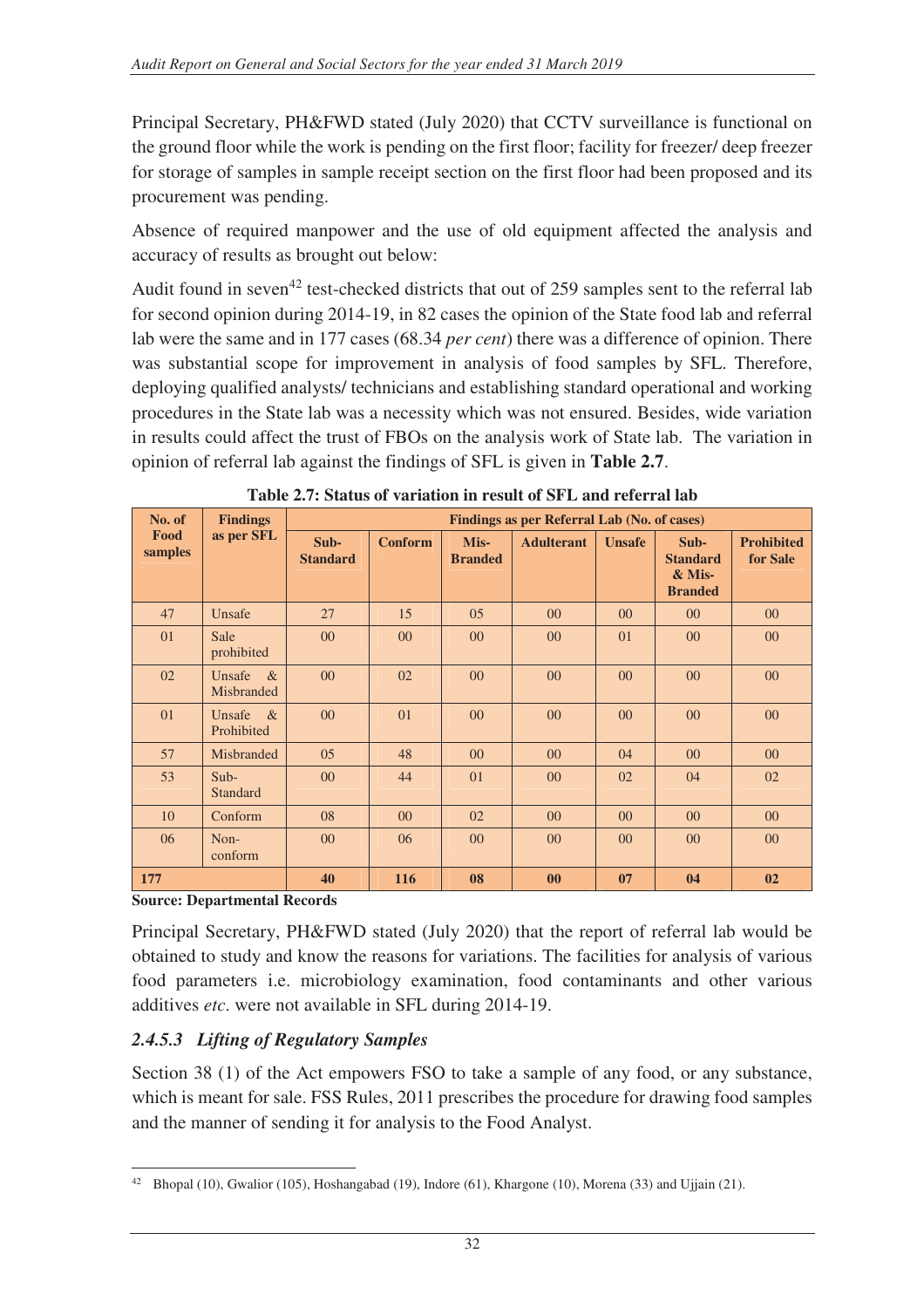SLSC fixed (March 2016) a monthly target of drawing four regulatory and eight surveillance samples for each FSO.

The number of State license/ registrations, regulatory samples<sup>43</sup> drawn, samples analysed and non-conforming samples in the State during 2014-19 is given in **Table 2.8**.

| samples      |                                                               |                                          |                                             |                                                                    |                                                    |  |  |  |
|--------------|---------------------------------------------------------------|------------------------------------------|---------------------------------------------|--------------------------------------------------------------------|----------------------------------------------------|--|--|--|
| <b>Year</b>  | <b>No. of State</b><br>licensee/<br>registered<br><b>FBOs</b> | No. of<br>regulatory<br>samples<br>drawn | No. of<br>regulatory<br>samples<br>analysed | No. of non-conforming<br>regulatory samples<br><i>(percentage)</i> | <b>Coverage of</b><br><b>FBOs</b> in<br>percentage |  |  |  |
| 2014-15      | 3,23,106                                                      | 9,532                                    | 9,131                                       | 1,412(15)                                                          | 2.95                                               |  |  |  |
| $2015 - 16$  | 3,72,362                                                      | 10,035                                   | 9,994                                       | 1,311(13)                                                          | 2.69                                               |  |  |  |
| 2016-17      | 4,18,711                                                      | 5,675                                    | 5,461                                       | 609(11)                                                            | 1.36                                               |  |  |  |
| 2017-18      | 4,66,998                                                      | 7,121                                    | 6,270                                       | 904(14)                                                            | 1.52                                               |  |  |  |
| 2018-19      | 5,27,658                                                      | 7,254                                    | 7,112                                       | 1,612(23)                                                          | 1.37                                               |  |  |  |
| <b>Total</b> | ----                                                          | 39,617                                   | 37,968                                      | 5,848(15)                                                          |                                                    |  |  |  |

**Table 2.8: Status of food samples drawn, samples analysed by State lab and non-conforming** 

**Source: State level Annual report sent to FSSAI and data of FSSAI CAC meeting**

From the above table, it could be seen that

- Although the number of State licensees and registered FBOs had increased during 2014- 19, their coverage in terms of the number of samples drawn decreased except during 2017-18, as compared to 2016-17 wherein an increase of 1.52 *per cent* was noticed.
- The targets for drawing sample by each FSO were not changed in proportion to licenses/registrations owing to less capacity of lab (500 per month) and shortage of FSOs which led to short coverage of FBOs for drawal of samples.
- The *percentage* of samples drawn in proportion to the number of licensees/ registered FBOs ranged between 1.36 to 2.95 *per cent* during the period 2014-19 and 97 *per cent* FBOs remained uncovered.

In eight test-checked districts audit found:

- During 2014-19, 11,440 regulatory samples were analysed against 11,505 samples drawn in which 2,118 samples were non-conforming (19 *per cent*). The district-wise/ year-wise details are given in *Appendix 2.6.*
- The results of 65 samples were not received, of which 50 samples were more than one to four years old.
- In 2016-17, the number of samples drawn was least in comparison to other years due to absence of DOs in the districts and regulatory samples were not drawn during the period October 2016 to January 2017.

During the joint physical verification (February and March 2020), Audit noticed noncoverage of 71 out of 98 selected FBOs in the eight test-checked districts since the commencement of their business.

 $\overline{a}$ 

<sup>&</sup>lt;sup>43</sup> The sample used for prosecution purpose.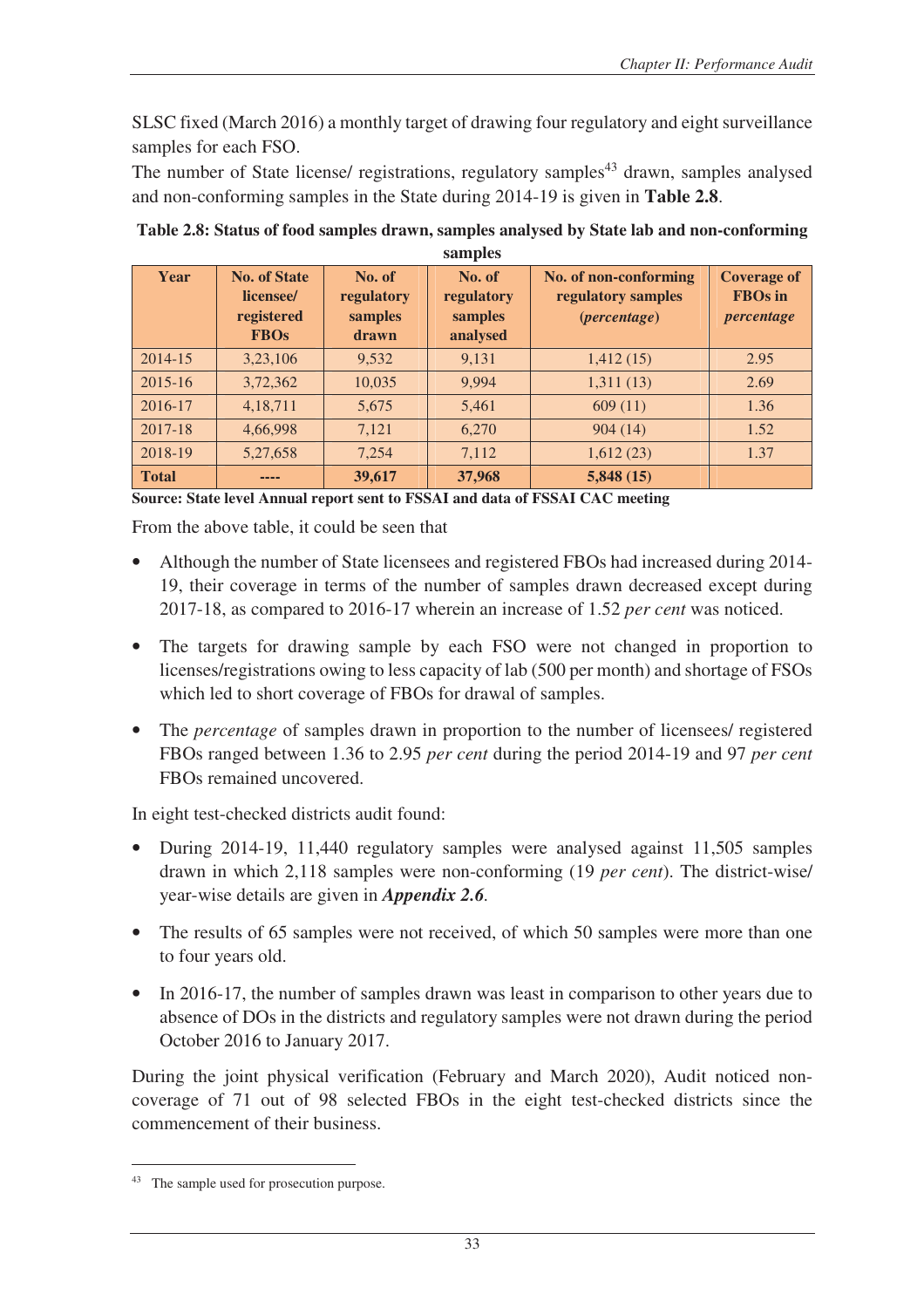The increasing trend of non-conforming samples indicates lack of self-regulation on the part of FBOs and thus requires strengthening of the overall sample drawal activity and testing by the Department. Further, in the eight sampled districts, audit noticed (February 2020) shortfall in achievement against targets fixed by SLSC for drawing regulatory and surveillance samples<sup>44</sup> by the FSOs during the period  $2016-2019$  as given in **Table 2.9**.

| Year         | <b>Targets as per FSOs</b> |                     |                   | <b>Achievements</b> | <b>Shortfall</b> ( <i>Percentage</i> ) |                     |
|--------------|----------------------------|---------------------|-------------------|---------------------|----------------------------------------|---------------------|
|              | <b>Regulatory</b>          | <b>Surveillance</b> | <b>Regulatory</b> | <b>Surveillance</b> | <b>Regulatory</b>                      | <b>Surveillance</b> |
| 2016-17      | 2.080                      | 4.160               | 1.483             | 1,988               | 597(29)                                | 2,172(52)           |
| 2017-18      | 2.172                      | 4.344               | 2.177             | 1,656               | $-5$                                   | 2,688(62)           |
| 2018-19      | 2.208                      | 4.416               | 2.105             | 1.147               | 103(5)                                 | 3,269(74)           |
| <b>Total</b> | 6.460                      | 12,920              | 5,765             | 4.791               | 695(11)                                | 8,129(63)           |

**Table 2.9: Status of targets and achievement of regulatory and surveillance food samples** 

**Source: Departmental records** 

From the above table it is evident that the overall *percentage* of shortfall in regulatory samples was 11 during the period 2016-19. Three districts *i.e*. Gwalior, Hoshangabad and Morena achieved more than the target set for regulatory samples during the period 2016-19. The highest *percentage* of shortfall in target set for regulatory sample was in Satna district (50) and lowest *percentage* in Khargone district (4).

The overall *percentage* of shortfall in surveillance sample was 63 during 2016-19. There was an increasing trend in shortfall of surveillance samples from 2016-17. The highest *percentage* of shortfall in target set for surveillance sample was in Satna district (97) and lowest *percentage* in Khargone district (12).

The district-wise and year-wise targets and achievements of regulatory and surveillance samples are given in *Appendix 2.7* and *Appendix 2.8* respectively**.**

The above facts indicate that the Department failed to draw adequate number of samples, which would have ensured compliance with the standards by the FBOs at all stages of food business.

In the Exit Conference, the PS, PH&FWD stated (June 2020) that targets have been reduced due to long pendency in analysis of samples and since the lab capacity is limited, efforts are being made to get the samples tested in other labs.

#### *2.4.5.4 Analysis of Regulatory food samples*

FSS Rules, 2011 prescribes the procedure for analysis of sample by Food Analyst. The Food Analyst should send the analysis report within 14 days of receipt of sample. In case of delay in analysis, the Food Analyst shall inform the DOs and the CFS giving reasons and specifying the time to be taken for analysis. If the sample received is found unfit for analysis, the Food Analyst should inform the DO within seven days from the date of receipt of such sample for sending the second part<sup>45</sup> of the sample. On receipt of requisition from the Food

 $\overline{a}$ <sup>44</sup> Surveillance samples are not used for prosecution purpose.

<sup>&</sup>lt;sup>45</sup> Section 47 of the Act stipulates that the sample taken by FSO is to be divided into four parts. First part of the sample is sent for analysis to the Food Analyst under intimation to the Designated Officer and two parts are sent to the Designated Officer for keeping these in safe custody. In case the first part found unfit for analysis, the second part (out of two parts) is further sent for analysis.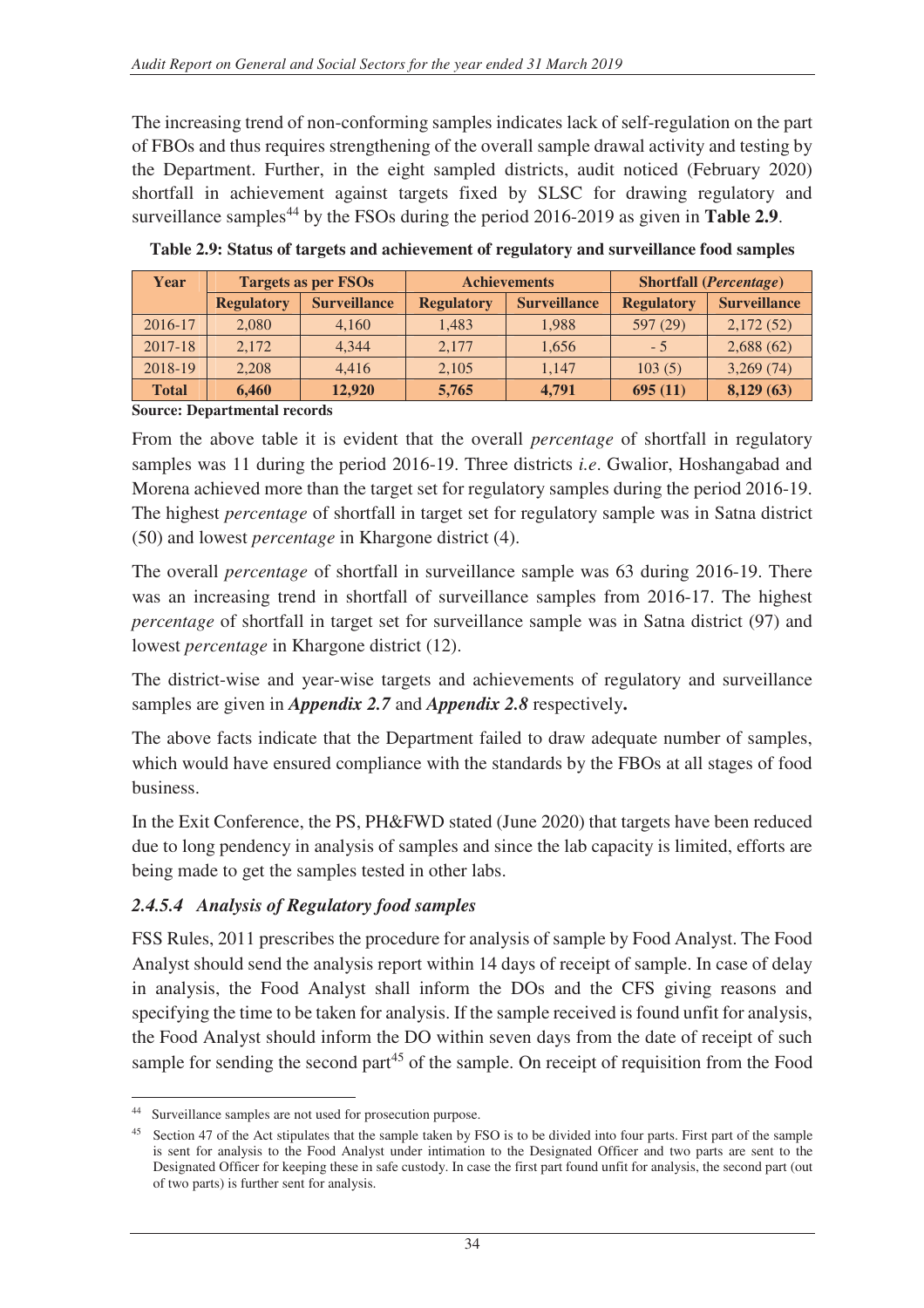Analyst, the DO should dispatch requisitioned sample by the next working day. FSS (Laboratory and Sample Analysis) Regulations, 2011 specifies the quantity of sample of food to be sent to the Food Analyst for analysis.

Audit found delayed analysis of samples in SFL in contravention of the provision of the Rules. The position of samples received and analysed during the period 2015-19 is given in **Table 2.10**.

| Year        | No. of<br>samples<br>received <sup>46</sup> | No. of<br>samples<br>analyzed | <b>No. of samples</b><br>pending<br>analysis | Percentage of<br>samples<br>analyzed | <b>Pendency of samples</b><br>excluding last<br>fortnight of the<br>financial year |
|-------------|---------------------------------------------|-------------------------------|----------------------------------------------|--------------------------------------|------------------------------------------------------------------------------------|
| 2014-15     | <b>NA</b>                                   | 2,703                         | <b>NA</b>                                    | <b>NA</b>                            | <b>NA</b>                                                                          |
| $2015 - 16$ | 10,081                                      | 5,173                         | 4,908                                        | 51                                   | 4,662                                                                              |
| 2016-17     | 7,692                                       | 5,633                         | 2,059                                        | 73                                   | 1,665                                                                              |
| 2017-18     | 7.596                                       | 7,868                         | 0 <sup>0</sup>                               | 104                                  | 0 <sup>0</sup>                                                                     |
| 2018-19     | 7,491                                       | 7,231                         | 260                                          | 97                                   | 0 <sup>0</sup>                                                                     |

**Table 2.10: Position of samples received and analysed in State lab** 

#### **Source: Departmental records**

The SFL did not produce the sample receipt register for the year 2014-15. The lab at Bhopal did not analyse the food samples received within 14 days and there was substantial pendency of samples to be analysed. There was pendency of samples in the years 2015-17 even after deducting the number of sample results sent to districts within the first fortnight of 2016-18.

Further scrutiny of records revealed the following:

- Delay in analysis of 2,649 samples was attributed by the Food Analyst to engagement of staff in *Simhastha Kumbh Mela*, Government holidays and absence of Food Analyst and non-availability of postage stamps and chemicals. The reasons reported are not acceptable because postage stamps would be required at the time of sending report and lack of chemicals affecting analysis indicates lack of internal management at CFS level. Besides, the expected date of analysis was also not mentioned in the intimation letter.
- Further, in the testing dispatch register, the serial number of 15 reports in the year 2014-15 were entered twice, 14 reports during 2014-16 and 2017-19 were not allotted any serial number and entries of 49 reports were provided separate serial numbers on separate dates on different occasions during 2014-15 and 2016-19. Thus, the result of entries were made in the testing dispatch register in a manner that would appear to avoid detection of delayed analysis and projecting dispatch of reports within time.

In the Exit Conference, the PS, PH&FWD stated (June 2020) that large number of samples could not be tested in time due to limited testing capacity of SFL.

In the eight test-checked districts, audit observed the following:

• Samples of food articles which were not analysed in 14 days were not mentioned in 15 intimation letters sent by the Food Analysts to DO in three $47$  districts. Besides, the

 $\overline{a}$ <sup>46</sup> The State food lab maintained the receipt of first part and second part in single sample receipt register due to which audit could not access the second part of sample received.

Bhopal (04), Gwalior (05) and Hoshangabad (06).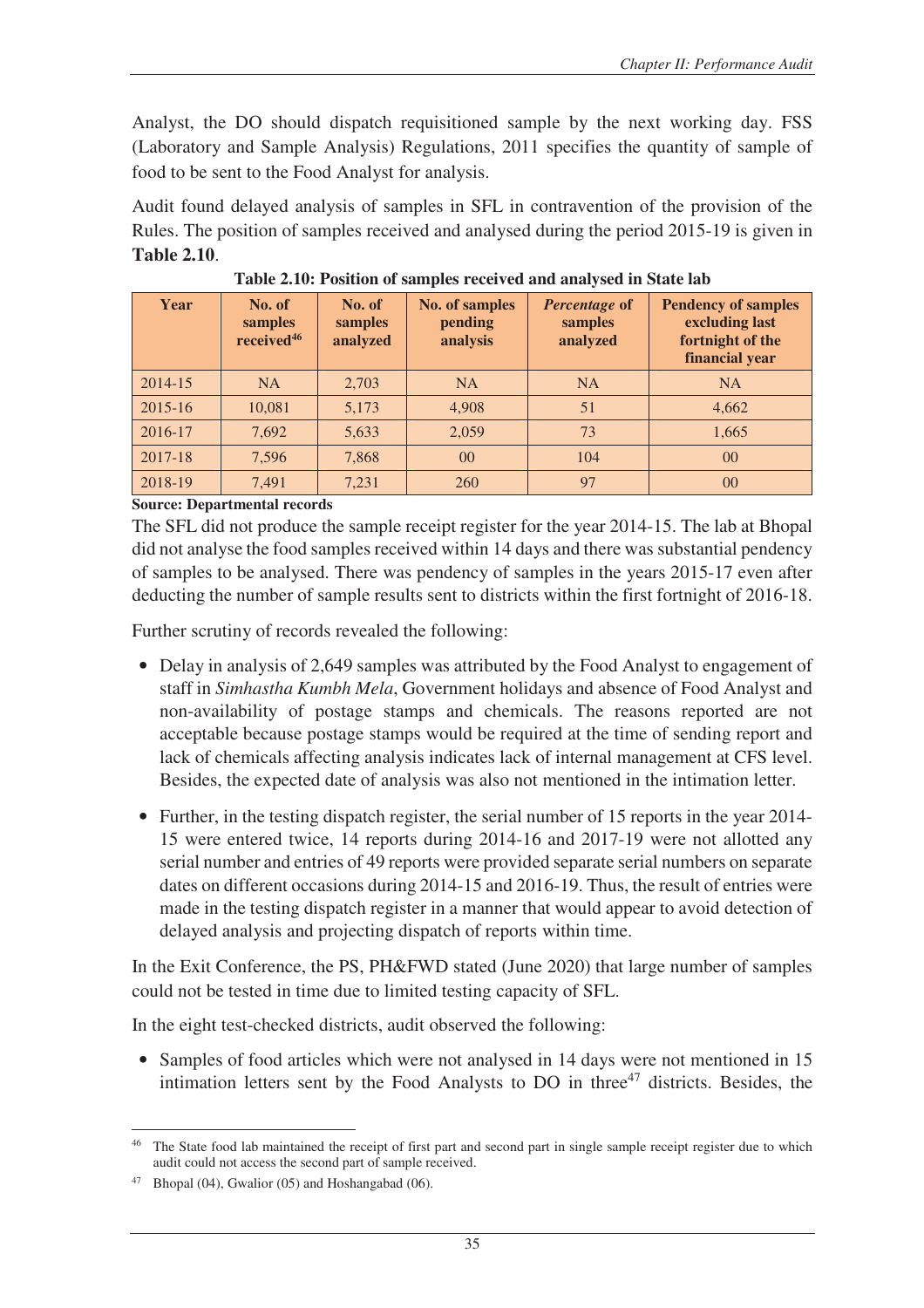probable time to be taken for analysis was also not specified in the letters. The information of delay in analysis was not sent to DO in 512 cases during  $2014-19$  in four<sup>48</sup> districts by the Food Analysts. Thus, there was non-compliance of the Act on analysing as well as reporting of the results of samples which needs to be adhered.

- Out of 11,505 regulatory samples drawn, 4,814 (42 *per cent*) samples<sup>49</sup> were drawn from 1,988 FBOs on the same date by the FSOs on different occasions during 2014-19. This act of FSO increased the number of samples but did not cover additional number of FBOs.
- Quantity of sample drawn for analysis was not recorded in the sample register maintained in the districts, in the absence of which, audit could not verify whether the prescribed quantity of sample of food was drawn for analysis. Besides, records relating to quantity of food samples, other preservative materials procured and expenditure incurred on such procurement and expenses made on the delivery of samples to food lab for analysis were not maintained at district level.
- During 2014-19, DDF&D of audited districts spent  $\bar{c}$ 6.48 lakh on procurement of food samples against budget allotment of  $\bar{\tau}$ 11.24 lakh. Further, the department did not allot budget to five<sup>50</sup> districts in 2014-15, one district (Ujjain) in 2016-17 and seven<sup>51</sup> districts in 2018-19.
- The date of sending the second part of the sample to the State lab was not mentioned in sample register in these districts, in the absence of which, the number of requisitions made for the second part by the State lab and sending the sample by the next working day could not be ensured.
- The method of analysis was not mentioned in the testing report of samples sent by the Food Analysts and the cause of unsafe/ misbranded/ substandard samples were also not mentioned. Thus, the procedure of analysis was not in compliance with the rules. The DDF&Ds stated that the deficiencies would be rectified.

Principal Secretary, PH&FWD stated (July 2020) that analysis and reporting work through Indian Food Laboratories Network (InfoLnet) online portal of FSSAI is under process for strengthening the food sample analysis and reporting system and to make the system of record keeping, receipt and dispatch of samples more effective.

#### *2.4.5.5 Surveillance Samples*

As per provision of Rule 2.1.3(4) (iii) (d) of FSS Rules, 2011 the FSO should draw samples for the purposes of surveillance, survey and research, which shall not be used for prosecution.

 $\overline{a}$ <sup>48</sup> Bhopal (06), Gwalior (17), Hoshangabad (488) and Ujjain (01).

<sup>49</sup> Bhopal (1,189 samples 423 FBOs), Gwalior (899 samples 398 FBOs), Hoshangabad (201 samples 99 FBOs), Indore (1,373 samples 591 FBOs), Khargone (349 samples 150 FBOs), Morena (492 samples 198 FBOs), Satna (162 samples 66 FBOs) and Ujjain (149 samples 63 FBOs).

<sup>50</sup> Bhopal, Hoshangabad, Khargone, Morena and Ujjain.

<sup>51</sup> Gwalior, Hoshangabad, Indore, Khargone, Morena, Satna and Ujjain.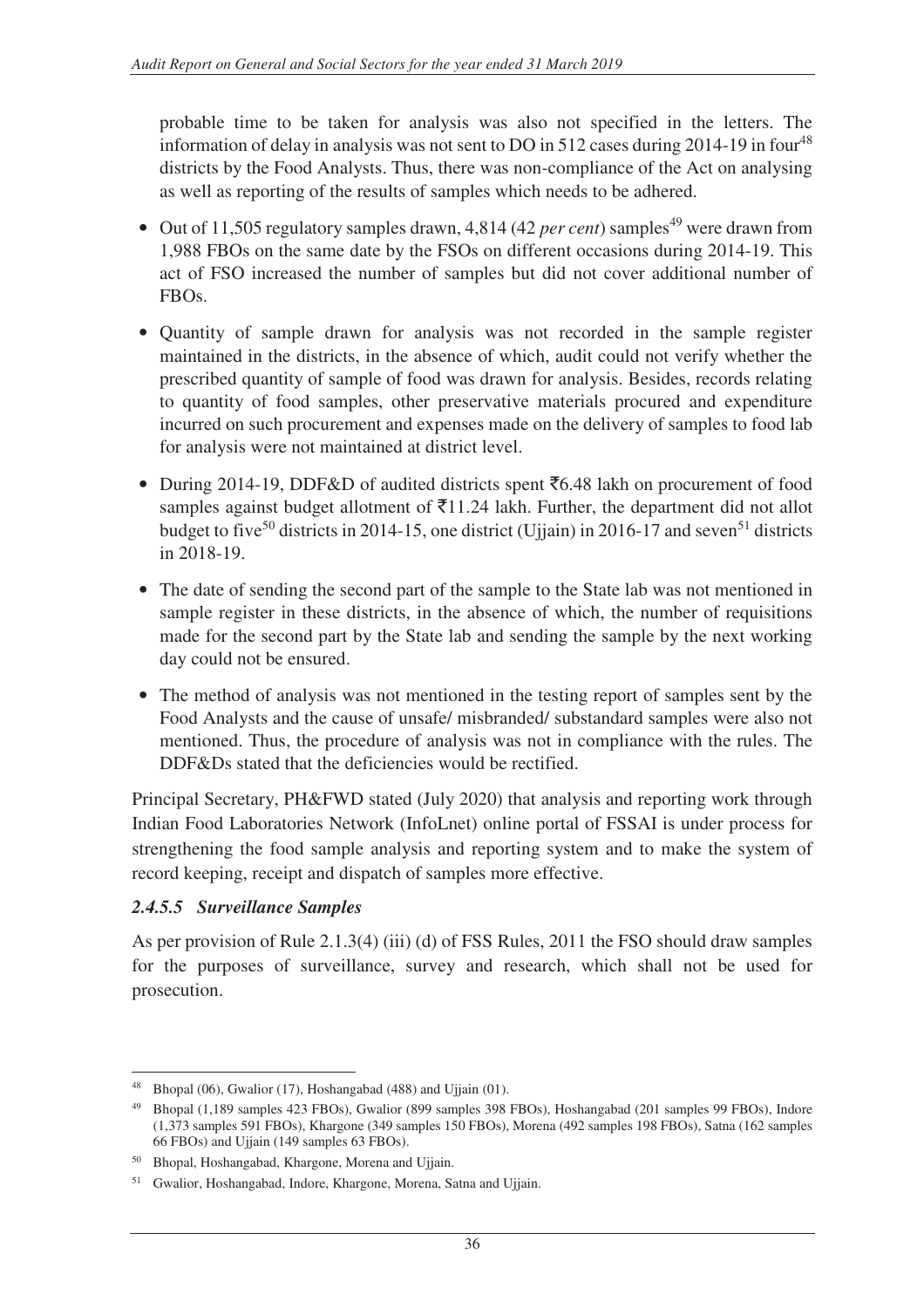Audit found acute shortfall in analysis of surveillance samples in the State. Out of 19,309 samples received, only 2,443 (13 *per cent*) samples were analysed during January 2016 to December 2018. The main reason for shortfall was that the State food lab gave priority to the analysis of regulatory samples only, due to lack of adequate analysis capacity of the lab (500 samples per month). This was due to the fact that under the Act, non-conforming regulatory samples was considered for prosecution, while result of surveillance samples could not be used for prosecution purposes.

In seven test-checked districts (except Bhopal), the result of 1,178 surveillance samples were received from the State food lab against 5,308 samples drawn, in which, 53 samples were non-conforming. The result of 4,130 samples (78 *per cent*) were not received; of these, 3,046 samples were more than one to four years old. In Bhopal district, the result of 413 surveillance samples sent for analysis were not made available to audit. The district-wise/ year-wise details are given in *Appendix 2.9.* 

Further, audit noticed that the SLSC decided (December 2016) to send the surveillance food samples to an NABL accredited laboratory owing to the constraints in capacity of the SFL. Accordingly, the CFS approved (April 2018) the rate of a private NABL accredited laboratory (M/s Excellent Bio Research Solution Pvt. Ltd., Jabalpur) at  $\bar{\tau}$ 1,155/- per sample<sup>52</sup> and directed (February 2019) the districts to send samples to this firm. However, only 180 samples were analysed in one month by this firm as the validity date for analysis was up to 31 March 2019 with no provision for extension in the agreement.

The CFS did not take further action in order to clear the pendency of surveillance samples. The CFS replied (February 2020) that the State had only one food lab due to which, surveillance samples were not analysed as regulatory samples were given priority and that, alternative arrangements were under process.

In the Exit Conference, the PS, PH&FWD stated (June 2020) that efforts are being made to clear the pendency and it was decided to send the samples to other labs/other State labs to clear the backlog. Further, PS, PH&FWD confirmed the facts and stated (July 2020) that efforts were being made to get the samples tested in the lab of Higher Education Department. He stated that the sample analysis load of SFL, Bhopal could be reduced after operation of three under construction divisional labs and commencing the departmental labs in Sagar and Ujjain with the cooperation of FSSAI (under process).

Considering that analysis of surveillance samples discloses the overall quality of different kinds of food in the market, it is imperative that the Department increase drawal and analysis of these samples.

# *2.4.5.6 Mobile Food Testing Laboratory*

 $\overline{a}$ 

Scrutiny of records of CFS made available to audit revealed that the three mobile food testing laboratories (MFTL) were not completely engaged for analysis of food samples and Information, Education and Communication (IEC) activities (surveillance and creating

 $52$  Food samples for all food categories except food for infant nutrition and packaged drinking water and mineral water.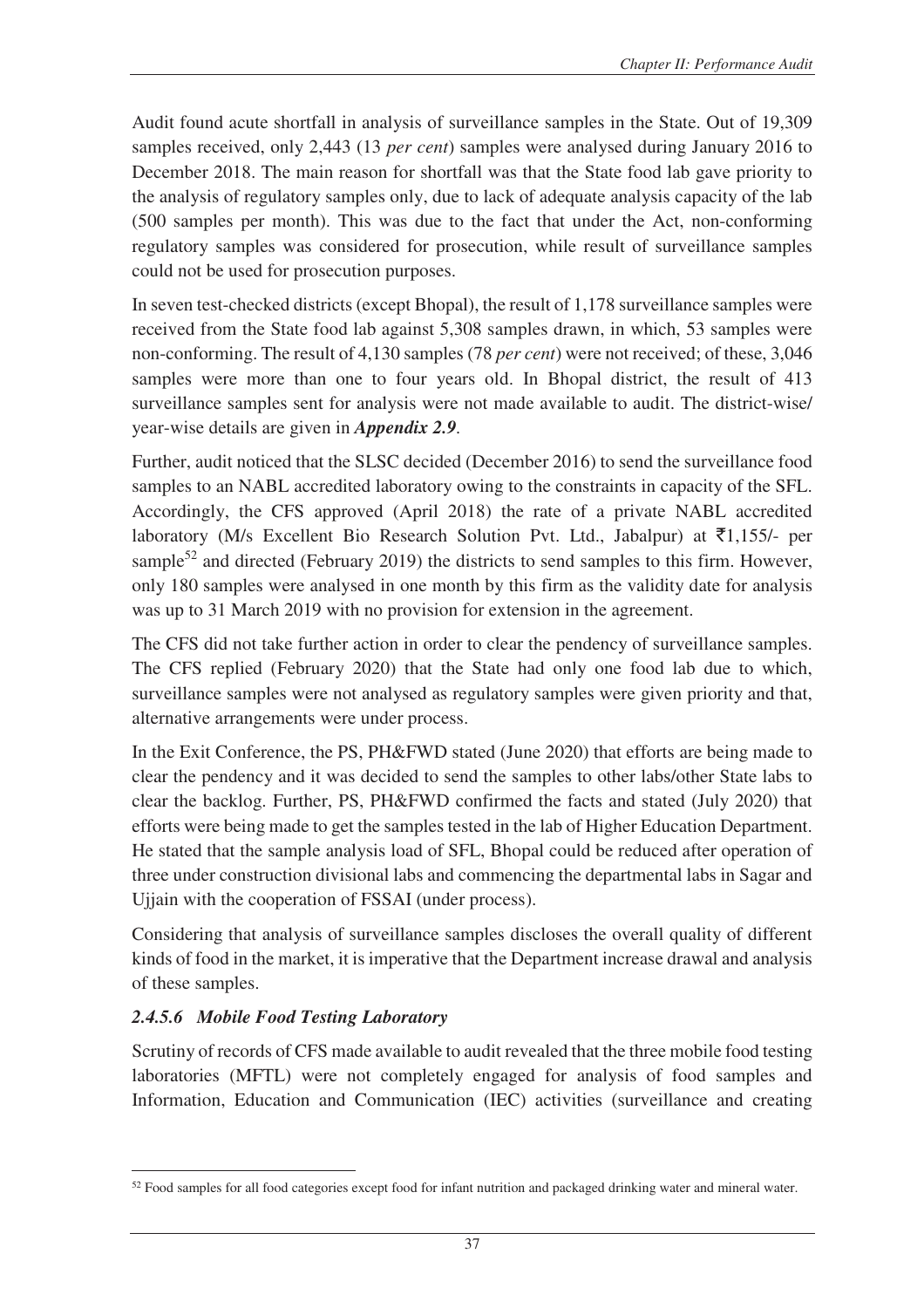awareness). The status of operation of three laboratories and testing conducted during the period 2015-19 is given in **Table 2.11**.

| SI. | <b>MFTL</b>                   | <b>MFTL</b>      | <b>Operating</b> | <b>Functional</b> | <b>Remained</b> | No. of |
|-----|-------------------------------|------------------|------------------|-------------------|-----------------|--------|
| No. |                               | available        | period           |                   | idle            | sample |
|     |                               |                  |                  |                   |                 | tested |
| 1.  | <b>MFTL</b><br>$\sqrt{N_0}$ 1 | <b>Year 2015</b> | February 2016    | 16 months         | 22 months       | 2000   |
|     | (MP02AV 6008)                 |                  | to March 2019    |                   |                 |        |
| 2.  | MFTL No. 2                    | April 2018       | May 2018 to      | 7 months          | 4 months        | 826    |
|     | (MP02AV 6658)                 |                  | March 2019       |                   |                 |        |
| 3.  | MFTL.<br>No.<br>$\mathcal{E}$ | November         | December 2018    | 3 months          | 1 month         | 60     |
|     | (MP02AV 6982)                 | 2018             | to March 2019    |                   |                 |        |

**Table 2.11: Status of Mobile Food Testing Labs**

**Source: Departmental records**

The MFTL No.1 was not operated according to the approved programme from January 2017 to December 2017, for reasons not on record. In the test-checked districts, the MFTLs were not used during the period 2015-19 except in Satna district. Thus, the mobile testing laboratories were not optimally utilised for the desired purpose.

In the Exit Conference, the PS, PH&FWD stated (June 2020) that the main constraint is manpower and efforts would be made to engage contractual manpower in the absence of regular manpower. Further, PS, PH&FWD stated (July 2020) that FSSAI had provided seven new MFTLs, which would be operationalised after their registration and would be operated in all divisions to create more public awareness.

#### *2.4.5.7 Ensuring Safety and Standards in Milk and Milk products*

Audit scrutiny in the sampled districts and analysis of samples on the basis of National Milk Survey revealed deterioration in quality and non-compliance with standards<sup>53</sup> in milk and milk products.

The year-wise position of regulatory samples drawn, milk and milk product samples drawn and analysed during 2014-19 in the sampled districts is given in **Table 2.12**. The districtwise details are shown in *Appendix 2.10*.

#### **Table 2.12: Status of regulatory samples, milk samples drawn/ analyzed in test-checked districts**

|              |            |               |               |                     | (Figures in number) |
|--------------|------------|---------------|---------------|---------------------|---------------------|
| Year         | No. of     | No. of milk/  | No. of milk/  | No of Milk/ milk    | <b>Result of</b>    |
|              | regulatory | milk products | milk products | products non-       | samples not         |
|              | samples    | samples       | samples       | conforming samples  | received            |
|              | drawn      | drawn         | analyzed      | <i>(percentage)</i> |                     |
| $2014 - 15$  | 2,645      | 995           | 995           | 215(22)             | 00                  |
| $2015 - 16$  | 3,095      | 1,095         | 1,095         | 182(17)             | $00\,$              |
| 2016-17      | 1,483      | 455           | 451           | 65(14)              | 04                  |
| $2017 - 18$  | 2,177      | 805           | 804           | 165(21)             | 01                  |
| 2018-19      | 2,105      | 854           | 850           | 208(24)             | 04                  |
| <b>Total</b> | 11,505     | 4.204         | 4,195         | 835                 | 09                  |

**Source: Departmental records** 

<sup>53</sup> <sup>53</sup> The standards as prescribed in clause 2.1 of Food Safety and Standards (Food Products Standards and Food Additives) Regulations, 2011.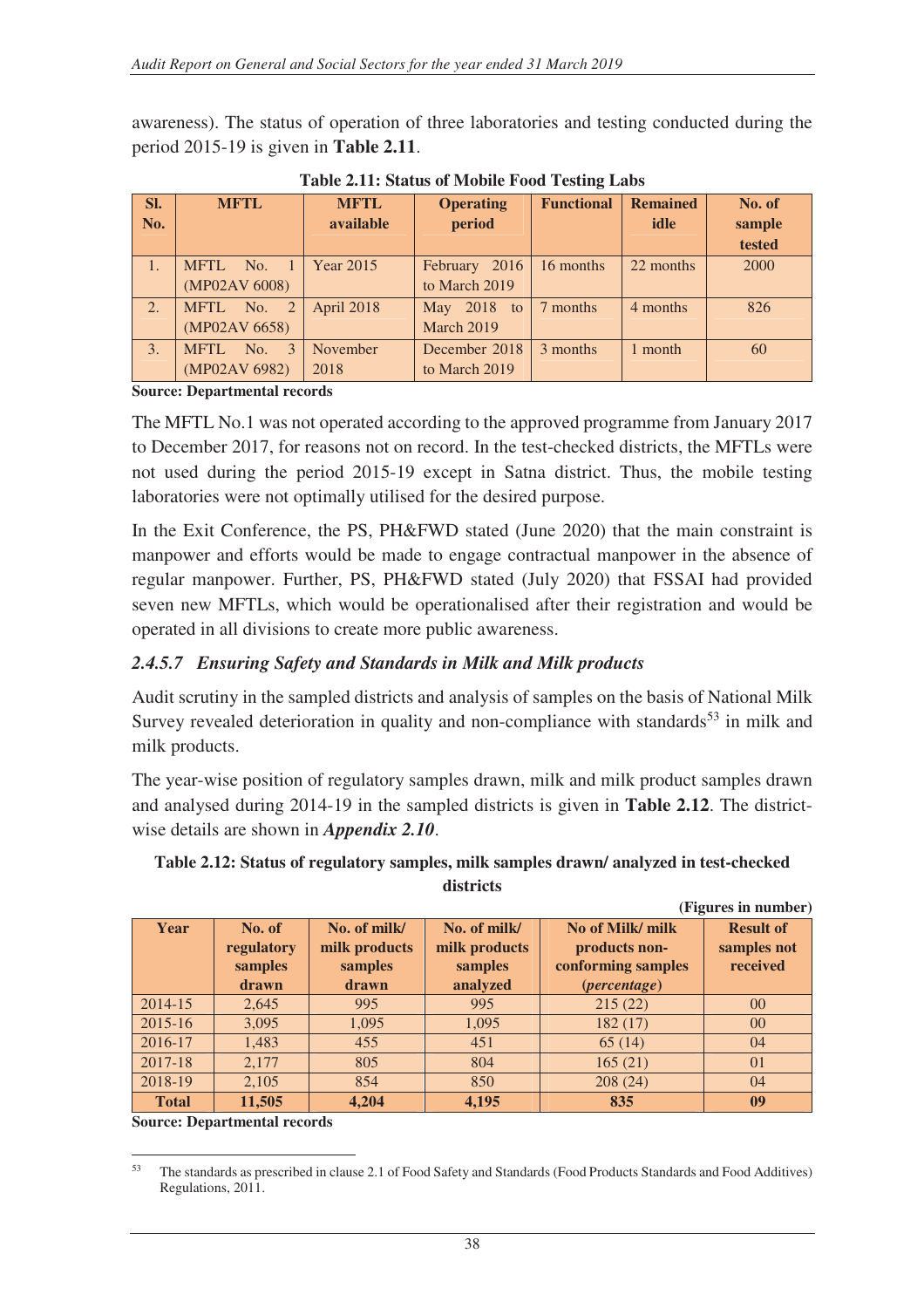Out of the 835 samples that were con-compliant, 683 were substandard<sup>54</sup>, 109 misbranded<sup>55</sup>, five samples were adulterated and eight samples were unsafe<sup>56</sup>. The *percentage* of nonconforming milk and milk products samples ranged between 14 and 24. In Khargone district the details of 30 non-conforming samples were not recorded in the sample register in the years 2014-16.

Principal Secretary, PH&FWD stated (July 2020) that milk and milk products samples were taken under *Sudh Ke Liye Yudh Abhiyan* which was started from 19 July 2019 to March 2020 and action for initiating prosecution is being initiated against FBOs selling substandard milk and milk products.

#### *(i) Targets and Achievements of sampling of milk and milk products*

The CFS issued (March 2017) instructions to District Collectors and DOs to take 60 samples of milk and milk products per year.

The target was not achieved in three (Hoshangabad, Khargone and Satna) out of eight sampled districts during 2017-18. Target was achieved in Hoshangabad district in 2018-19 and the position in other two districts also improved during 2018-19. District-wise details are given in **Table 2.13**.

|                            |               |                    |                  |               |                    | (Figures in number) |  |
|----------------------------|---------------|--------------------|------------------|---------------|--------------------|---------------------|--|
| Name of<br><b>District</b> |               | 2017-18            |                  | 2018-19       |                    |                     |  |
|                            | <b>Target</b> | <b>Achievement</b> | <b>Shortfall</b> | <b>Target</b> | <b>Achievement</b> | <b>Shortfall</b>    |  |
| <b>Bhopal</b>              | 60            | 91                 | $\overline{0}$   | 60            | 76                 | $\theta$            |  |
| Gwalior                    | 60            | 169                | $\overline{0}$   | 60            | 148                | $\overline{0}$      |  |
| Hoshangabad                | 60            | 55                 | 5                | 60            | 66                 | $\overline{0}$      |  |
| Indore                     | 60            | 148                | $\overline{0}$   | 60            | 231                | $\overline{0}$      |  |
| Khargone                   | 60            | 26                 | 34               | 60            | 40                 | 20                  |  |
| Morena                     | 60            | 159                | $\overline{0}$   | 60            | 132                | $\mathbf{0}$        |  |
| Satna                      | 60            | 22                 | 38               | 60            | 45                 | 15                  |  |
| Ujjain                     | 60            | 135                | $\overline{0}$   | 60            | 116                | $\overline{0}$      |  |

#### **Table 2.13: Target and Achievement of sampling of Milk and Milk Products**

**Source: Departmental records**

 $\overline{a}$ 

The shortfall in target indicates less coverage of sampling of milk/ milk products FBOs which could adversely impact quality.

In the Exit Conference, the PS, PH&FWD stated (June 2020) that necessary action would be taken.

<sup>&</sup>lt;sup>54</sup> An article of food shall be deemed to be sub-standard if it does not meet the specified standards but not so as to render the article of food unsafe.

<sup>55</sup> An article of food is misbranded as it is defined under Section 3 (zf) of FSS Act.

<sup>56</sup> An article of food whose nature, substance or quality is so affected as to render it injurious to health as prescribed under Section 3(zz) of FSS Act.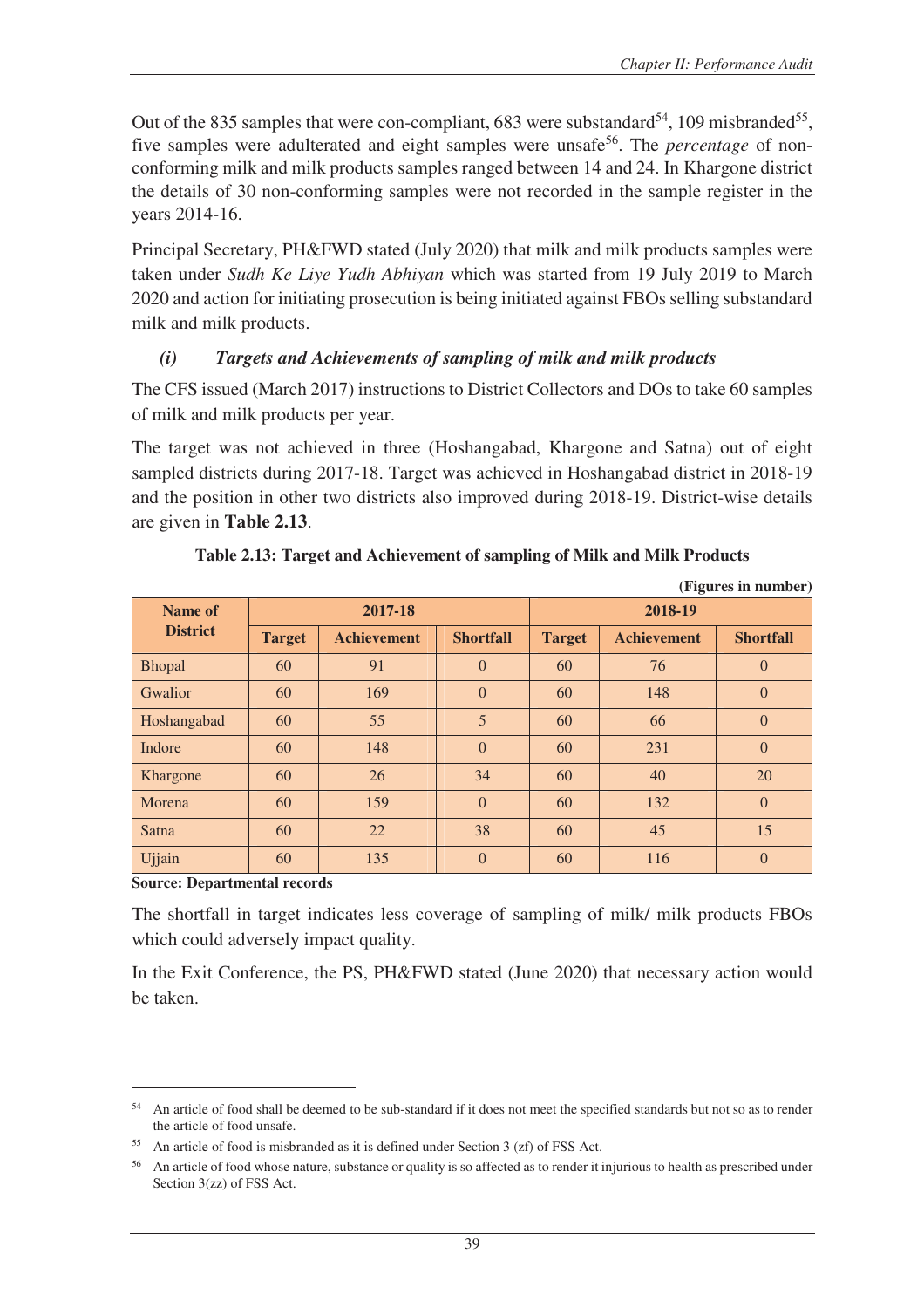# *(ii) Analysis of Regulatory Milk Samples on the basis of National Milk Survey Report*

The Department instructed (September 2018) 13 districts<sup>57</sup> to take regulatory milk samples as per targets set on the basis of result of National Milk Survey. Audit found from the report of CFS sent (February 2019) to FSSAI that, 204 out of targeted 210 milk/ milk products samples were drawn and 42 of these samples were substandard; the results of 15 samples were not intimated by the districts.

The status with regard to the sampled districts is as follows:

- 20 out of 88 samples drawn during September 2018 to November 2018 in four districts<sup>58</sup> were sub-standard and the result of one sample was not received in Ujjain.
- Prosecution cases were finalised in 15 out of 19 cases not initiated in one case in Ujjain district due to error in the name of FSO in the analysis report which was sent to the State lab for correction.
- Four cases were pending in district Hoshangabad. Penalty amounting to  $\bar{\tau}$ 0.78 lakh was recovered against penalty of  $\overline{55.08}$  lakh imposed and  $\overline{54.30}$  lakh remained outstanding.

Further, the Department instructed (March 2019) to draw 80 milk samples during 11.03.2019 to 19.03.2019 in five<sup>59</sup> districts and to report the action taken within seven days to CFS, which was not complied with by the districts.

In the sampled districts, 10 out of 42 samples drawn (March 2019) in two districts<sup>60</sup> were substandard. Prosecution was initiated in seven cases in which penalty of  $\bar{\mathfrak{g}}0.76$  lakh was imposed. Three prosecution cases were not filed in Ujjain district which were under investigation.

The PS, PH&FWD stated (July 2020) that 290 samples were taken in the districts and 69 prosecution cases filed against 71 substandard samples.

As per district-wise information furnished (August 2020) by CFS, out of 290 samples drawn against the order issued in September 2018 and March 2019, prosecution was initiated against 78 non-conforming samples. The CFS did not furnish reports received from districts, in the absence of which variation in reporting on non-conforming samples and prosecution could not be reconciled.

# *(iii) Monitoring Milk and Milk products during Festive seasons*

FSSAI advised (October 2018) all CFSs to launch a special drive for ensuring safe and quality milk and milk products during festive seasons. As per FSSAI, adulteration in milk and milk products often increases during festive seasons when their demand outstrips

 $\overline{a}$ <sup>57</sup> Ashok Nagar, Balaghat, Barwani, Bhind, Burhanpur, Dhar, Hoshangabad, Indore, Khandwa, Khargone, Ratlam, Seoni and Ujjain.

<sup>58</sup> Hoshangabad (sample drawn-15, substandard-05 and decided court cases-01), Indore (sample drawn-37, Substandard-04, decided court cases-04), Khargone (sample drawn-16, substandard-07, decided court cases-07) and Ujjain (sample drawn-20, substandard-04 and decided court cases-03).

<sup>59</sup> Balaghat, Barwani, Bhind, Indore and Ujjain.

<sup>&</sup>lt;sup>60</sup> Indore (sample drawn-27, Substandard-06 and case filed-06) and Ujjain (sample drawn-15, Substandard-04 and case filed-01).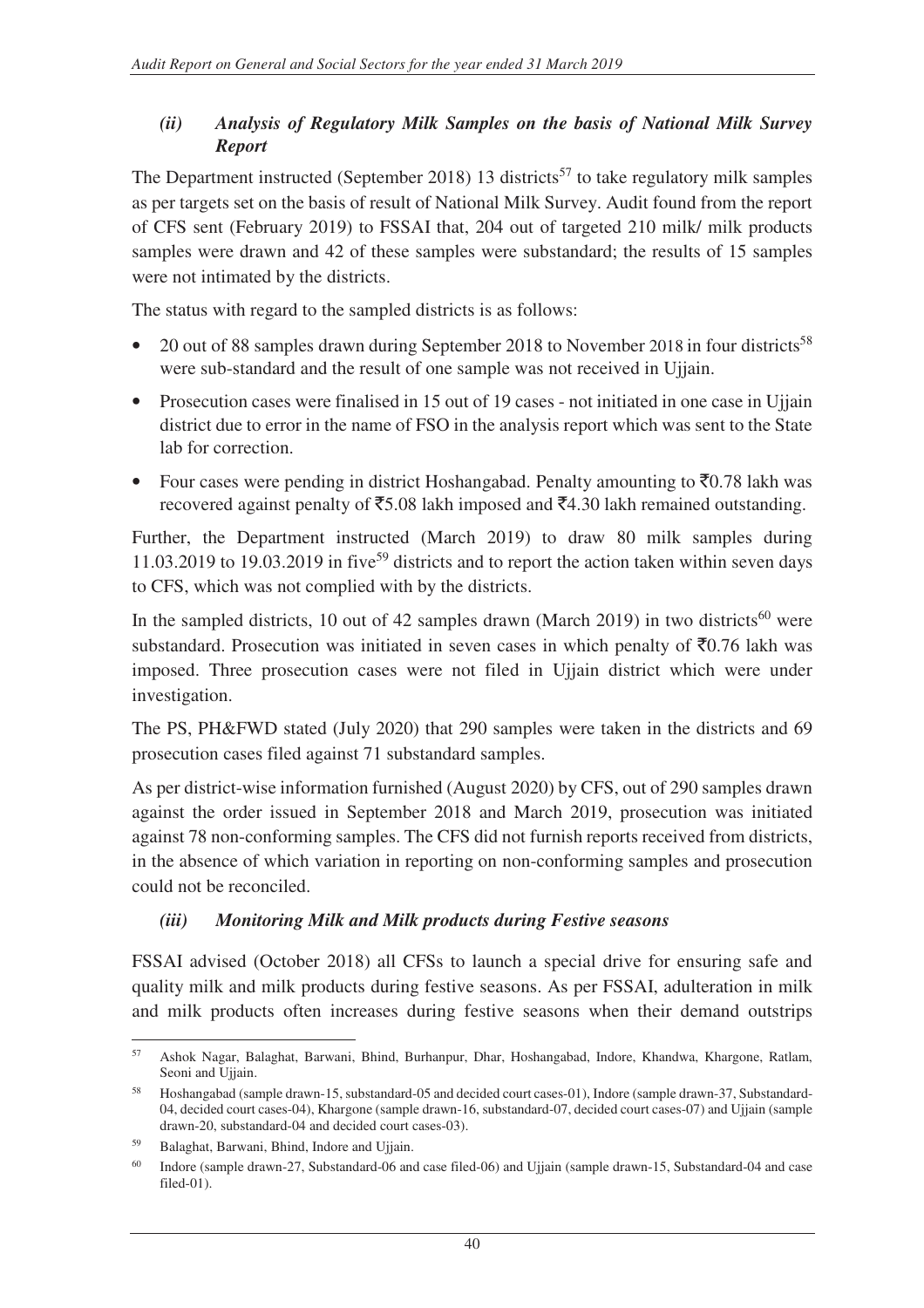supply. The microbiological quality and certain types of adulterants used needs to be checked as they can have adverse impact on health.

Audit noticed in the eight test-checked districts that during 2014-19, out of total 4,204 milk and milk product samples drawn,<sup>61</sup> 1,158 were drawn during festive seasons *i.e. Dussehra*, *Diwali and Holi* (28 *per cent).* The district-wise details are shown in *Appendix 2.11*.

In the Exit Conference, the PS, PH&FWD stated (June 2020) that a campaign was launched by the State Government last year and 16,000 milk samples were taken and targets were already given to FSOs during monsoon and festival seasons. Necessary follow-up would be made by monitoring milk products in festival seasons.

# *2.4.5.8 Coverage of Holy Places and Religious Fairs*

Audit covered nine prominent holy places and eight religious fairs organised in six sampled districts as shown in *Appendix 2.12* and observed the following.

- The district food authorities did not assess the FBOs running business in permanent/ temporary establishment/ premises.
- The Department had not issued specific instructions for regulating the activities of FBOs in holy places.
- Though the district food authorities reported conducting inspections of premises/ establishment, related records were not maintained.

It was not ensured that milk/milk products and other food articles offered as *Prasad* (*Bhog*) in the temples/ holy places were free of adulteration by drawing their samples regularly. As per the information furnished to audit, the status of food samples drawn in holy places/ during religious fairs was as follows **(Table 2.14)**.

| Name of holy place                  | Year    | <b>No. of Samples drawn</b>                                                    |    | No. of non-conforming samples                  |                              |  |  |  |
|-------------------------------------|---------|--------------------------------------------------------------------------------|----|------------------------------------------------|------------------------------|--|--|--|
|                                     |         | No. of milk/<br>No. of other<br>food samples<br>milk product<br><b>Samples</b> |    | No. of milk/<br>milk product<br><b>Samples</b> | No. of other<br>food samples |  |  |  |
| Mahakaleshwar<br>Temple, Ujjain     | 2014-19 | 10                                                                             | 12 | 3                                              | $\overline{4}$               |  |  |  |
| Maa Sharda Temple,<br>Maihar        | 2014-17 |                                                                                | 7  | $\theta$                                       | $\mathfrak{D}$               |  |  |  |
| <b>Religious fair places</b>        |         |                                                                                |    |                                                |                              |  |  |  |
| <i>Mahakal</i><br>Sawari, Ujjain,   | 2014-19 | 30                                                                             | 23 | 6                                              | 7                            |  |  |  |
| Khajrana<br>Ganesh<br>Utsav, Indore | 2016-17 | $\Omega$                                                                       | 13 | $\theta$                                       | $\Omega$                     |  |  |  |

**Table 2.14: Status of food samples drawn in holy places/ during religious fairs** 

**Source: Departmental records** 

The FSOs did not cover all the holy places and religious fairs for sampling. The food samples were also not drawn regularly.

 $\overline{a}$ Samples drawn before ten days and after five days of festival events were taken.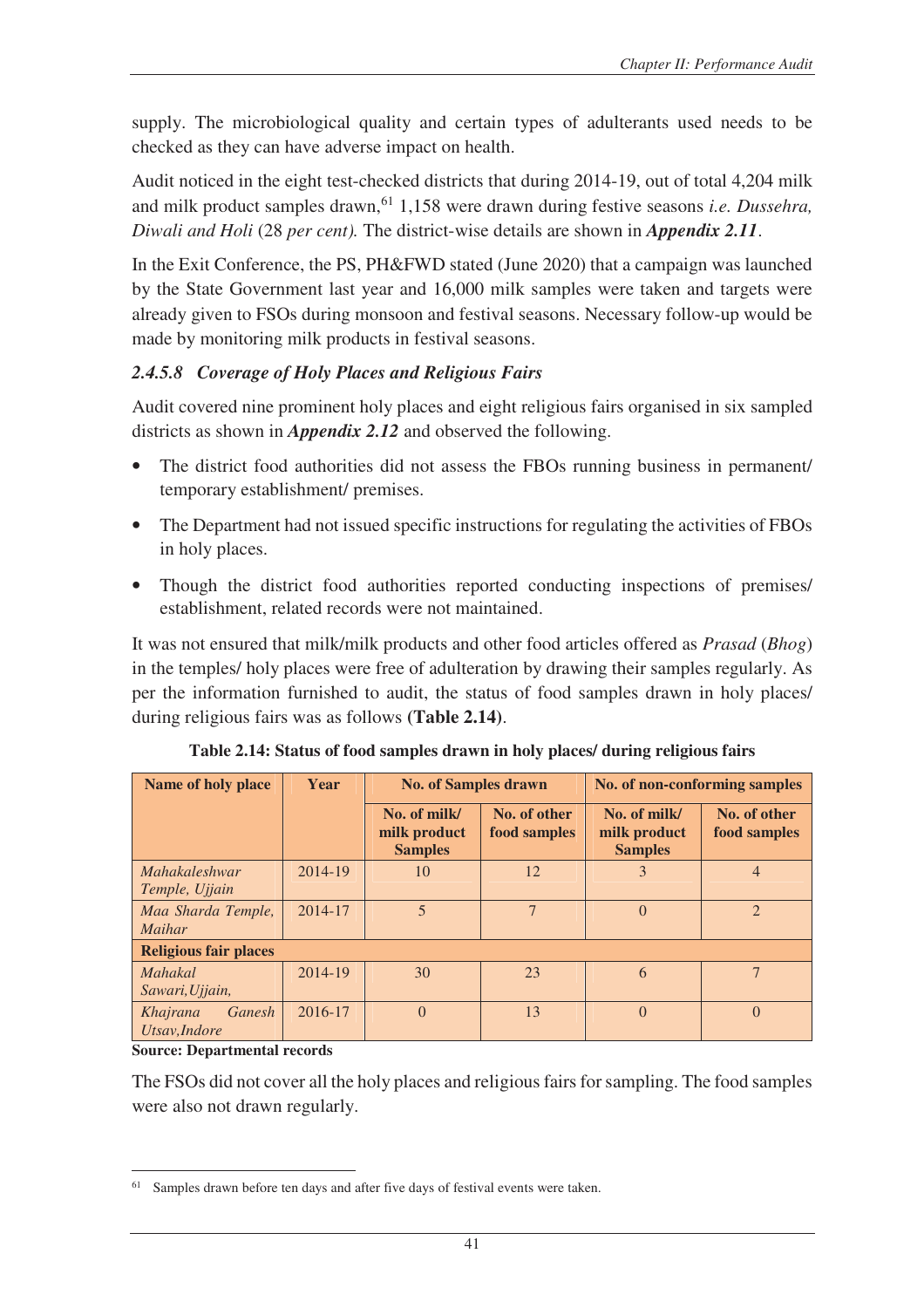Further, audit noticed the following:

- The FSSAI certified *Mahakaleshwar* temple, Ujjain as a safe *bhog* place. There were four sales counters in the temple compound none of which had license/ registration. Three licenses obtained for preparation of *Laddu*, free *annakshetra* and *Laddu Kothar* (store). The manufacturing date and date before use were specified in the *Prasad* packet but batch number<sup>62</sup> was absent. The petty vendors selling almondettee seeds near the temple did not have registration.
- The audit team visited the famous *Hindu* religious place *Maa Sharda* temple, Satna and physical verification (February 2020) of *Maa Sharda Annakut* trust was also conducted. The trust was running a mid-day meal canteen managed by *Jaypee* Group since 2010 which prepared and served food (*Prasadam*) to visitors. The FSSAI certified the trust as a safe *bhog* place. Audit found that, the packing and expiry date were not available on the *Prasad* packets kept for sale in different shops. FBOs selling *Prasad/* other food articles near the road side/ premises had not displayed registration document. The DDF&D, Satna stated that necessary action would be taken in this regard.

In response, PS, PH&FWD stated (July 2020) that continuous efforts were being made for ensuring quality of food articles*/prasad* likely to be sold and distributed in religious places and that, religious places were covered under *Safe Bhog Yojana* for quality improvement and FSSAI declared *Mahakaleshwar* temple, Ujjain, *Maa Sharda* temple Satna and *Khajrana Ganesh* temple, Indore as safe bhog places under this scheme. The scheme is under process in *Omkareshwar Jyotirling* Khandwa, *Bohra mandir masjid,* Burhanpur, Kundalgiri Jain temple, Damoh and L.I.G *Gurudwara* Indore. He further stated that action plan was under process for preparation of separate procedures to be adopted for food establishments/prasad in temples/storage in religious places.

# *2.4.5.9 Food Safety Audit*

Regulation, 2011 provides that Licensing Authority (DO) should ensure periodical food safety audit and inspection of the licensed establishments on its own or through agencies authorised by the FSSAI. In the eight sampled districts, food safety audit of licensee FBOs was not conducted either by any agency of licensing authority or by FSSAI. Consequently, the entire food safety audit system stipulated in the Regulations failed to take off.

Principal Secretary, PH&FWD stated (July 2020) that conducting inspection through other agencies would be considered.

#### *2.4.5.10 Maintenance of Records*

 $\overline{a}$ 

Scrutiny of sample receipt registers and testing dispatch registers maintained for regulatory/ surveillance samples in the State food lab revealed the following deficiencies:

Separate records for requisition, receipt and dispatch of analysis report of second part of regulatory samples were not maintained.

 $62$  This specifies not only identification of the specific batch produced, but all relevant issues of control and manufacturing particulars is also traceable from batch number.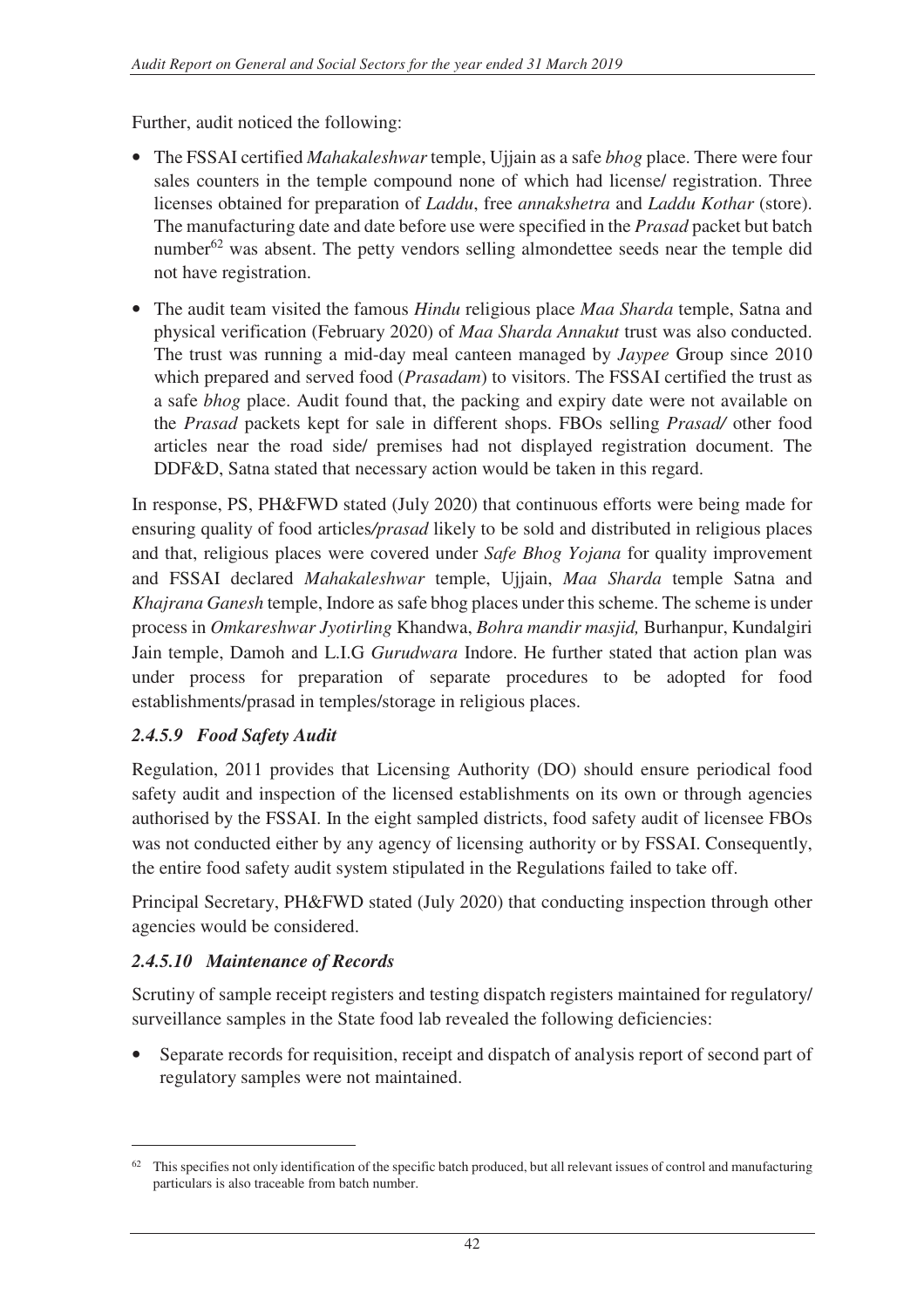Records of surveillance samples received and dispatch of results were not maintained properly. The entries of surveillance samples received and samples received from buyers were recorded in the same sample receipt register. Similarly, the details of analysis reports of both the samples were recorded in one dispatch register in which other letters were also recorded.

Principal Secretary, PH&FWD confirmed the facts and stated (July 2020) that after audit observation, action was taken to record information on second part of samples in the remarks column of sample receipts register and separate dispatch registers were being maintained for regulatory samples, surveillance samples and samples received from buyers, second part sample letters and general letters. He further assured that departmental records would be computerised.

#### **2.5 Prosecution and Trial of Offences**

*Audit Objective III: Whether the deterrent measures and penalties were adequate and able to ensure food safety.* 

#### *2.5.1 Prosecution*

Section 68 of the Act and Rule 3.1 prescribe the manner of adjudication proceedings. Rule 3.3 and Section 71 and 76 of the FSS Act provides the time limit to file an appeal in the Appellate Tribunal and Hon'ble High Court respectively.

As per the Annual Reports (2014-19) of the State sent<sup>63</sup> to FSSAI, audit observed that during 2014-19, 4,130 prosecution cases were initiated against 5,848 non-conforming samples. Action taken against 1,718 cases were not available at the State level along with details of 1,409 pending cases. CFS did not furnish reasons for not taking action against the nonconforming FBOs and pending cases to audit. The reports received from districts were only compiled for sending to FSSAI and prosecution cases were not monitored at State level.

As of March 2019, there were 1,307 Central licensees in Madhya Pradesh. Audit scrutiny in the eight sampled districts revealed that separate records were not maintained in respect of samples drawn and prosecution initiated for Central licensees. Therefore, audit could not segregate prosecution cases pertaining to Central licensing and State licensing.

District-wise and year-wise status of prosecution cases are shown in *Appendix 2.13.* The status of prosecution cases in the eight sampled districts during 2014-19 is given in **Table 2.15**.

 $\overline{a}$ 63 In May 2015 (2014-15), May 2017 (2016-17), June 2018 (2017-18) and July 2019 (2018-19).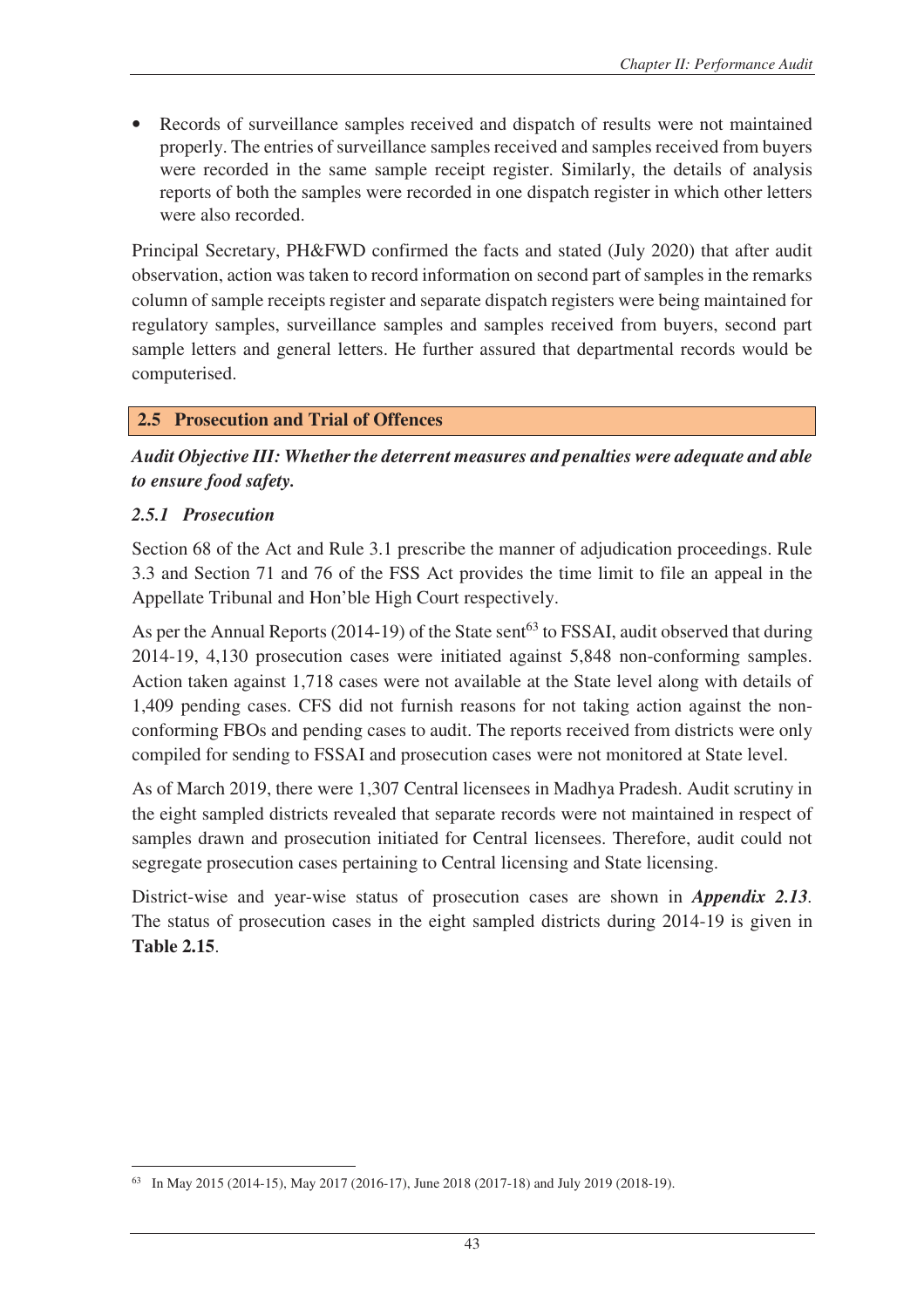| Year         | <b>Total</b><br>no. of | No. of<br>cases             | No. of<br>cases | No. of<br>appeal            | No. of<br>cases     | No. of pending cases in<br>different courts |            | No. of<br>No. of<br>total<br>cases |                  |           |
|--------------|------------------------|-----------------------------|-----------------|-----------------------------|---------------------|---------------------------------------------|------------|------------------------------------|------------------|-----------|
|              | cases<br>initiated     | decided<br>by<br><b>ADM</b> | not<br>decided  | cases<br>in<br>D&J<br>court | decided<br>by $D&J$ | D&J                                         | <b>ADM</b> | High<br><b>Court</b>               | pending<br>cases | finalized |
| 2014-15      | 375                    | 347                         | 28              | 43                          | 20                  | 23                                          | 33         |                                    | 57               | 318       |
| $2015 - 16$  | 418                    | 392                         | 26              | 36                          | 24                  | 12                                          | 26         |                                    | 39               | 379       |
| 2016-17      | 311                    | 291                         | 20              | 39                          | 11                  | 28                                          | 20         | 3                                  | 51               | 260       |
| 2017-18      | 178                    | 132                         | 46              | 15                          | 5                   | 10                                          | 46         | $\Omega$                           | 56               | 122       |
| 2018-19      | 477                    | 306                         | 171             | 46                          | 13                  | 33                                          | 171        | $\Omega$                           | 204              | 273       |
| <b>Total</b> | 1,759                  | 1,468                       | 291             | 179                         | 73                  | 106                                         | 296        | 5                                  | 407              | 1,352     |

**Table 2.15: Status of prosecution cases in eight test-checked districts** 

**Source: Records of Department and information furnished by ADM** 

The highest *percentage* of pending cases was in Hoshangabad district (60) and lowest *percentage* was in Indore district (09).

Further, audit noticed the following:

- Additional District Magistrates were assigned the additional responsibility of adjudicating the cases relating to food safety and standards. Non-appointment of fulltime Adjudicating Officers (AOs) led to delay in finalisation of cases. Consequently, while the number of pending cases increased the number of cases settled/ adjudicated could not match these. During 2014-19, 573 (39 *per cent*) cases<sup>64</sup> out of 1,468 cases filed were finalised in the ADM court.
- Prosecution was not initiated in 52 cases in five<sup> $65$ </sup> districts even after receipt of results during 2014-19 in which 20 cases were relating to the years  $2014-18$  in three<sup>66</sup> districts.
- In five<sup>67</sup> districts, 217 cases initiated in Chief Judicial Magistrate court were pending as of February 2020 and three districts did not provide the required information. Further, 103 cases initiated during 2014-19 were still pending in eight test-checked districts.
- During 2014-19, 58 food samples in eight<sup>68</sup> districts were found unsafe as per the reports of Food Analyst. The DOs did not cancel or suspend the license immediately as per FSS Rules, 2011. The cases were only initiated in the CJM court which were pending.

The PS, PH&FWD stated (July 2020) that instructions were issued earlier for quick disposal of court cases and added that video conferences would be held under the Chairmanship of CFS with AOs (ADM) of all districts for quick disposal of cases.

In the absence of punitive action due to pending prosecution cases, the FBOs were continuing their business without fear of consequences of violation of FSS Act and safety of public was compromised due to consumption of unsafe food.

 $\overline{a}$ <sup>64</sup> Bhopal (82 cases, seven to 28 months), Gwalior (183 cases, seven to 42 months), Hoshangabad (57 cases, seven to 58 months), Indore (58 cases, seven to 18 months), Khargone (35 cases, seven to 15 months), Morena (71 cases, seven to 51 months), Satna (20 cases, seven to 35 months) and Ujjain (67 cases, seven to 55 months)

 $65$  Bhopal (30), Gwalior (06), Hoshangabad (05), Satna (02) and Ujjain (09).

 $66$  Bhopal (13), Hoshangabad (04) and Ujjain (03).

 $67$  Bhopal (10), Gwalior (58), Hoshangabad (50), Indore (51) and Ujjain (48).

<sup>68</sup> Bhopal (05), Gwalior (20), Hoshangabad (07), Indore (04), Khargone (01), Morena (09), Satna (03) and Ujjain (09).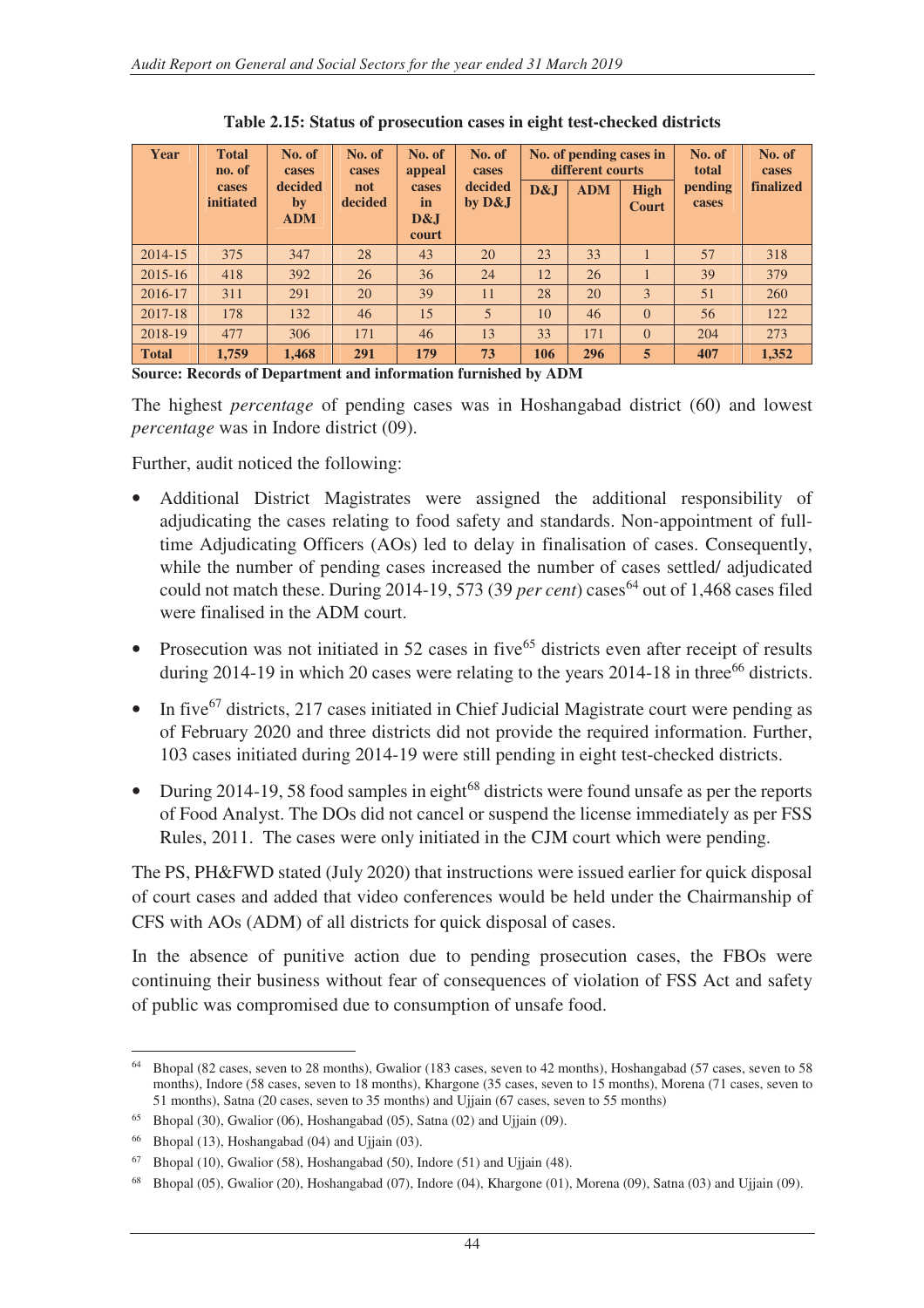# *2.5.2 Compliance to order of Hon'ble Supreme Court*

The Hon'ble Supreme Court issued directions on the decision (05 August 2016) against writ petition No. 159/2012 relating to prevention of adulteration in milk and milk products. The action taken by the Department on the decision is given below:

# *(i) Developing Complaint mechanism*

The Hon'ble Court directed (August 2016) that the State Department should set up a website and create awareness about complaint mechanism. Contact details of Joint Commissioner and CFS should be available on the website for registering complaints. The State was also required to maintain toll free telephonic and online complaint mechanism.

Audit noticed that prior to the decision of Hon'ble Court, the SLSC had already decided (March 2016) to register complaint cases through Chief Minister (CM) Helpline No. 139 developed by the State as a grievance mechanism.

Audit noticed seven cases pending (as on February 2020) at CFS level received under CM helpline pertaining to March 2019.

Principal Secretary, PH&FWD stated (July 2020) that complaint portal developed by FSSAI is available for public. In addition, other sources of grievance mechanism developed by GoMP *i.e*. C.M Helpline, C.M *Samadhan*, Dial 104, C.M *Jan Adhikar* alongwith e-mail Ids and telephone numbers of the administration authorities are also available for registering complaints.

The reply is not acceptable because the Department did not setup and maintain a website as directed by the Hon'ble Court. Besides, the toll free number adopted was used for all types of public complaints and was not specific as per directions of Hon'ble Court.

# *(ii) Use of Spot Testing Kit*

Audit found that the SLSC directed (December 2016) CFS to provide rapid testing kits developed by Defence Research and Development Organisation (DRDO) to FSOs for spot testing of milk and milk product samples. It was, however, found that the kits could not be provided as the supplier company of the kits was not recognised by FSSAI. Further, attempts were not made to get the kits from companies that were supplying to other States like Maharashtra, Uttar Pradesh and Karnataka. The CFS stated (February 2020) that a letter had been sent (October 2019) to FSSAI to provide spot testing kits (Magic box).

The reply is not acceptable because the directions of Hon'ble Court were not followed to check adulteration through spot checking since August 2016. As a result, urea based adulteration in milk and milk products was noticed as pointed out in the National Milk Survey and further analysis conducted by the Department in September 2018 and March 2019.

Principal Secretary, PH&FWD stated (July 2020) that action to deliver 51 Magic boxes received from FSSAI to all districts is under process.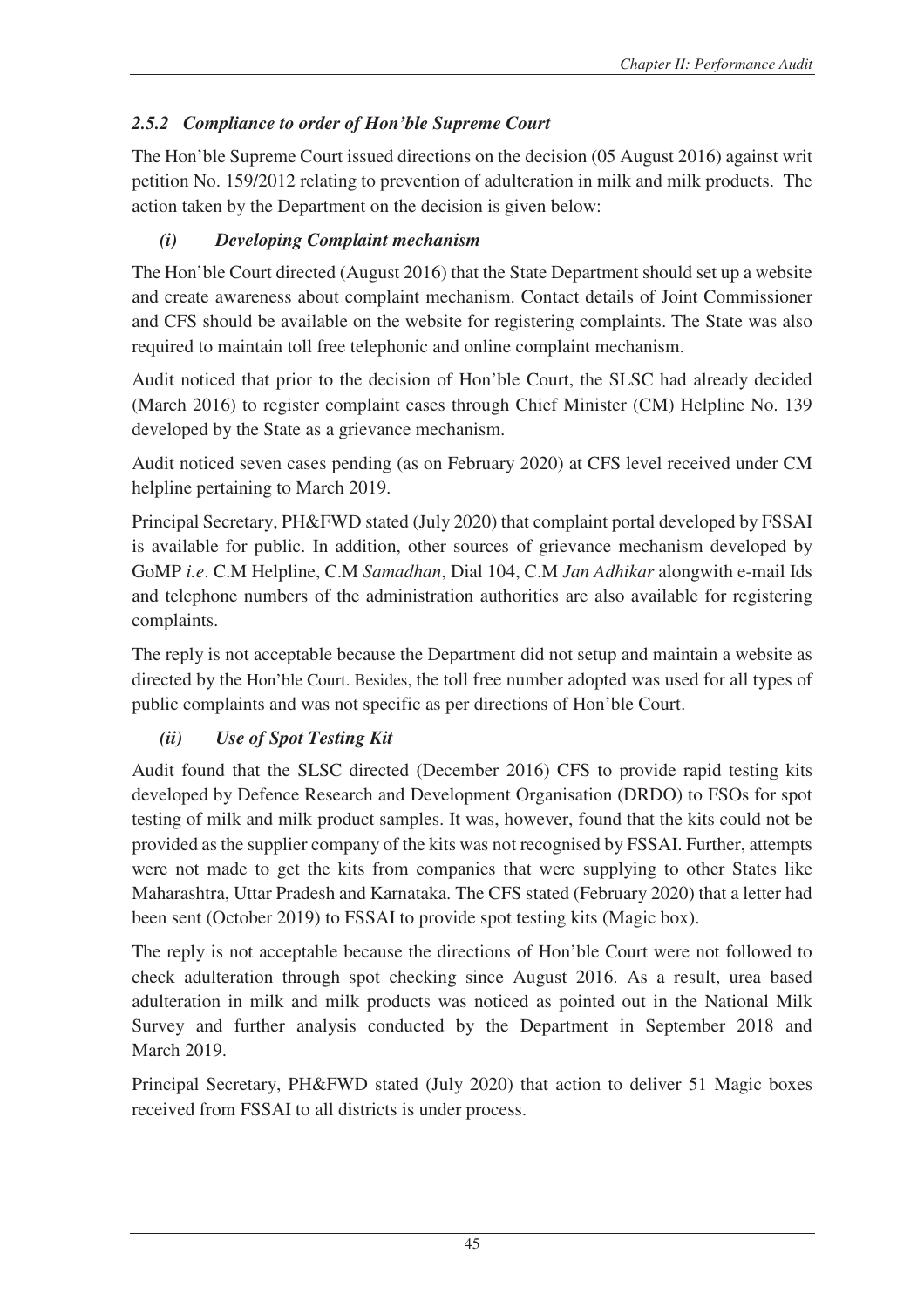The department did not provide spot testing kits for milk and milk products to ensure supply of quality milk and milk products to the consumers in violation of the Supreme Court order, which indicates grave negligence on the part of the responsible officials.

#### *2.5.3 Imposition of penalties and recovery*

FSS Rules, 2011 state that penalty amount imposed by the Adjudicating Officer (AO) will be deposited through demand draft drawn in favour of AO. CFS directed (January 2013 and September 2014) to deposit the amount of penalty in the departmental revenue head.

Audit noticed the following deficiencies in the recovery of penalty:

- In three test-checked districts (Gwalior, Khargone and Indore) the ADM directed, on different occasions during 2014-19, to deposit the penalty amount within 30 days from the date of decision. In the other five districts no such specific time was defined in the decision order. ADMs issued different directions regarding depositing penalty amount due to absence of prescribed time limit under the Act.
- There was no uniformity in the manner of depositing penalty amount by the FBOs. In Bhopal and Gwalior districts, the penalty amount was deposited in the bank account of AO through bank draft. In four<sup>69</sup> districts, the FBOs deposited the penalty amount in Government head through challans. In the two districts of Hoshangabad and Indore, the amount was deposited through both challans and bank drafts during 2014-19.
- Penalties imposed by ADM and D&J Court amounting to  $\overline{53.64}$  crore out of  $\overline{55.53}$  crore for the period 2014-19 were not deposited by the FBOs. The DOs/ FSOs did not initiate action for Revenue Recovery Certificate proceedings against defaulting FBOs except in Gwalior and Khargone districts. District-wise details of penalty imposed and collected are shown in *Appendix 2.14*. The particulars of appeal cases and decision against the cases in D&J court was not furnished to audit in Bhopal district.
- In 648 out of 1,334 cases, action was not taken to make recovery as arrears of land revenue and to suspend the licenses of FBOs by DO in case of non-payment of penalty as required under Section 96 of the Act.
- Penalty amounting to  $\bar{\mathfrak{Z}}1.65$  crore received in three<sup>70</sup> districts were kept in bank accounts and not deposited in departmental revenue head as directed by the CFS.

Principal Secretary, PH&FWD confirmed the facts and stated (July 2020) that instructions were issued earlier to all Collectors for taking quick action in this regard.

#### **2.6 Monitoring Mechanism**

#### *2.6.1 Insufficient Information, Education and Communication activities*

The Central Advisory Committee  $(CAC)^{71}$  in its eighth meeting (July 2012) advised that at least 75 *per cent* of the food license fee collections be used for IEC activities. The license

 $\overline{a}$ 

<sup>69</sup> Khargone, Morena, Satna and Ujjain.

<sup>70</sup> Bhopal ( $\overline{$}42.78$  lakh), Gwalior ( $\overline{$}37.63$  lakh) and Indore ( $\overline{$}84.21$  lakh).

<sup>71</sup> A committee of FSSAI established under Section 11 of FSS Act. The Central Advisory Committee shall ensure close cooperation between the Food Authority and the enforcement agencies and organisations operating in the field of food.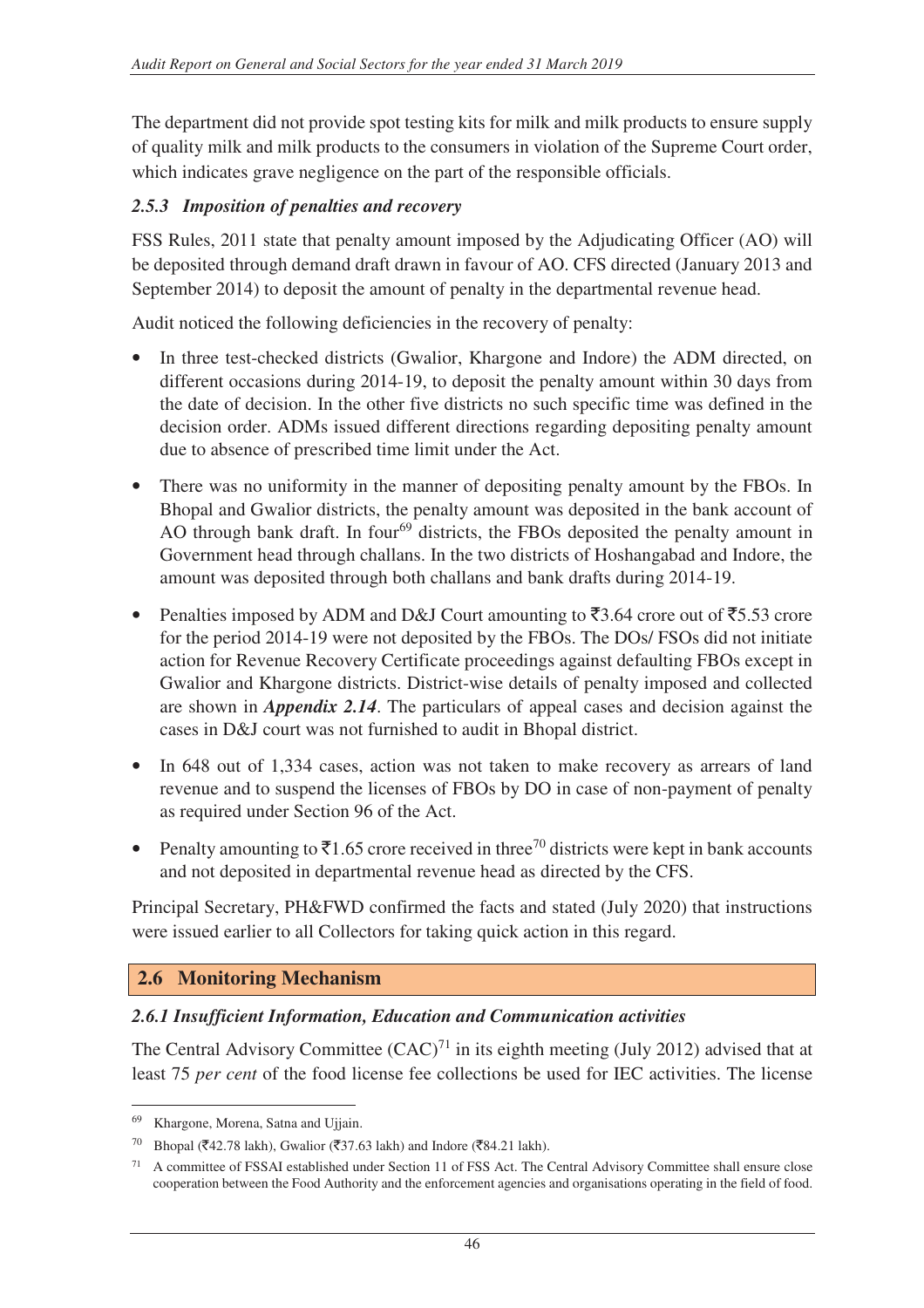fees collected could be utilised to organise IEC activities, 24x7 helpline on food safety, opening up of web page for interaction with consumers and petty traders.

As per departmental information furnished to audit by the CFS,  $\overline{5}22.64$  crore was collected during 2014-19 for food license/registration in the State. But the license fee collected was not utilised as per norms for IEC activities as prescribed. Further, the State Government had not framed any policy for IEC activities. Thus, the advisory of the CAC was yet to be complied with.

MP Online<sup>72</sup> was providing (September 2013) online facility for license/registration through its service providing centres. The CFS administration had not obtained information from MP Online about the year-wise amount of State license/ registration fees collected and deposited in the departmental revenue head.

In the Exit Conference, the PS, PH&FWD stated (June 2020) that IEC activities were not under taken due to non-allotment of budget and necessary action would be taken as per decision of State Government. Further, the PS stated (July 2020) that continuous efforts were made for public awareness and providing guidance to FBOs. Public awareness could be made more effective by operating seven new MFTLs at divisional level.

#### *2.6.2 Reporting on Inspection and Sampling*

Audit found that the Department procured (January 2018) 158 tablets costing  $\overline{5}28.44$  lakh for conducting online sampling, inspection and submitting the inspection report through FoSCoRIS<sup>73</sup> system.

In the eight sampled districts, audit noticed that out of 38 tablets available with the FSOs, 36 were in usable condition and two tablets were non-functional. Inspection works through FoSCoRIS system failed due to error in online connection.

The Department intimated in the action taken report submitted (April 2019) to FSSAI that inspection through FoSCoRIS system was not done in 2018-19 due to technical problems. The fact remained that online inspections were not carried out using the tablets and the Department did not take action for rectifying the problems. Besides, separate management information system for reporting was not developed.

As a result, the purpose of procuring tablets could not be fulfilled and expenditure on tablets remained unfruitful.

Further, the PS, PH&FWD stated (July 2020) that online inspection work through FoSCoRIS had been started and the use of tablets was proposed to be done in an online software which was being developed by the Department.

The reply is not acceptable because Department did not furnish appropriate reply on how inspections through FoSCoRIS had been conducted which was stopped due to technical problem. Further, the number of inspections conducted specifying the period of inspection was not provided to Audit.

 $\overline{a}$ <sup>72</sup> A joint venture of Madhya Pradesh Government and Tata Consultancy Services Limited.

 $73$  Food safety compliance through regular inspection and sampling system developed by FSSAI.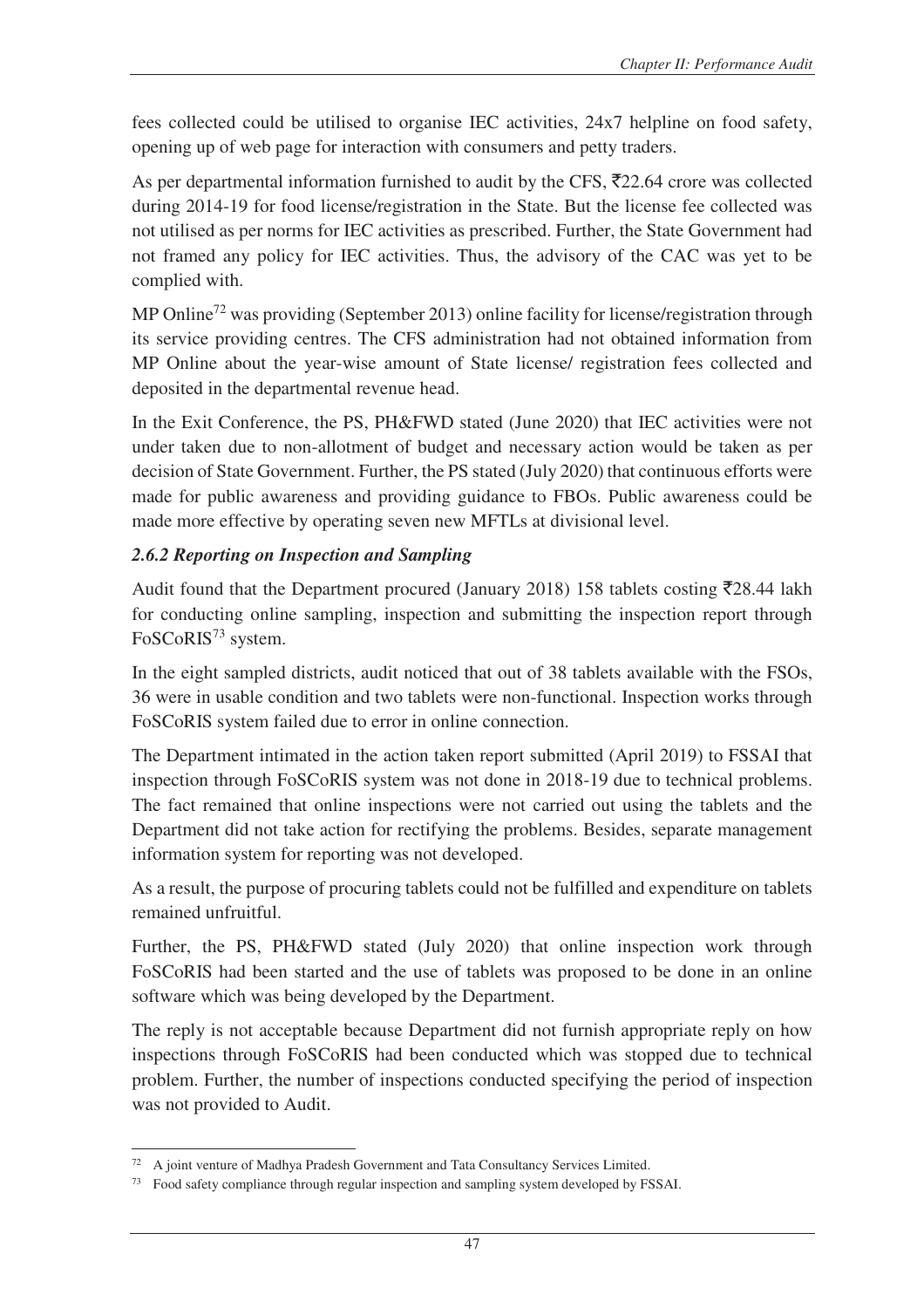### *2.6.3 Submission of return by manufacturer*

FSS Regulations 2011 stipulate submission of annual return by every licensed manufacturer and importer on or before 31 May of each year and half yearly returns by licensees engaged in manufacturing of milk and/or milk products to licensing authority. Any delay in filing return beyond 31 May of each year attracts a penalty of  $\overline{\xi}$ 100 per day of delay.

Audit found in seven test-checked districts that licensed manufacturers/ importers and licensees engaged in manufacturing of milk and/or milk products did not submit the required returns. In the district Khargone, the licensed manufacturers, manufacturers of milk and milk products submitted their return physically but the records of returns submitted were not maintained. There were 2,020 State issued licensed manufactures including 274 manufactures engaged in milk/ milk product in seven<sup>74</sup> test-checked districts. State licensing authorities did not take action against defaulters. During joint physical verification of 13 FBOs, it was noticed that only three FBOs which included two Central licensee (Bhopal and Ujjain) and one State licensee of Khargone district submitted their returns.

Principal Secretary, PH&FWD stated (July 2020) that the facility of submitting online returns has been started for maintenance of records and ensuring compliance of the Act. Department did not furnish any document in support of the reply.

#### *2.6.4 Variations in Reporting*

Audit found that the CFS sent the annual reports to FSSAI based on the reports of districts each year. The Department however, did not verify the authenticity of data sent by the districts before sending the report to FSSAI. Audit noticed variations in data of licenses/ registrations and samples drawn and analysed during 2016-19 as given in **Table 2.16**.

|         |                                           |                         |                                           |                         |                            |                               |                                                  | (Figure in lakh)              |
|---------|-------------------------------------------|-------------------------|-------------------------------------------|-------------------------|----------------------------|-------------------------------|--------------------------------------------------|-------------------------------|
| Year    | As per annual report                      |                         | Data as per FSSAI                         |                         | As per annual<br>report    |                               | As per records of lab                            |                               |
|         | No. of<br><b>State</b><br><b>licenses</b> | No. of<br>registrations | No. of<br><b>State</b><br><b>licenses</b> | No. of<br>registrations | No. of<br>samples<br>drawn | No. of<br>samples<br>analysed | No. of<br>samples<br>received<br>for<br>analysis | No. of<br>samples<br>analysed |
| 2016-17 | 0.36                                      | 4.11                    | 0.31                                      | 3.88                    | 0.06                       | 0.05                          | 0.08                                             | 0.06                          |
| 2017-18 | 0.14                                      | 2.07                    | 0.37                                      | 4.30                    | 0.07                       | 0.06                          | 0.08                                             | 0.08                          |
| 2018-19 | 0.44                                      | 2.83                    | 0.44                                      | 4.84                    | 0.07                       | 0.07                          | 0.07                                             | 0.07                          |

| Table 2.16: Variations in data of licenses/registrations and samples drawn and analysed |  |  |  |  |
|-----------------------------------------------------------------------------------------|--|--|--|--|
|-----------------------------------------------------------------------------------------|--|--|--|--|

**Source: Annual report, FSSAI data on CAC meeting and State food lab** 

From the above table, it could be seen that the number of licenses/registrations reported in the annual report was more than the data of FSSAI in the 2016-17. In the years 2017-18 and 2018-19, less number was reported in comparison to FSSAI data. Besides, there was huge variation in number of samples drawn and number of samples received in the lab and samples analysed.

 $\overline{a}$ <sup>74</sup> Bhopal (151, 15), Gwalior (310, 37), Hoshangabad (115, 13), Indore (1,077, 96), Khargone (103, 17), Morena (148, 89) and Satna (116, 07).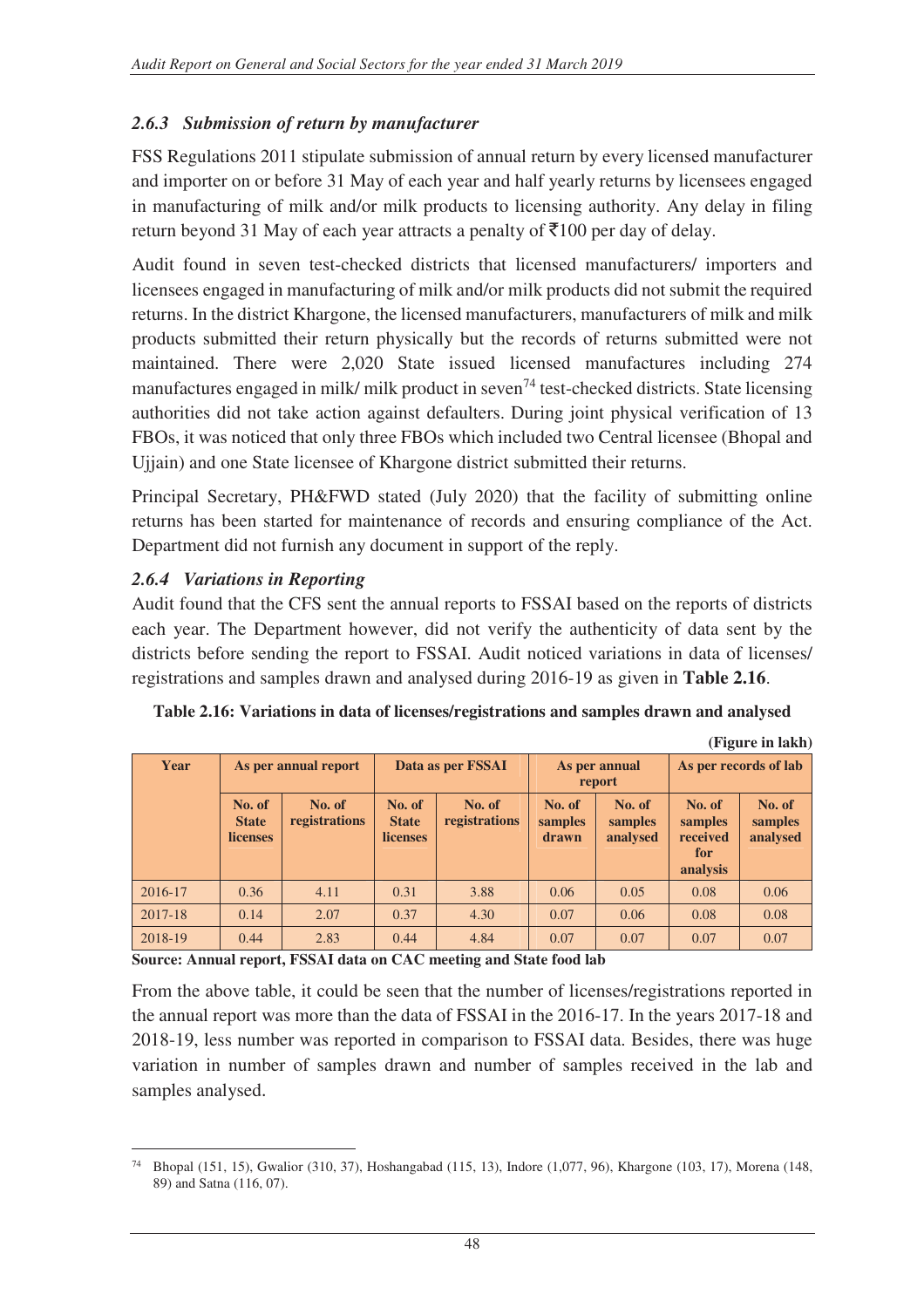The CFS stated (February 2020) that the annual report was compiled on the basis of report of districts. Districts and State food lab would be instructed for clarification to ascertain the reasons for variation. Further, discussions were held in CAC meeting and request was being made to FSSAI for rectification. Further, the PS, PH&FWD stated (July 2020) that FSSAI was intimated for rectification in technical error in respect of license/registration for the category of FBOs in the FLRS software.

# **2.7 Conclusion**

*Food Safety and Standards (FSS) Act, 2006 regulates the manufacture, storage, distribution, sale and import of food to ensure availability of safe and wholesome food for human consumption. Performance audit of its implementation revealed that the existing legal framework was deficient, as the Government of Madhya Pradesh (GoMP) did not establish separate Food Safety Appellate Tribunal (FSAT) and also separate special or ordinary courts for trial of offences as required under the Act/Rules, despite increase in appeal and serious cases pending in D&J's court and Chief Judicial Magistrates' court respectively as of February 2020. The administrative machinery was also lacking, as all the important posts including Commissioner, Food Safety, Designated Officers (DOs) etc. necessary for overseeing the implementation of FSS Act were held as additional charge. Manpower*  vacancies of 61 per cent at various levels further crippled the Department in conducting *survey and inspections of Food Business Operators (FBOs), which is critical to ensure compliance with the Act. The Department could not ensure collection of penalties of* `*3.64 crore imposed under the Act and also did not initiate RRC proceedings against the defaulter FBOs. Other issues of non-maintenance of database of FBOs, pendency of applications for license/registration, FBOs operating fair price shops, liquor shops etc. without licenses, fewer number of regulatory samples drawn and analysed and shortfall in analysis of surveillance samples were noticed. Existence of robust testing infrastructure is intrinsic to the objective of food safety. However, the State Food Laboratory (SFL), Bhopal was not completely upgraded for microbiological testing and food labs at Indore and Ujjain were also not upgraded which affected the food analysis work. The Department also took no action to establish level 2 food labs at three places in the State. The CFS at State level and DOs at district levels did not generate the list of defaulters from the Food Licensing & Registration System (FLRS) software to ascertain expired licenses/ registrations.* 

#### **2.8 Recommendations**

- **i.** State Government needs to reconstitute the SLSC/DLSC expeditiously and implement their recommendations to ensure food safety as intended in the Act/Rules etc.
- ii. The Department should initiate action to frame service rules to fill up vacancies at various reporting levels expeditiously and seek approval of the Government to create the required number of posts.
- **iii.** The Department should initiate immediate action for survey of all the industrial units and bring all the FBOs within the ambit of the FSS Act. It should also institute a mechanism